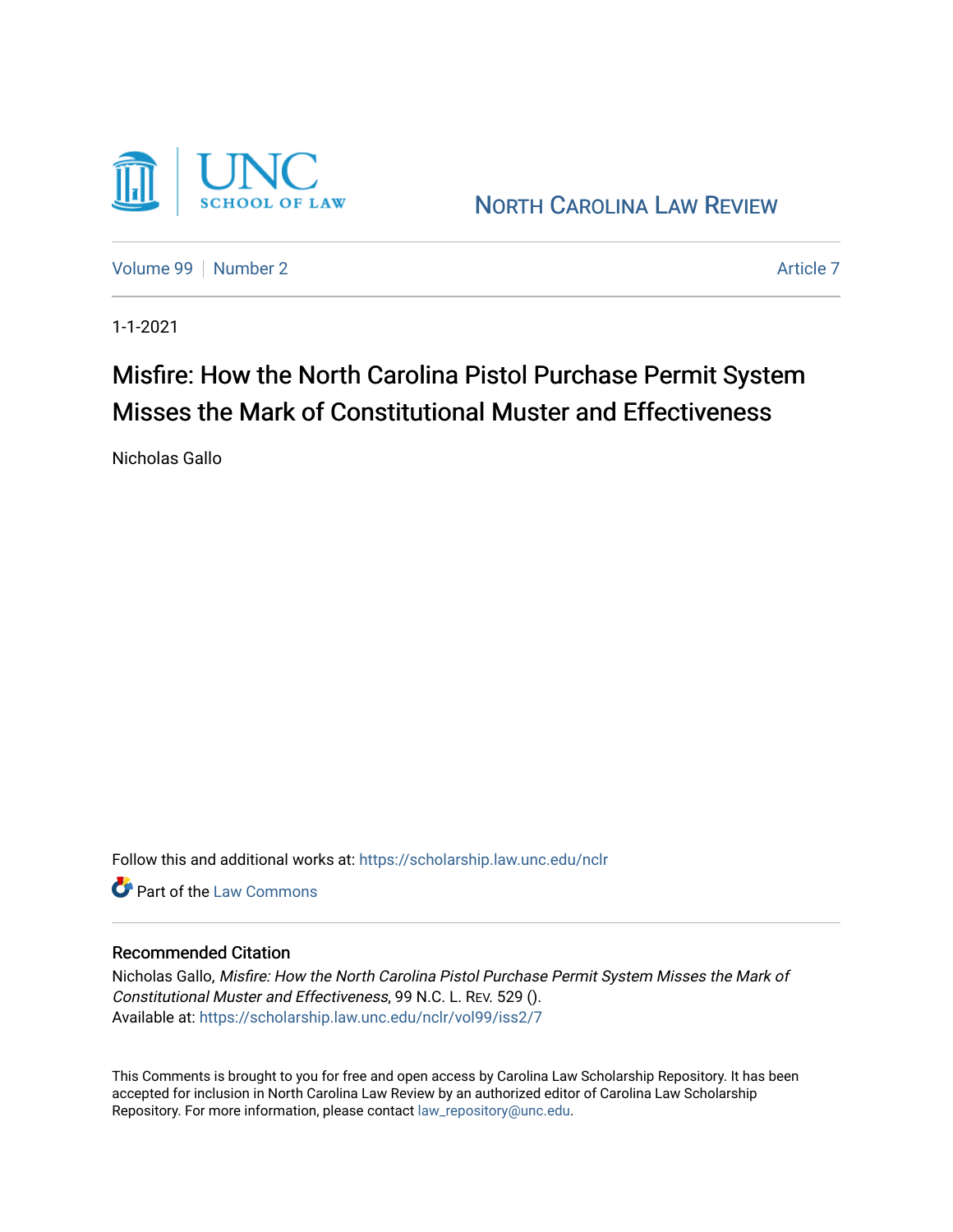# **Misfire: How the North Carolina Pistol Purchase Permit System Misses the Mark of Constitutional Muster and Effectiveness[\\*](#page-1-0)**

*The North Carolina pistol-purchase permit system, originating in the Jim Crow Era, remains an obstruction for North Carolinians seeking to exercise their Second Amendment rights. The permit system requires that an individual possess a permit to purchase a handgun. Permits can only be obtained by applying to one's local county sheriff's office, assuming the applicant satisfies a myriad of conditions and pays the five-dollar per-permit fee.*

*Such a system directly implicates the core of the Second Amendment by posing a direct burden on the ability of one to acquire a handgun for possession in the home. Under the modern two-part test for the Second Amendment, the permitting system falls short of satisfying strict scrutiny, as well as intermediate scrutiny. In addition, the permitting system faces difficulties in the face of the Fourteenth Amendment.*

*As a whole, the system is largely redundant with federal law, adding cost, time, and frustration for handgun purchasers. Furthermore, the permitting system is ripe for abuse by allowing denials for subjective "good cause." This subjective criteria for denial is suspect since Black applicants are rejected at a rate near three times as high as White applicants. Finally, when compared to states without the permitting requirement, North Carolina's crime rates are within a few percentage points of theirs, indicating that the permitting system is not sensible policy.*

| B. Underlying Racial Motivations of Gun Control and  |  |
|------------------------------------------------------|--|
|                                                      |  |
|                                                      |  |
|                                                      |  |
| IV. NORTH CAROLINA SHOULD REPEAL ITS PISTOL-PURCHASE |  |
| PERMIT SYSTEM AS IT IS UNCONSTITUTIONAL UNDER THE    |  |
| SECOND AND FOURTEENTH AMENDMENTS AND IS NOT A        |  |
|                                                      |  |

<span id="page-1-0"></span>\* © 2021 Nicholas Gallo.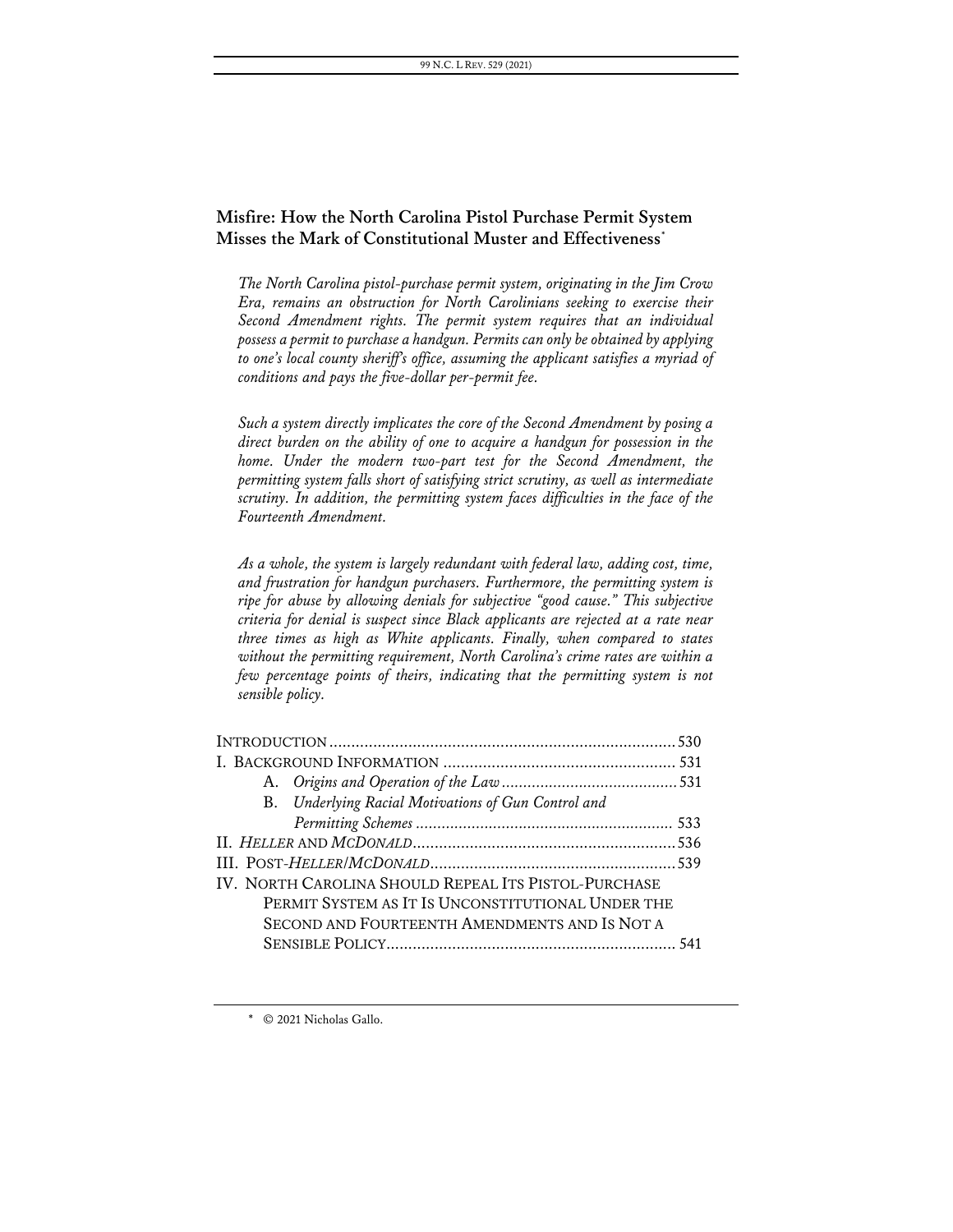| A. | The North Carolina Pistol-Purchase Permit System Is              |
|----|------------------------------------------------------------------|
|    | Unconstitutional Under the Second Amendment as It Fails the      |
|    |                                                                  |
|    | 1. The North Carolina Pistol-Purchase Permit System Fails        |
|    |                                                                  |
|    | 2. The North Carolina Pistol-Purchase Permit System Fails        |
|    |                                                                  |
| B. | The North Carolina Pistol-Purchase Permit System Is              |
|    | Unconstitutional Under the Second Amendment Using the            |
|    |                                                                  |
|    | C. The North Carolina Pistol-Purchase Permit System Violates the |
|    | Equal Protection Clause of the Fourteenth Amendment 556          |
|    | D. Redundancy and Potential Flaws of the North Carolina Pistol-  |
|    |                                                                  |
|    | E. The North Carolina Pistol-Purchase Permit System Is           |
|    |                                                                  |
|    |                                                                  |

#### **INTRODUCTION**

While facially racist laws have mostly faded into the past, in North Carolina, gun-control laws from the Jim Crow  $era<sup>1</sup>$  $era<sup>1</sup>$  $era<sup>1</sup>$  stay on the books—more than one-hundred years after their inception. [2](#page-2-1) The North Carolina pistolpurchase permit system ("North Carolina permit system" or "permit system") is an antiquated gun-control law that requires the grant of a pistol-purchase permit for a citizen to purchase a handgun.<sup>[3](#page-2-2)</sup> It is one of a host of similar state pistol-permit schemes, most of which have been repealed.<sup>[4](#page-2-3)</sup>

The North Carolina permit system is unconstitutional under the Second and Fourteenth Amendments and is not sensible policy. The legislature should repeal the permit system and opt to follow existing federal gun control which achieves nearly identical results.

Part I of this Comment explores the origins and operations of the system, as well as the racialized history of gun control and its lingering presence today

<span id="page-2-1"></span><span id="page-2-0"></span><sup>1.</sup> *See A Brief History of Civil Rights in the United States: Jim Crow Era*, GEO. L. LIBR., https://guides.ll.georgetown.edu/c.php?g=592919&p=4172697 [https://perma.cc/T57F-NMLB] (July 29, 2020, 7:23 AM) [hereinafter *A Brief History*] . The Jim Crow era was a period of time in the earlyto-late 1800s and early 1900s where southern Democrats enacted discriminatory legislation in an attempt to suppress minority populations—Black Americans in particular. *Id.* Much of the legislation focused on inhibiting Black Americans from voting, as well as from interacting with the White population. *Id.*

<span id="page-2-2"></span><sup>2.</sup> *See infra* Sections I.B.

<sup>3.</sup> *See infra* Sections I.A.

<span id="page-2-3"></span><sup>4.</sup> *See infra* notes 111–18 and accompanying text.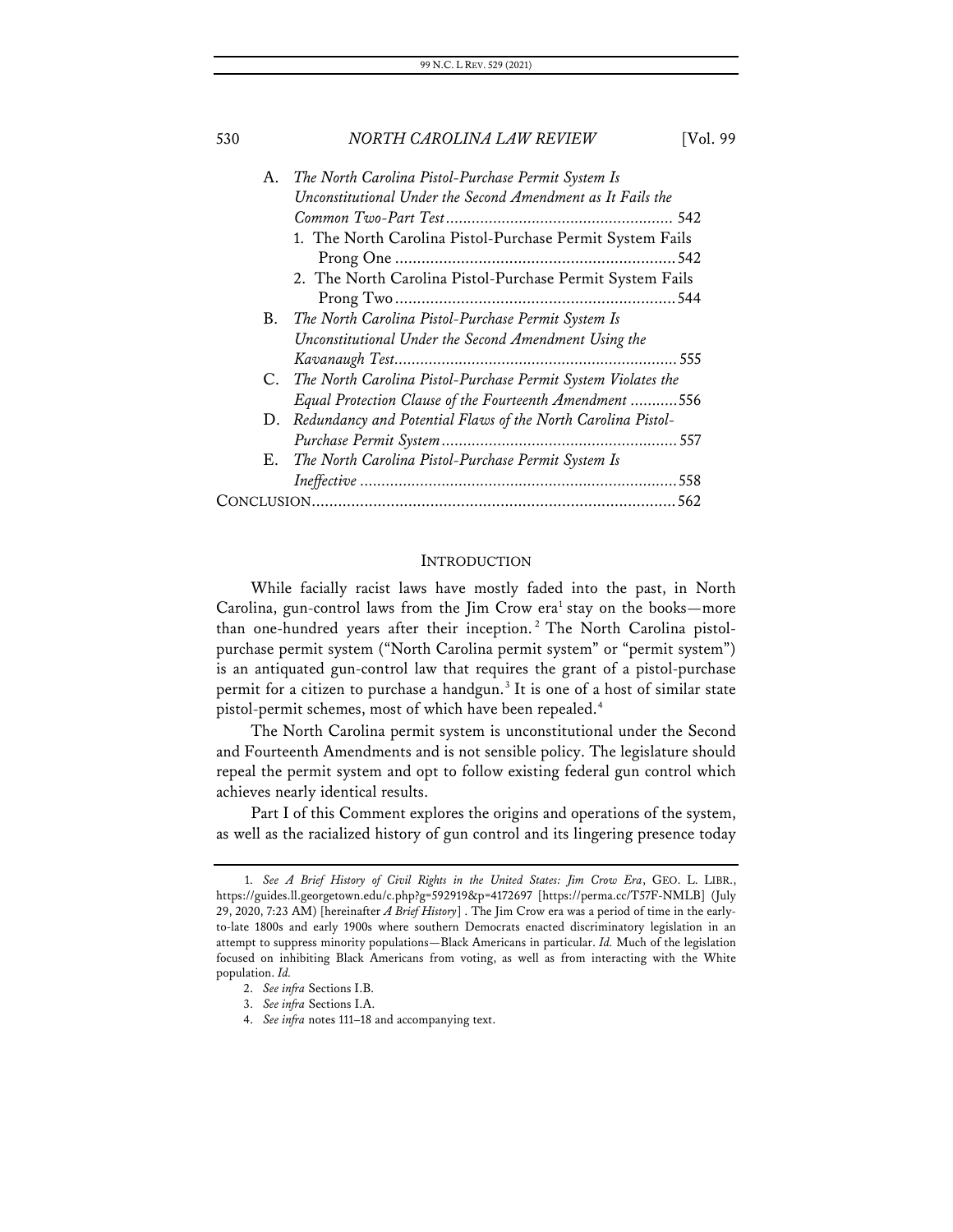in the form of the permit system. Part II delves into the cornerstone Second Amendment cases, *District of Columbia v. Heller<sup>[5](#page-3-0)</sup>* and *McDonald v. City of Chicago*. [6](#page-3-1) Part III discusses lower court rulings post-*Heller*/*McDonald* and details the prominent two-part test modernly used for Second Amendment challenges. This part also explores the lesser used Kavanaugh Test. Part IV applies the two-part test to the North Carolina permit system, concluding that strict scrutiny is the appropriate level of review for assessing the constitutionality of the permit system.<sup>[7](#page-3-2)</sup> This part also evaluates the permit system under the Kavanaugh test and the Fourteenth Amendment. Finally, this part compares the North Carolina permit system with existing federal guncontrol laws and explores the overall efficacy of pistol-purchase permitting schemes. This Comment concludes with a recommendation that the North Carolina legislature repeal the permit system to instead rely on existing federal gun control.

#### I. BACKGROUND INFORMATION

An analysis of the North Carolina permit system provides insight into both the motivations of post-Civil War state legislatures as well as the current state of Second Amendment jurisprudence. First, this Comment will discuss the origins and operations of the permit system and its underlying motivations. Second, it addresses the principal Second Amendment cases of *Heller* and *McDonald*. Lastly, this part will explore how lower courts have treated the Second Amendment since *Heller* and *McDonald* and discuss the modern tests employed.

#### A. *Origins and Operation of the Law*

The North Carolina permit system dates back to 1905, when the state legislature considered the idea of having local governments enact restrictions on the sale of arms.<sup>[8](#page-3-3)</sup> The North Carolina permit system, which was mandated statewide, came to life in 1919 with the requirement that, before transfer of a pistol, one must acquire a license or permit from the clerk of superior court.<sup>[9](#page-3-4)</sup>

<sup>5.</sup> 554 U.S. 570 (2008).

<sup>6.</sup> 561 U.S. 742 (2010).

<span id="page-3-2"></span><span id="page-3-1"></span><span id="page-3-0"></span><sup>7.</sup> This Comment assumes *Heller* is the law but acknowledges that many lower courts have resisted and even ignored the holding. *See infra* Part III. *See generally* Brittany Occhipinti, *We the Militia of the United States of America: A Reanalysis of the Second Amendment*, 53 WILLAMETTE L. REV. 431 (2017) (arguing that *Heller* should be read to support a militia-oriented interpretation of the Second Amendment).

<span id="page-3-3"></span><sup>8.</sup> An Act to Amend the Charter of the Town of Pine Bluff, in Moore County, Priv. L. No. 1905-35, ch. 188, § 6, 1905 N.C. Sess. Laws 545, 547 (1905).

<span id="page-3-4"></span><sup>9.</sup> An Act to Regulate the Sale of Concealed Weapons in North Carolina, ch. 197, § 1, 1919 N.C. Sess. Laws 397, 397 (codified as amended at N.C. GEN. STAT. § 14-402 (LEXIS through Sess. Laws 2020-97 of the 2020 Reg. Sess. of the Gen. Assemb.)).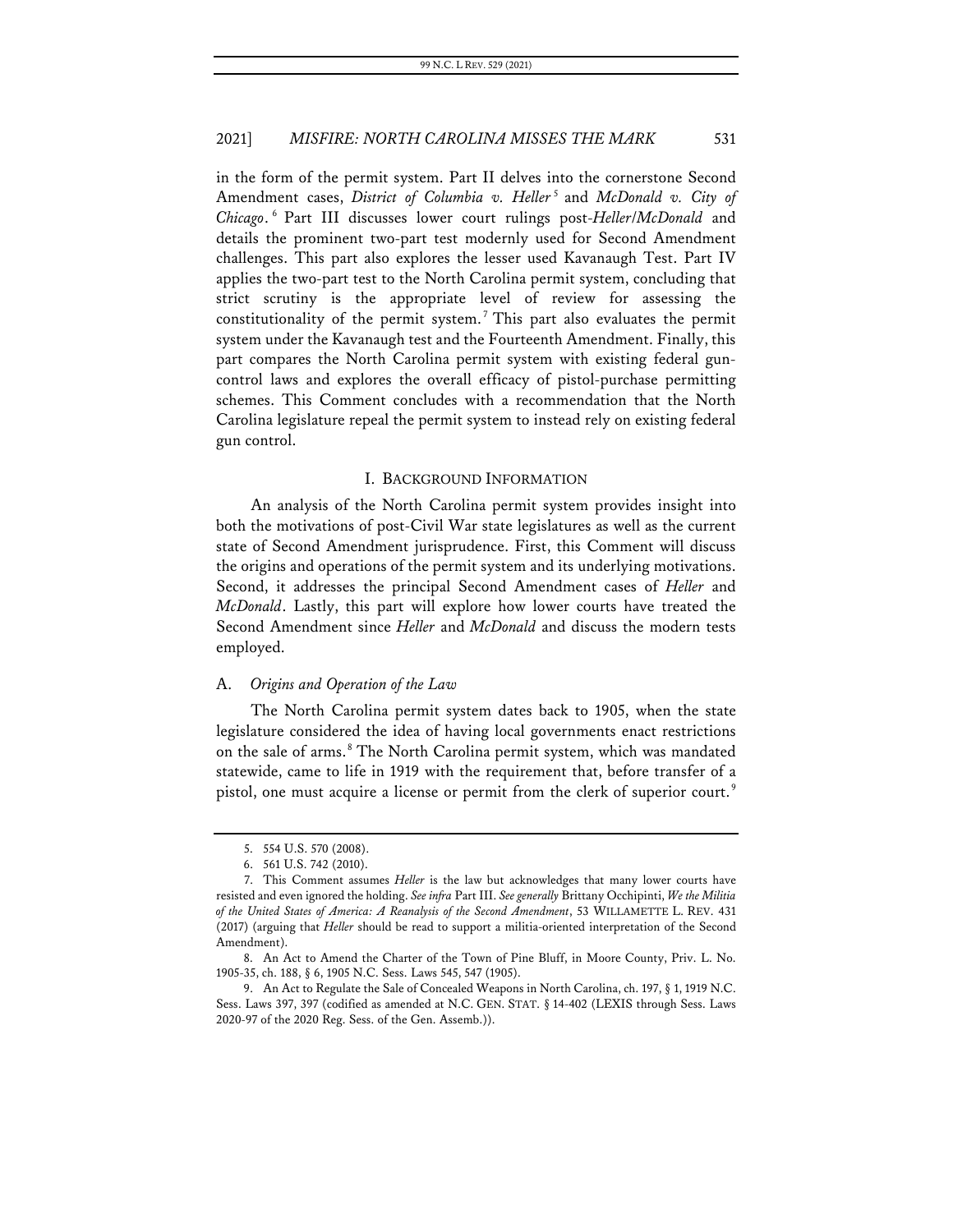Originally, each permit cost fifty cents.<sup>[10](#page-4-0)</sup> The law required that the clerk of superior court find that the permit applicant possessed good moral character and desired to acquire the pistol for protection of their home.<sup>[11](#page-4-1)</sup>

Presently, the sale of weapons in North Carolina is regulated under Article 52A of the General Statutes of North Carolina. [12](#page-4-2) The permit system prohibits any person from selling, giving away, transferring, purchasing, or receiving, any pistol at any place within the state "unless: (i) a license or permit is first obtained under this Article by the purchaser or receiver from the sheriff of the county in which the purchaser or receiver resides; or (ii) a valid North Carolina concealed handgun permit is held."[13](#page-4-3) Permits received from the sheriff's office are valid for five years and allow for one pistol per permit.<sup>[14](#page-4-4)</sup>

To obtain a permit, an individual must submit an application electronically to the sheriff's office in the applicant's county of residence and satisfy three requirements.<sup>[15](#page-4-5)</sup> First, the applicant must pass a criminal background check in which the sheriff checks with the State Bureau of Investigation and the Federal Bureau of Investigation by conducting a check through the National Instant Criminal Background Check System ("NICS") and "a criminal history check through the Administrative Office of the Courts."[16](#page-4-6) Second, the applicant must "fully satisf[y]" the sheriff of their good moral character via affidavits, oral evidence, or otherwise.<sup>[17](#page-4-7)</sup> Finally, the applicant must "fully satisf[y]" the sheriff that their desire to possess a handgun is for "(i) the protection of the home, business, person, family or property, (ii) target shooting, (iii) collecting, or (iv) hunting."<sup>[18](#page-4-8)</sup> Each permit application must include five dollars for each permit requested, a copy of government-issued identification, proof of residency, and a signed release form that authorizes and requires disclosure to the sheriff of any court orders concerning the mental health or capacity of the applicant.<sup>[19](#page-4-9)</sup> In Wake County, this disclosure can only be effective if signed while physically present in the sheriff's office. Compounding the difficulty of this requirement, applications are not considered "submitted" until the release form is signed.

After an application is submitted, the sheriff's office has fourteen days to respond with a denial or approval of the permit.<sup>[20](#page-4-10)</sup> The statute further lists

<sup>10.</sup> *Id.* § 3, 1919 N.C. Sess. Laws at 398.

<sup>11.</sup> *Id.*

<span id="page-4-7"></span><span id="page-4-6"></span><span id="page-4-5"></span><span id="page-4-4"></span><span id="page-4-3"></span><span id="page-4-2"></span><span id="page-4-1"></span><span id="page-4-0"></span><sup>12.</sup> N.C. GEN STAT. §§ 14-402 to 14-409 (LEXIS through Sess. Laws 2020-97 of the 2020 Reg. Sess. of the Gen. Assemb.).

<sup>13.</sup> *Id.* § 14-402(a) (LEXIS).

<sup>14.</sup> *Id.* § 14-403 (LEXIS).

<sup>15.</sup> *Id.* § 14-404(a) (LEXIS).

<sup>16.</sup> *Id.* § 14-404(a)(1) (LEXIS).

<sup>17.</sup> *Id.* § 14-404(a)(2) (LEXIS).

<sup>18.</sup> *Id.* § 14-404(a)(3) (LEXIS).

<span id="page-4-8"></span><sup>19.</sup> *Id.* § 14-404(e1)(2)–(5) (LEXIS).

<span id="page-4-10"></span><span id="page-4-9"></span><sup>20.</sup> *Id.* § 14-404(f) (LEXIS).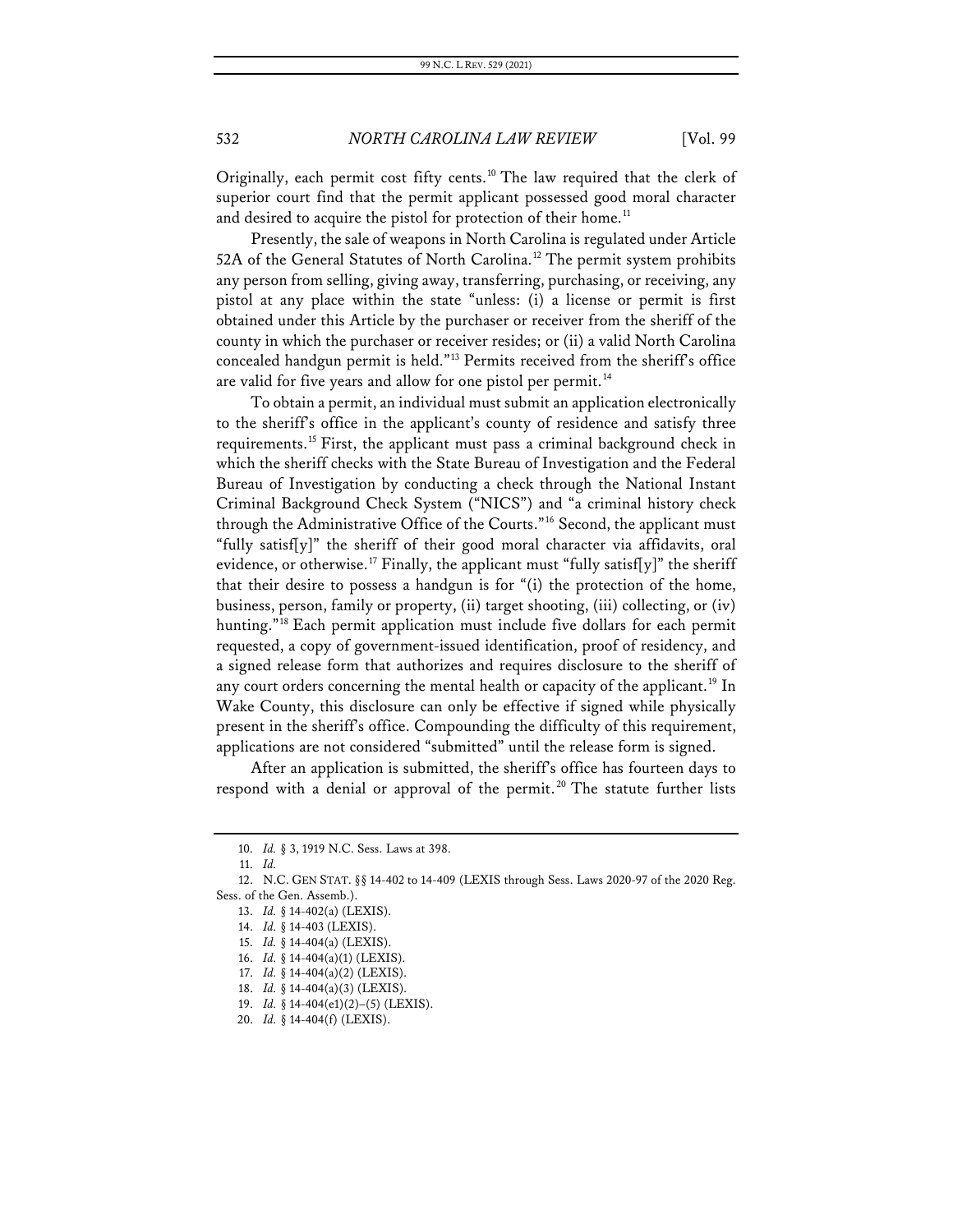conditions for automatic denials of permits,  $21$  which mirror the criteria of federally prohibited firearm possessors.<sup>[22](#page-5-1)</sup> Furthermore, the statute allows the sheriff to decline permit issue "for good cause shown" if the requirements are not "fully satisfied."<sup>[23](#page-5-2)</sup> Overall, "good moral character" and "desire . . . [for] possession" are the only additional requirements posed by the North Carolina permit system when compared to federal law.[24](#page-5-3) If the sheriff issues a denial, the sheriff must provide a written refusal containing the specific facts upon which the sheriff concluded that the applicant was not qualified.<sup>[25](#page-5-4)</sup> Post-denial, the only available avenue for relief is an appeal to the superior court, where the court will evaluate the reasonableness of the sheriff's refusal.<sup>[26](#page-5-5)</sup>

In summary, any time an individual seeks to lawfully gain possession of a pistol—including purchasing, gifting, or transferring—one must apply to the sheriff's office; pay five dollars; and satisfy all the statutory requirements, many of which are subjective in nature. These requirements, however, did not arise from concern for public safety but rather were motivated by a desire to inhibit minorities from arming themselves.

#### B. *Underlying Racial Motivations of Gun Control and Permitting Schemes*

Despite claims to the contrary,<sup>[27](#page-5-6)</sup> the racial (and racist) history of the United States has directly influenced the development of modern gun-control laws.<sup>[28](#page-5-7)</sup> In fact, the U.S. Supreme Court itself in its infamous *Scott v. Sanford*<sup>[29](#page-5-8)</sup> decision denied citizenship to Black people, in part, because granting citizenship would "give to persons of the negro race . . . full liberty . . . to keep and carry arms wherever they went."<sup>[30](#page-5-9)</sup> In similar fashion, North Carolina began its

25. *See* N.C. GEN STAT. § 14-404(b) (LEXIS).

<sup>21.</sup> *See id.* § 14-404(c) (LEXIS).

<sup>22.</sup> 18 U.S.C. § 922(d).

<sup>23.</sup> N.C. GEN STAT. § 14-404(b) (LEXIS).

<span id="page-5-3"></span><span id="page-5-2"></span><span id="page-5-1"></span><span id="page-5-0"></span><sup>24.</sup> *Compare id.* § 14-404(a), (c) (LEXIS) (stating that a sheriff must be fully satisfied of an applicant's good moral character before issuing a permit), *with* 18 U.S.C. § 922(g) (containing no moral character requirement for possession of a firearm).

<sup>26.</sup> *Id.* (LEXIS).

<span id="page-5-6"></span><span id="page-5-5"></span><span id="page-5-4"></span><sup>27.</sup> *See, e.g.*, Ladd Everitt, *Debunking the 'Gun Control Is Racist' Smear*, WAGING NONVIOLENCE (Sept. 16, 2010), https://wagingnonviolence.org/2010/09/debunking-the-gun-control-is-racist-smear/ [https://perma.cc/URW6-499F] (arguing that gun control was enacted not to discriminate against minorities but instead to provide for the public's safety).

<span id="page-5-9"></span><span id="page-5-8"></span><span id="page-5-7"></span><sup>28.</sup> Pratheepan Gulasekaram, *"The People" of The Second Amendment: Citizenship and the Right To Bear Arms*, 85 N.Y.U. L. REV. 1521, 1524–25 (2010) (documenting the United States' lengthy history of withholding gun ownership rights from "non-American 'others,' including noncitizens, especially when citizenship is racially defined").

<sup>29.</sup> 60 U.S. 393 (1856).

<sup>30.</sup> *Id.* at 404.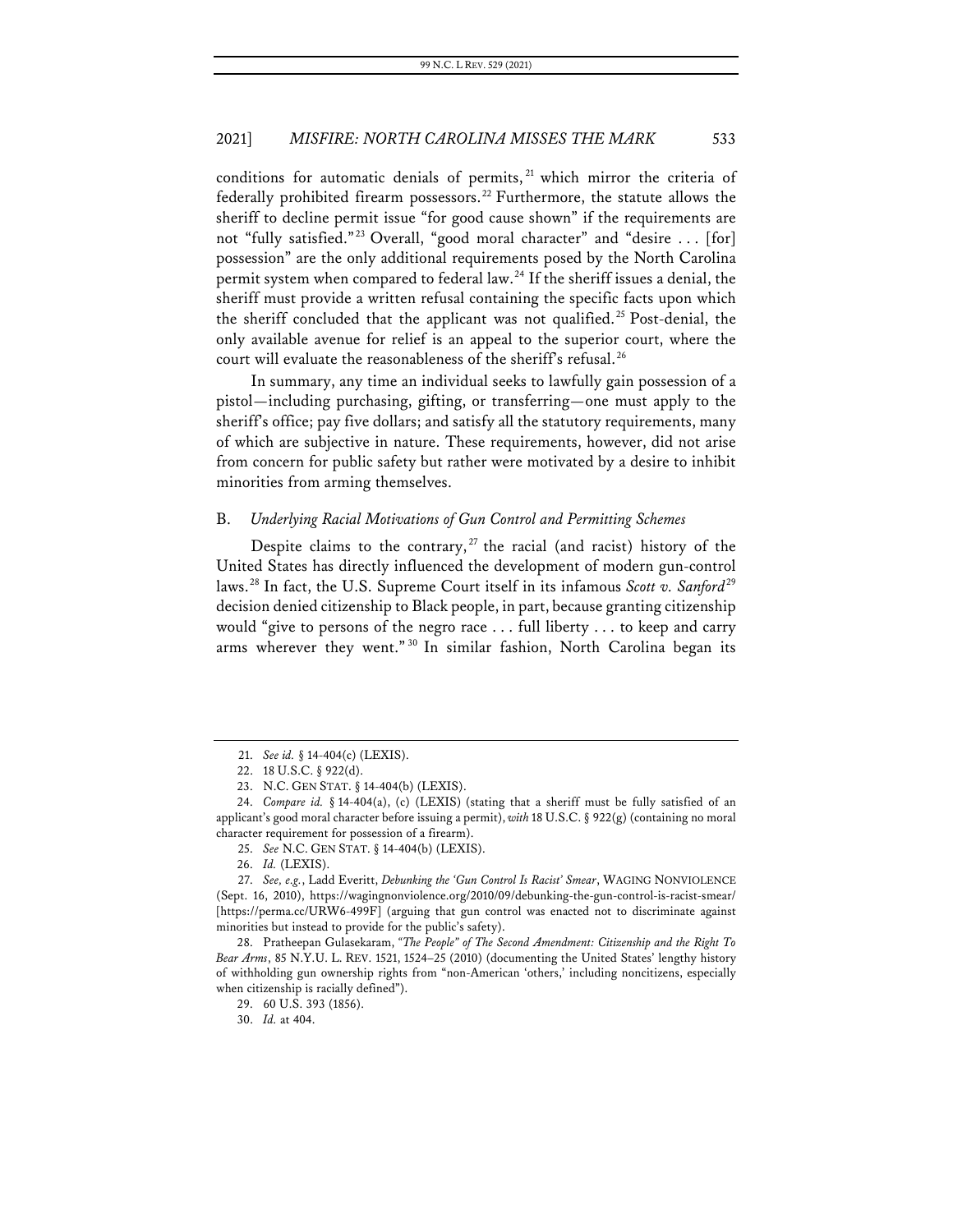journey to disarm Black residents in an act of 1840,<sup>[31](#page-6-0)</sup> under which free men of color were restricted from carrying firearms and from which White men were exempt.<sup>[32](#page-6-1)</sup> Following a constitutional challenge, the Supreme Court of North Carolina upheld the act, finding no constitutional issue since (1) "free people of color cannot be considered as citizens" and (2) it is necessary to "preserve the peace and safety of the community from being disturbed by an indiscriminate use [of firearms] . . . by free men of color."[33](#page-6-2)

After the Civil War, "Blacks were routinely disarmed by Southern States." [34](#page-6-3) Many southern states enacted Black Codes, which contained provisions prohibiting freed slaves from possessing or carrying firearms. [35](#page-6-4) These codes were found to violate the Fourteenth Amendment after its ratification in 1868 because the Constitution required that gun control laws be racially neutral. [36](#page-6-5) States circumvented this requirement by enacting various discriminatory cost-based prohibitions, such as permitting schemes or by only allowing for the purchase of expensive handguns.<sup>[37](#page-6-6)</sup> Some states banned handguns altogether, yet allowed exceptions for sheriffs and their "special deputies"—a euphemism for White men. [38](#page-6-7) And "[a]s Jim Crow intensified, other Southern states enacted gun registration and handgun permit laws."[39](#page-6-8)

However, racially charged gun-control permitting schemes were not limited to the South. In 1911, in response to a brazen murder-suicide,<sup>[40](#page-6-9)</sup> New

<span id="page-6-5"></span>36. David Kopel & Joseph Greenlee, *The Racist Origin of Gun Control Laws*, HILL (Aug. 22, 2017, 11:00 AM), https://thehill.com/blogs/pundits-blog/civil-rights/347324-the-racist-origin-of-guncontrol-laws [https://perma.cc/6TSF-YT7F].

<span id="page-6-1"></span><span id="page-6-0"></span><sup>31.</sup> An Act to Prevent Free Persons of Colour from Carrying Fire-Arms, 1840–1841 N.C. Sess. Laws ch. 30, 61 (codified at N.C. REV. CODE ch. 107, § 66 (1855)), *repealed by* N.C. CONST. of 1868, art. IV, § 24; State v. Newsom, 27 N.C. (5 Ired.) 250, 252 (1844).

<sup>32.</sup> *See id.*

<sup>33.</sup> *Newsom*, 27 N.C. at 254–55.

<sup>34.</sup> District of Columbia v. Heller, 554 U.S. 570, 614 (2008).

<span id="page-6-4"></span><span id="page-6-3"></span><span id="page-6-2"></span><sup>35.</sup> *See* David B. Kopel, *The Klan's Favorite Law*, REASON (Feb. 15, 2005), https://reason.com/2005/02/15/the-klans-favorite-law/ [https://perma.cc/U78U-TRWX] [hereinafter Kopel, *Klan's Favorite Law*]. *See generally* JOINT COMM. ON RECONSTRUCTION, 39TH CONG., REP. OF THE J. COMM. ON RECONSTRUCTION, at 229 (1st Sess. 1866) (noting that freedmen's weapons were being seized routinely in South Carolina); PARIS ANTI-SLAVERY CONF., SPECIAL REPORT OF THE PARIS ANTI-SLAVERY CONFERENCE, at 82 (1867) (stating that freedmen "were forbidden to own or bear fire-arms, and thus were rendered defenseless against assault").

<sup>37.</sup> *Id.*; Kopel, *Klan's Favorite Law*, *supra* note 35.

<span id="page-6-7"></span><span id="page-6-6"></span><sup>38.</sup> AM. C.R. UNION, THE TRUTH ABOUT GUN CONTROL, RACISM AND GENOCIDE 15 (1st ed. 2015) (noting "special deputies" was nothing but a euphemism for "company goons" and the Ku Klux Klan).

<span id="page-6-8"></span><sup>39.</sup> Kopel & Greenlee, *supra* note 36 (noting that permit schemes were passed in Missouri in 1919 and in Arkansas in 1923).

<span id="page-6-9"></span><sup>40.</sup> Michael A. Walsh, Opinion, *The Strange Birth of NY's Gun Laws*, N.Y. POST (Jan. 16, 2012, 5:00 AM), https://nypost.com/2012/01/16/the-strange-birth-of-nys-gun-laws/ [https://perma.cc/ 5BXR-KX6S].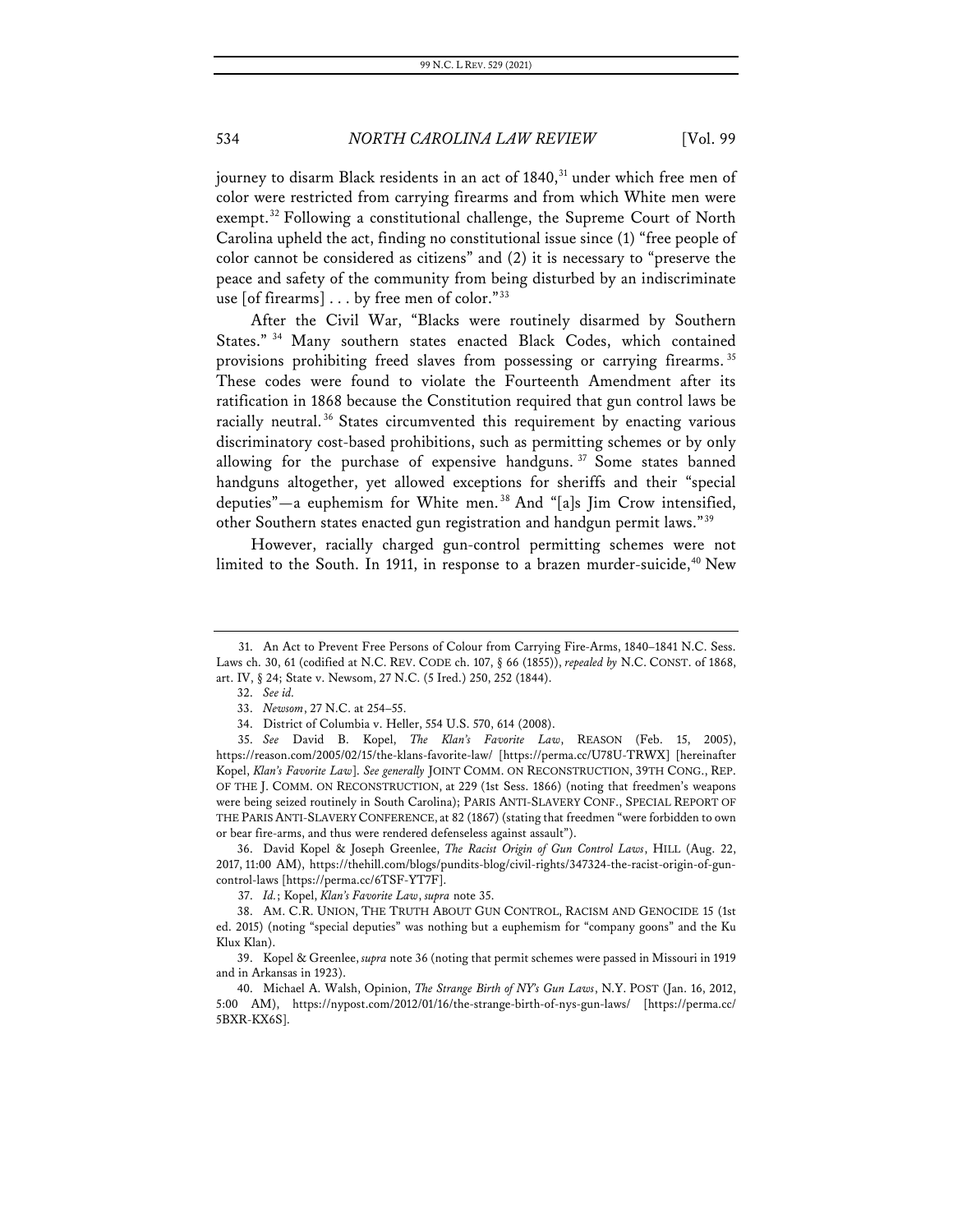York passed the Sullivan Act, [41](#page-7-0) which required a license to possess a concealed firearm.<sup>[42](#page-7-1)</sup> Overall, enforcement of the Act was largely discriminatory,<sup>[43](#page-7-2)</sup> and many questioned the sponsoring senator's motives given his extensive involvement in the New York crime world.<sup>[44](#page-7-3)</sup>

Similar to North Carolina's permit system, Florida enacted a licensing scheme in 1893<sup>[45](#page-7-4)</sup> that required a license to carry or possess a pistol or rifle ("the Florida permit system"). [46](#page-7-5) The Florida permit system subsequently became the focus of litigation.[47](#page-7-6) Concurring in the dismissal of an alleged violation of the Florida permit system, Florida Supreme Court Justice Buford claimed the Florida permit system was unconstitutional, especially when considering its historical context.<sup>[48](#page-7-7)</sup> Justice Buford noted that the main purpose of the Florida permit system was to "disarm[] the negro laborers . . . [and that t]he statute was never intended to be applied to the white population and in practice has never been so applied."[49](#page-7-8)

Although many of these laws appear racially neutral on their face, often "selective enforcement made them racist in practice."[50](#page-7-9) And while not the focus of this Comment, many propose that federal gun control enacted in the 1960s was also rooted in racism—indicating that not even federal gun control has escaped its racist roots.<sup>[51](#page-7-10)</sup> Overall, despite the North Carolina permit system appearing racially neutral on its face, when taken in context with the actions of surrounding states and the attitudes regarding minorities at the time of

49. *Id.*

<span id="page-7-0"></span><sup>41.</sup> Act of July 20, 1965, 1965 N.Y. Laws 2343 (codified as amended in scattered codes of the N.Y. CONSOLIDATED LAWS).

<sup>42.</sup> *Id.* § 400.00, 1967 N.Y. Laws at 2472–77.

<span id="page-7-2"></span><span id="page-7-1"></span><sup>43.</sup> *See* AM. C.R. UNION, *supra* note 38, at 16; *see also The Rossi Pistol Case*, N.Y. TIMES (Sept. 29, 1911), https://www.nytimes.com/1911/09/29/archives/the-rossi-pistol-case.html [https://perma.cc/ 8LMZ-K889 (dark archive)] (documenting how the judge presiding over the first conviction under the Sullivan Act made note of how "it was the custom of [Rossi, an Italian immigrant] and his hot-headed countrymen to have weapons concealed upon their persons").

<span id="page-7-3"></span><sup>44.</sup> Peter Duffy, *100 Years Ago, the Shot That Spurred New York's Gun-Control Law*, N.Y. TIMES (Jan. 23, 2011, 11:00 AM), https://cityroom.blogs.nytimes.com/2011/01/23/100-years-ago-the-shotthat-spurred-new-yorks-gun-control-law/ [https://perma.cc/XPF8-4KW3 (dark archive)].

<span id="page-7-6"></span><span id="page-7-5"></span><span id="page-7-4"></span><sup>45.</sup> An Act to Regulate the Carrying of Firearms, ch. 4147, 1893 Fla. Laws 71 (1893) (codified as amended at FLA. STAT. ANN. § 790.06 (Westlaw through Ch. 184 (End) of the 2020 2d Reg. Sess. of the 26th Leg.)).

<sup>46.</sup> *Id.*

<sup>47.</sup> Watson v. Stone, 4 So. 2d 700, 701 (Fla. 1941).

<sup>48.</sup> *Id.* at 703 (Buford, J., concurring).

<sup>50.</sup> AM. C.R. UNION, *supra* note 38, at 15.

<span id="page-7-10"></span><span id="page-7-9"></span><span id="page-7-8"></span><span id="page-7-7"></span><sup>51.</sup> *See* Adam Winkler, *The Secret History of Guns*, ATLANTIC (Sept. 2011), https://www.theatlantic.com/magazine/archive/2011/09/the-secret-history-of-guns/308608/

<sup>[</sup>https://perma.cc/92BF-C2GC (dark archive)]. For example, the push to ban "Saturday-night specials" (selling cheaper guns often made of a lower quality metal alloy) was similarly rooted in racism with the aim of keeping poor Blacks from acquiring handguns. *See* T. Markus Funk, *Gun Control and Economic Discrimination: The Melting-Point Case-in-Point*, 85 J. CRIM. L. & CRIMINOLOGY 764, 794–95 (1995).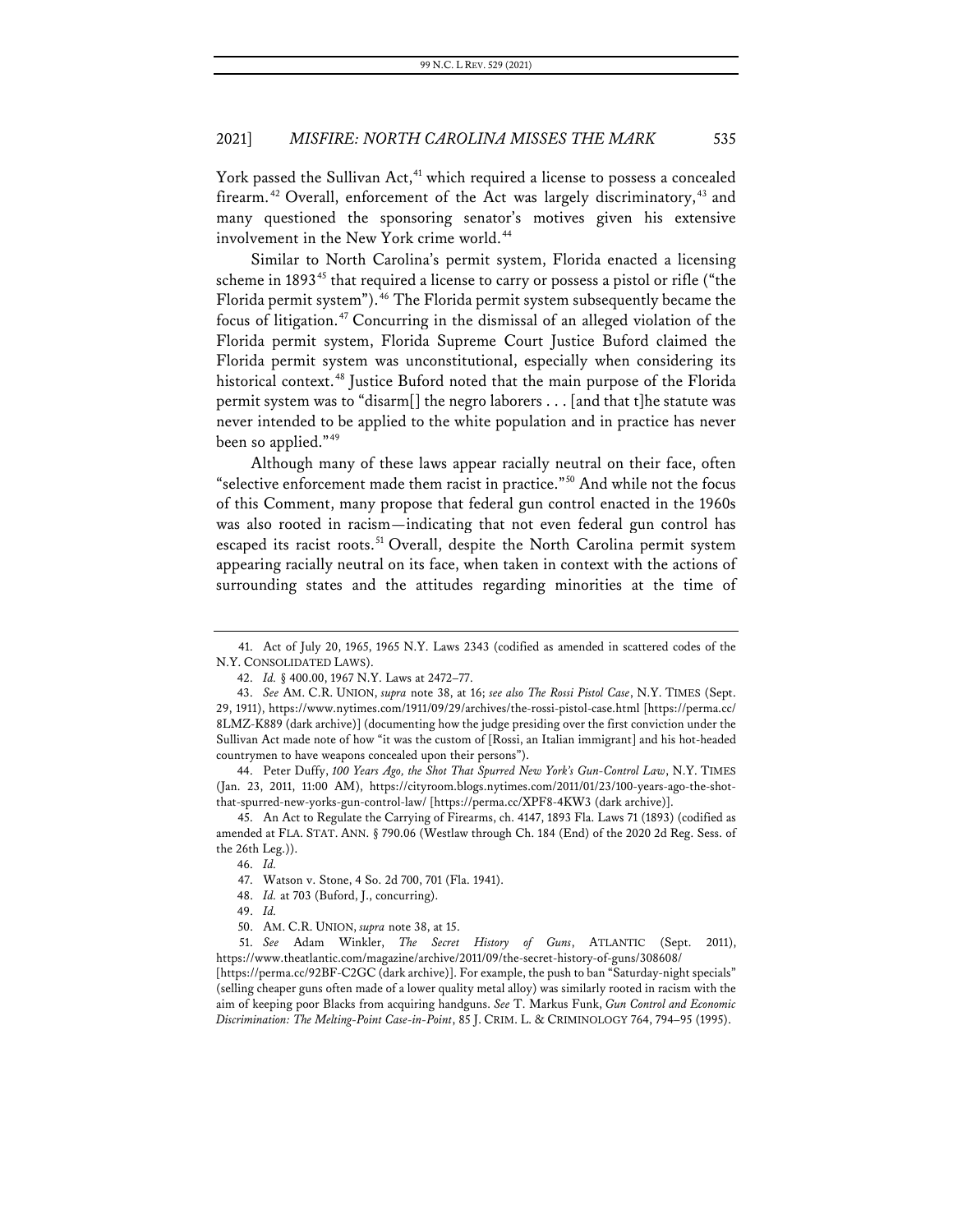enactment, the permit system's intention was to keep minorities from possessing handguns.<sup>[52](#page-8-0)</sup>

That finding is unremarkable considering that even into the mid-to-late 1900s, gun control was routinely enacted to suppress minorities.<sup>[53](#page-8-1)</sup> Professor Pratheepan Gulasekaram argues that gun control was a continued mark of "second-class or inferior citizenship" based upon discriminatory beliefs of perceived "danger to . . . citizen population[s] from immigrants."[54](#page-8-2) In fact, even the National Rifle Association supported gun-control legislation—in stark contrast to its position today—to disarm the Black Panthers in the 1960s.<sup>[55](#page-8-3)</sup>

Compounding the impact of this treatment is the fact that Black Americans are disproportionately affected by gun violence. [56](#page-8-4) As a result of discriminatory gun-control schemes, those most in need of adequate selfdefense means are, and historically have been, those most inhibited from acquiring them.

#### II. *HELLER* AND *MCDONALD*

The Second Amendment, ratified in 1791, secures the right of the "people to keep and bear arms."[57](#page-8-5) Key to any Second Amendment evaluation are the principles outlined in both *District of Columbia v. Heller*<sup>[58](#page-8-6)</sup> and *McDonald v. City of Chicago*. [59](#page-8-7) This section provides a thorough summary and review of both cases in order to set the background for evaluating the North Carolina permit system.

At issue in *Heller* was a District of Columbia code which generally prohibited the possession of handguns.<sup>[60](#page-8-8)</sup> The Supreme Court, in striking down the code, held that the Second Amendment "guarantee[s] the individual right to possess and carry weapons in case of confrontation."[61](#page-8-9) Justice Scalia, writing

54. *Id.*

<span id="page-8-0"></span><sup>52.</sup> North Carolina's racist history is not limited to guns. During the Jim Crow era, major Ku Klux Klan riots occurred in Wilmington, Fayetteville, Winston Salem, and New Bern. Peter Bean, *Fellow Examines Life in North Carolina Under Jim Crow*, WILSON CTR. (June 3, 2004), https://www.wilsoncenter.org/article/fellow-examines-life-north-carolina-under-jim-crow

<sup>[</sup>https://perma.cc/5TYU-ZRZ2]. In addition, North Carolina was firmly in the hands of Democrats who kept schools segregated until 1954. *See id.*

<sup>53.</sup> *See* Gulasekaram, *supra* note 28, at 1561.

<span id="page-8-3"></span><span id="page-8-2"></span><span id="page-8-1"></span><sup>55.</sup> Thad Morgan, *The NRA Supported Gun Control When the Black Panthers Had the Weapons*, HISTORY (Aug. 30, 2018), https://www.history.com/news/black-panthers-gun-control-nra-supportmulford-act [https://perma.cc/DN4C-3Z6Y].

<span id="page-8-5"></span><span id="page-8-4"></span><sup>56.</sup> Nick Cotter, *Black Communities Are Disproportionately Hurt by Gun Violence. We Can't Ignore Them*, PUB. SOURCE, https://projects.publicsource.org/pittsburgh-gun-violence-1/ [https://perma.cc/ 756M-WHYK].

<sup>57.</sup> U.S. CONST. amend. II.

<sup>58.</sup> 554 U.S. 570 (2008).

<sup>59.</sup> 561 U.S. 742 (2010).

<sup>60.</sup> *Heller*, 554 U.S. at 574–75.

<span id="page-8-9"></span><span id="page-8-8"></span><span id="page-8-7"></span><span id="page-8-6"></span><sup>61.</sup> *Id.* at 592. Part of this analysis included a breakdown of both the prefatory and operative clause of the Second Amendment. *Id.* at 577–78. The Court determined that the right to keep and bear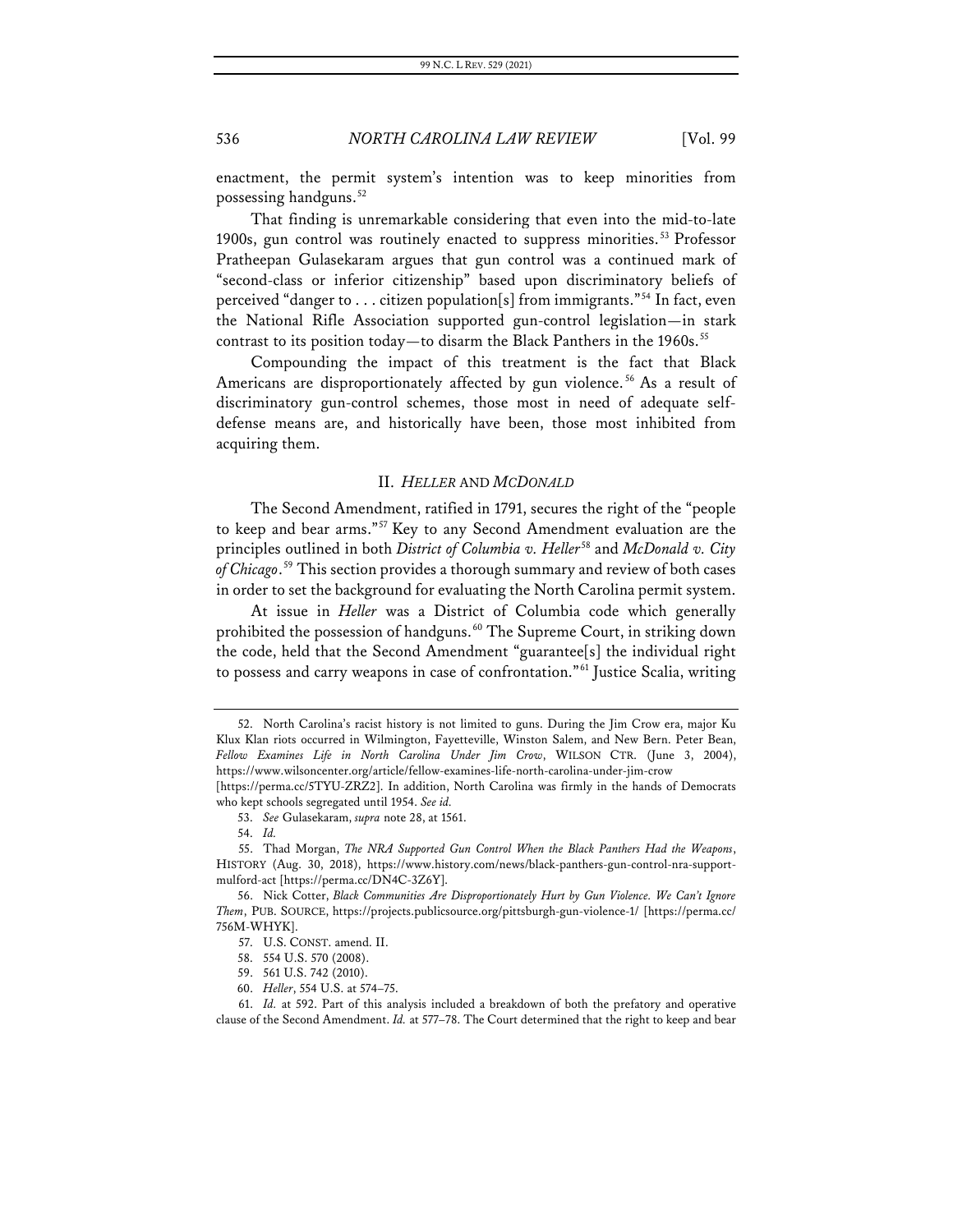for the majority, rejected the constitutionality of a total ban on the possession of handguns on the grounds that the ban amounted to "a prohibition of an entire class of 'arms' that is overwhelmingly chosen by American society for . . . lawful purpose[s]."[62](#page-9-0) In addition, the Court took issue with the handgun prohibition extending to the home, "where the need for defense of self, family, and property is most acute."[63](#page-9-1) While never directly stating a level of scrutiny to apply to future Second Amendment cases, the Court weighed indirectly on the issue:

We know of no other enumerated constitutional right whose core protection has been subjected to a freestanding "interest-balancing" approach. The very enumeration of the right takes out of the hands of government—even the Third Branch of Government—the power to decide on a case-by-case basis whether the right is *really worth* insisting upon. A constitutional guarantee subject to future judges' assessments of its usefulness is no constitutional guarantee at all. Constitutional rights are enshrined with the scope they were understood to have when the people adopted them, whether or not future legislatures or (yes) even future judges think that scope too broad.<sup>[64](#page-9-2)</sup>

The Court went on to note that the right of law-abiding, responsible citizens to use arms in defense of hearth and home "surely elevates above all other interests."[65](#page-9-3) Finally, the Court noted that the opinion should not cast doubt on "longstanding prohibitions on the possession of firearms by felons and the mentally ill, or laws forbidding the carrying of firearms in sensitive places such as schools and government buildings, or laws imposing conditions and qualifications on the commercial sale of arms."[66](#page-9-4) "Taken as a whole, . . . [*Heller* holds:] first, that individuals have a constitutional right to protect themselves with usable firearms, and that this right is at its strongest in the home; [and] second, that some burdens upon individual Second Amendment rights are presumptively lawful."[67](#page-9-5)

arms—the operative clause—was not limited by the prefatory clause, but rather, the prefatory clause explained the function of the right. *Id.* at 577. While some argue that the Second Amendment only applies to the "militia," elsewhere in the Constitution the use of "'the people' . . . unambiguously refers to all members of the political community, not an unspecified subset." *Id.* at 580. Furthermore, the "'militia' in colonial America consisted of a subset of 'the people'—those who were male, able bodied, and within a certain age range." *Id.* As *Heller* makes patently clear, treating the right as only protecting arms in an organized militia "fits poorly with the operative clause's description of the holder of that right as 'the people.'" *Id.* at 580–81.

<sup>62.</sup> *Id.* at 628.

<sup>63.</sup> *Id.*

<sup>64.</sup> *Id.* at 634–35.

<sup>65.</sup> *Id.* at 635.

<sup>66.</sup> *Id.* at 626–27.

<span id="page-9-5"></span><span id="page-9-4"></span><span id="page-9-3"></span><span id="page-9-2"></span><span id="page-9-1"></span><span id="page-9-0"></span><sup>67.</sup> Lindsay Colvin, *History,* Heller*, and High-Capacity Magazines: What Is the Proper Standard of Review for Second Amendment Challenges?*, 41 FORDHAM URB. L.J. 1041, 1052 (2014).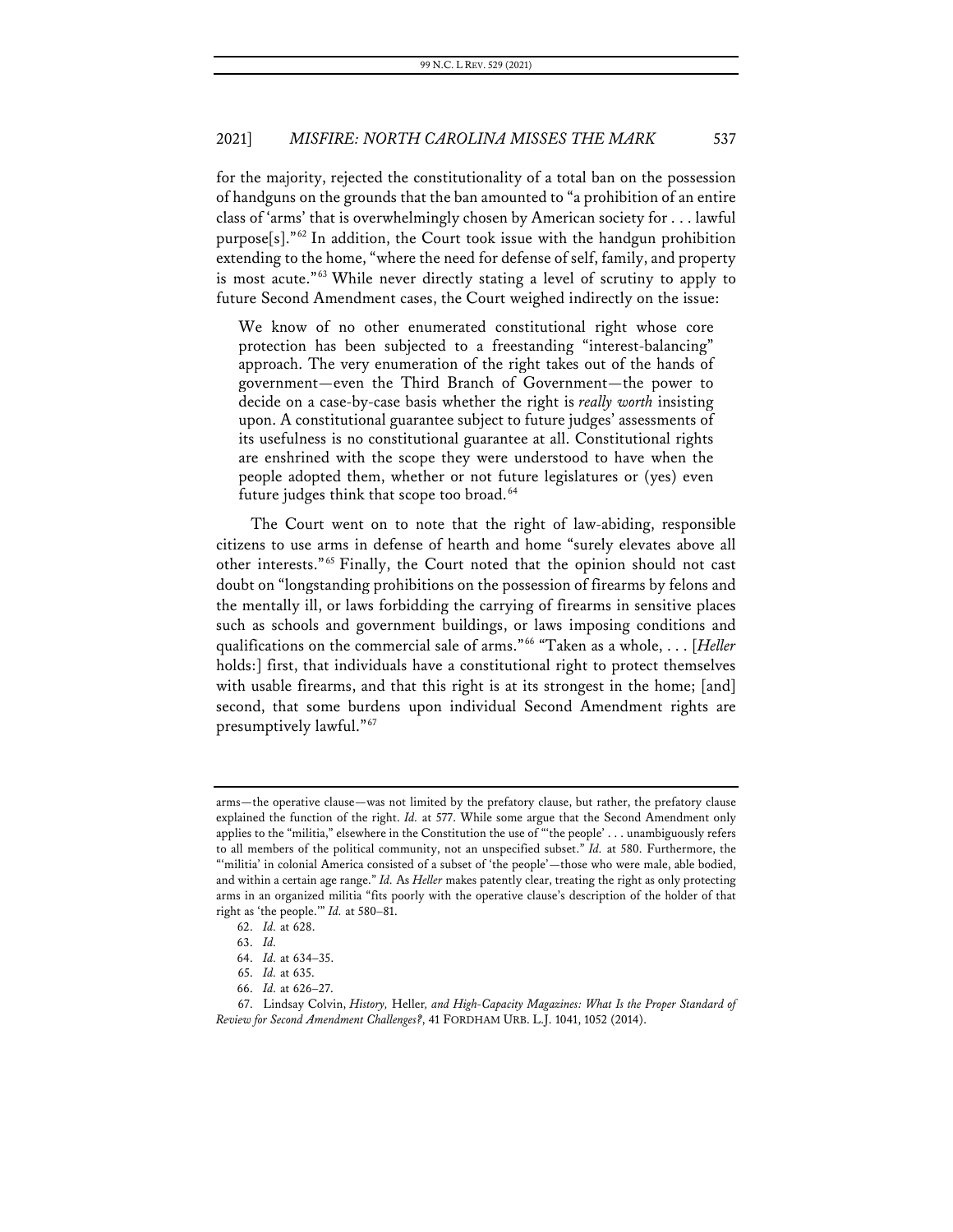Only a few years later, in *McDonald*, the Supreme Court made clear that the Second Amendment applies to states via the Fourteenth Amendment.<sup>[68](#page-10-0)</sup> The Court specifically rejected the view that the Second Amendment "should be singled out for special—and specially unfavorable—treatment." <sup>[69](#page-10-1)</sup> In addition, the Court also touched on the possible impact on states: as with any incorporated provision of the Bill of Rights, "[t]he enshrinement of constitutional rights necessarily takes certain policy choices off the table [for states]."[70](#page-10-2) Overall, *McDonald* serves to reinforce the principles of *Heller*, but similarly falls short in establishing firm guidelines for lower courts to follow. What remains clear after both cases is that full-blown prohibitions, or laws with the effect of prohibition, are not constitutional.

Some courts understand *Heller* and *McDonald* to imply that Second Amendment cases should be evaluated using strict scrutiny, $\frac{1}{1}$  while other courts use heightened scrutiny (falling somewhere between intermediate and strict).<sup>[72](#page-10-4)</sup> Unfortunately, given the lack of clarity in both decisions, the Court has left lower courts mostly to their own devices in determining the proper standard of review. [73](#page-10-5) While not overwhelmingly helpful, "[t]he *Heller* majority and *McDonald* plurality suggested that a historical inquiry could help determine the scope of the Second Amendment right."<sup>[74](#page-10-6)</sup> However, the implementation of this historical test varies dramatically by court. While many courts refuse altogether to state what level of scrutiny they are using, of those that do, the most common scrutiny level is intermediate.<sup>[75](#page-10-7)</sup>

73. Colvin, *supra* note 67, at 1083.

<span id="page-10-6"></span><span id="page-10-5"></span>74. Stephen Kiehl, *In Search of a Standard: Gun Regulations After* Heller *and* McDonald, 70 MD. L. REV. 1131, 1140 (2011).

<span id="page-10-7"></span>75. *See* SARAH HERMAN PECK, CONG. RSCH. SERV., R44618, POST-*HELLER* SECOND AMENDMENT JURISPRUDENCE 45–46 (2019); Kiehl, *supra* note 74, at 1145. Under intermediate scrutiny, the law must serve an important governmental objective and the means employed must be "substantially related to the achievement of those objectives." United States v. Virginia, 518 U.S. 515, 533 (1996) (quoting Miss. Univ. for Women v. Hogan, 458 U.S. 718, 723 (1982)).

<sup>68.</sup> McDonald v. City of Chicago, 561 U.S. 742, 750 (2010).

<sup>69.</sup> *Id.* at 745–46.

<sup>70.</sup> *Id.* at 790.

<span id="page-10-3"></span><span id="page-10-2"></span><span id="page-10-1"></span><span id="page-10-0"></span><sup>71.</sup> *See, e.g.*, United States v. Engstrum, 609 F. Supp. 2d 1227, 1231 (D. Utah 2009) ("[W]here fundamental rights are at stake, strict scrutiny is to be applied."). Under strict scrutiny, a law must be "narrowly tailored to achieve a compelling governmental interest." Abrams v. Johnson, 521 U.S. 74, 82 (1997).

<span id="page-10-4"></span><sup>72.</sup> *See, e.g.*, Ezell v. City of Chicago, 651 F.3d 684, 706 (7th Cir. 2011) ("This necessarily means that the City bears the burden of justifying its action under *some* heightened standard of judicial review.").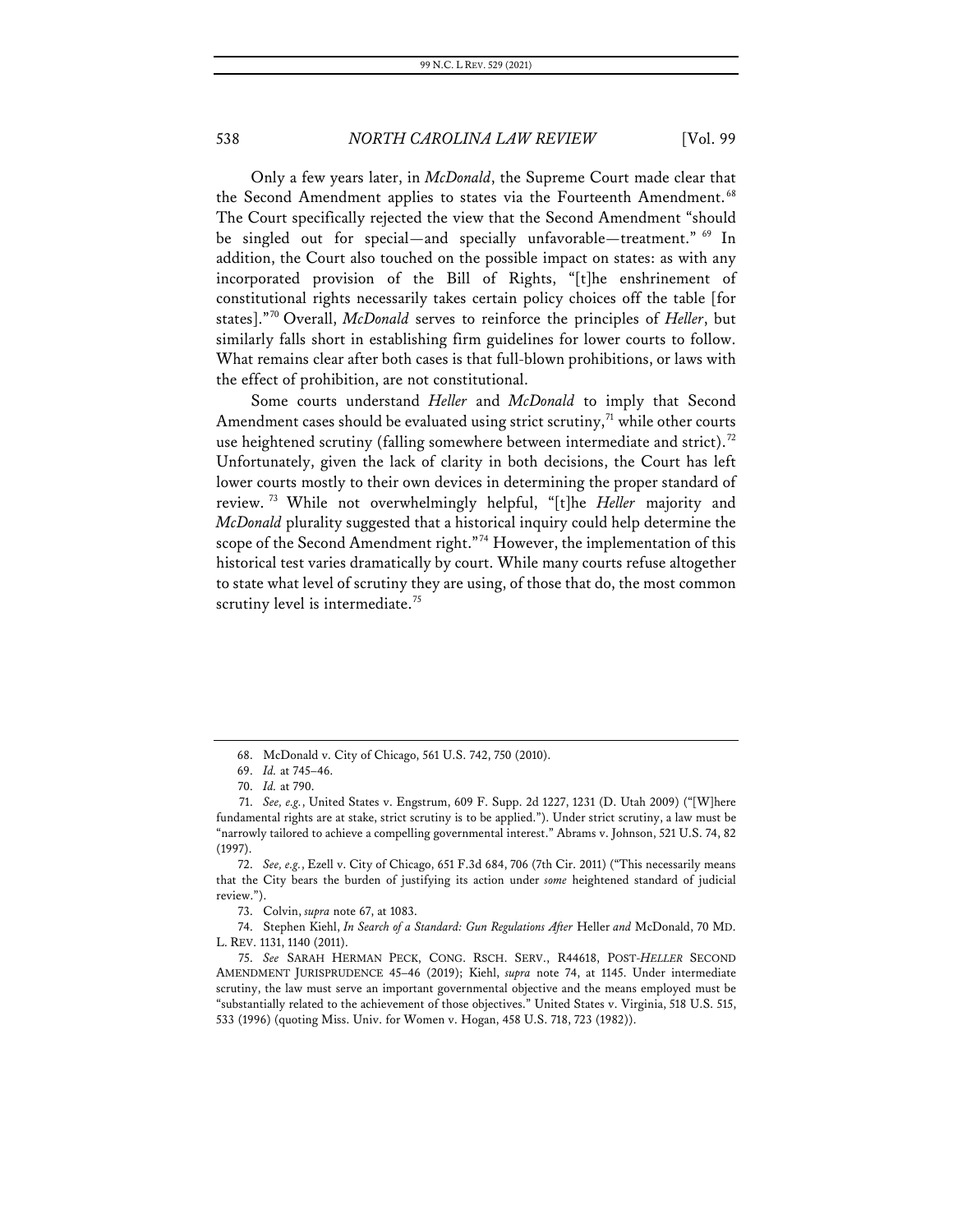#### III. POST-*HELLER*/*MCDONALD*

Generally, courts have adopted a two-part test to evaluate Second Amendment challenges post-*Heller*/*McDonald*. [76](#page-11-0) First, "courts ask whether the challenged law burdens conduct protected by the Second Amendment."<sup>[77](#page-11-1)</sup> Second, courts ask whether, under some type of means-end scrutiny, the law is constitutional. [78](#page-11-2) In evaluating the first prong, courts employ an "original meaning criteria," focusing on the text and history of the right.<sup>[79](#page-11-3)</sup> Part of this prong is an analysis regarding whether the challenged law is presumptively lawful.<sup>[80](#page-11-4)</sup> Courts have struggled with how to interpret the "presumptively lawful" dicta from *Heller* over the years, leading to a variety of methods.<sup>[81](#page-11-5)</sup>

Relevant to some courts' analysis is whether laws are still in place; a law which is later repealed cannot be said to be long standing.<sup>[82](#page-11-6)</sup> Furthermore, other courts have gone as far as to put the burden of proof on the government to show that the restriction was in effect "around 1791 and 1868," when the Second Amendment was enacted and then made binding on the states.<sup>[83](#page-11-7)</sup> Additionally, "[t]he only laws that the lower courts have held to be long-standing were initially enacted in the nineteenth century."[84](#page-11-8) Finally, even if a law is found to be long standing and presumptively lawful, a plaintiff may rebut this argument by showing the regulation has more than a "de minimis effect upon his right."[85](#page-11-9)

Courts struggle further under the second prong, unable to determine which level of scrutiny to apply given the lack of guidance in *Heller*. [86](#page-11-10) For many courts, the distinction between strict and intermediate scrutiny turns on whether or not the challenged regulation inhibits the possession of arms within

<span id="page-11-1"></span><span id="page-11-0"></span><sup>76.</sup> PECK, *supra* note 75, at 12. Hereinafter this test will be referred to as the "two-part test." The two-part test arose due to the lack of guidance post-*Heller*/*McDonald*. *Id.*

<sup>77.</sup> *Id.*

<sup>78.</sup> *Id.* at 13.

<span id="page-11-3"></span><span id="page-11-2"></span><sup>79.</sup> *See, e.g.*, Woollard v. Gallagher, 712 F.3d 865, 875 (4th Cir. 2013); United States v. Greeno, 679 F.3d 510, 518 (6th Cir. 2012); Ezell v. City of Chicago, 651 F.3d 684, 701–02 (7th Cir. 2011).

<sup>80.</sup> PECK, *supra* note 75, at 14.

<span id="page-11-5"></span><span id="page-11-4"></span><sup>81.</sup> *Id.* at 13–15. For example, some courts look to the history discussed in *Heller* and attempt to draw parallels to the challenged regulation. *Id.* at 13. Other courts find the language in *Heller* relatively useless and focus more on *why* the Supreme Court designated certain restrictions as presumptively lawful. *See id.* at 15. Courts have struggled to determine whether presumptively lawful regulations are lawful because they withstand analysis under strict scrutiny (or any level of scrutiny) or because such regulations fall outside the scope of the Second Amendment entirely. *Id.* Finally, other courts reject the presumptively lawful portion of the test altogether, finding it too similar to the rational basis test. *Id.* at 14–15.

<span id="page-11-6"></span><sup>82.</sup> David B. Kopel, *Background Checks for Firearms Sales and Loans: Law, History, and Policy*, 53 HARV. J. ON LEGIS. 303, 335 (2016) [hereinafter Kopel, *Background Checks*].

<span id="page-11-10"></span><span id="page-11-9"></span><span id="page-11-8"></span><span id="page-11-7"></span><sup>83.</sup> *Id.* at 334 (quoting Silvester v. Harris, 41 F. Supp. 3d 927, 963 (E.D. Cal. 2014), *rev'd on other grounds*, 843 F.3d 816 (9th Cir. 2016)).

<sup>84.</sup> *Id.* at 335.

<sup>85.</sup> Heller v. District of Columbia (*Heller II*), 670 F.3d 1244, 1253 (D.C. Cir. 2011).

<sup>86.</sup> PECK, *supra* note 75, at 16.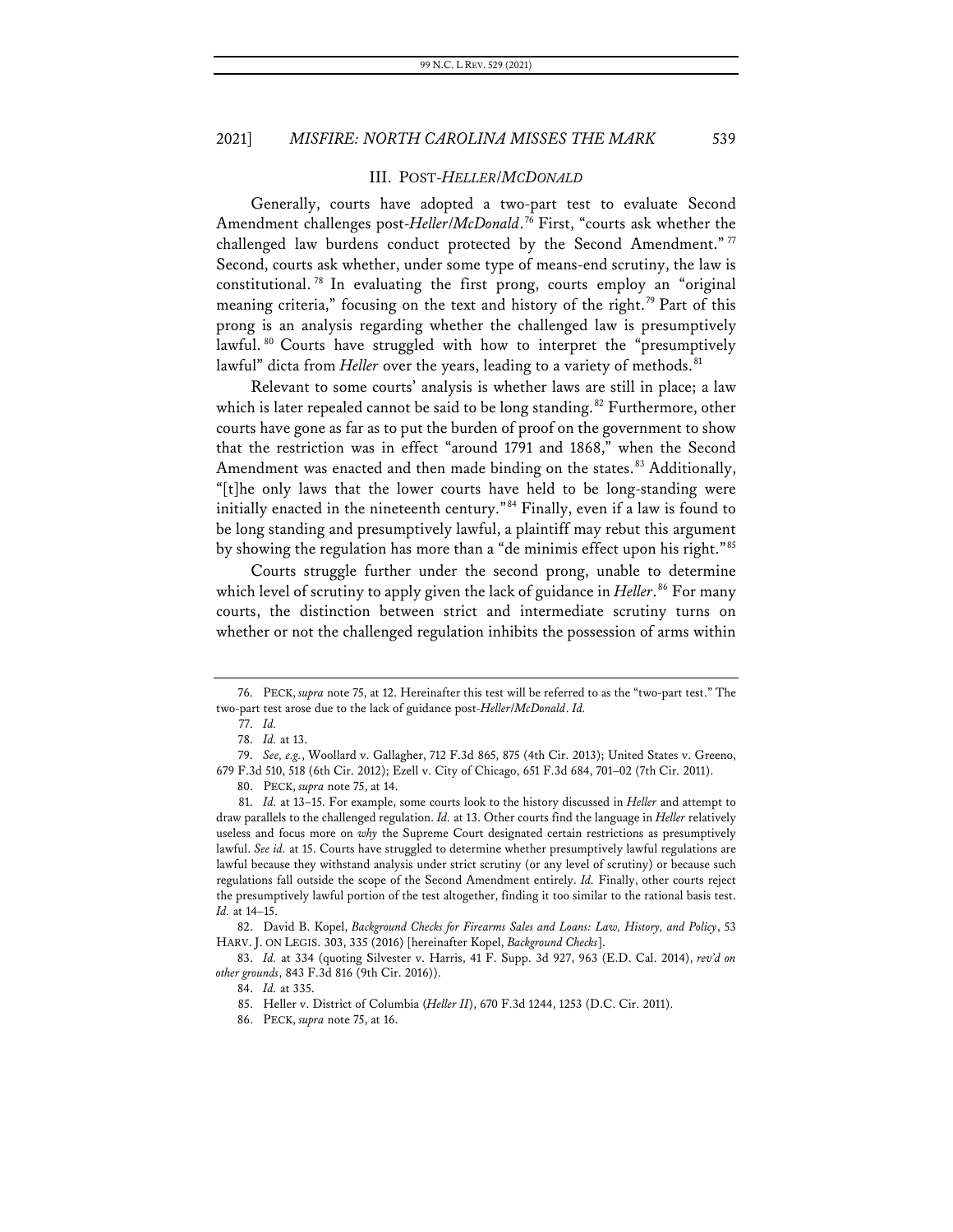the home.<sup>[87](#page-12-0)</sup> For others, the distinction between strict and intermediate scrutiny is determined by "consider[ing] the nature of the conduct being regulated and the degree to which the challenged law burdens the right." [88](#page-12-1) The Seventh Circuit employs yet another distinct approach, requiring that the government make a "rigorous showing" to justify the regulation when the firearm restriction implicates core Second Amendment rights, such as the ability to possess a handgun in the home.<sup>[89](#page-12-2)</sup> Under this standard of review, the court evaluates "the strength of the government's justification for restricting or regulating the exercise of Second Amendment rights." <sup>[90](#page-12-3)</sup> This rigorous showing may be "something close to strict scrutiny," if not strict scrutiny.<sup>[91](#page-12-4)</sup>

Courts utilizing the intermediate scrutiny test seem to be doing exactly the kind of interest balancing that *Heller* prohibited.<sup>[92](#page-12-5)</sup> For example, the Fourth Circuit justified its refusal to extend Second Amendment rights due to the court's fears of being "minutely responsible for some unspeakably tragic act of mayhem because in the peace of our judicial chambers we miscalculated as to Second Amendment rights."<sup>[93](#page-12-6)</sup> Unfortunately, this disregard for precedent in favor of more "likable" outcomes is not limited to the Fourth Circuit. Constitutional professor and scholar Allen Rostron contends that Justice Breyer's balancing test has become the law of the land as lower courts routinely and regularly disregard *Heller*, which specifically rejected such a balancing test.<sup>[94](#page-12-7)</sup> Professor Robert Cottrol contends that appellate courts are simply applying, at best, a weakened intermediate scrutiny and possibly even a rational-basis-plus standard.<sup>[95](#page-12-8)</sup> In addition, the legitimacy of the two-part test as a whole

<sup>87.</sup> *See* Kiehl, *supra* note 74, at 1145–46.

<span id="page-12-1"></span><span id="page-12-0"></span><sup>88.</sup> Kolbe v. Hogan, 813 F.3d 160, 179 (4th Cir. 2016) (quoting United States v. Chester, 628 F.3d 673 (4th Cir. 2010)); *see, e.g.*, Nat'l Rifle Ass'n v. Bureau of Alcohol, Tobacco, Firearms & Explosives, 700 F.3d 185, 195 (5th Cir. 2012); United States v. Chovan, 735 F.3d 1127, 1138 (9th Cir. 2013). This distinction is largely pulled from First Amendment law, which is unsurprising given *Heller*'s comparisons between the rights. *See* PECK, *supra* note 75, at 16.

<sup>89.</sup> *See* Ezell v. City of Chicago, 651 F.3d 684, 708 (7th Cir. 2011).

<sup>90.</sup> *Id.* at 703.

<sup>91.</sup> PECK, *supra* note 75, at 13.

<span id="page-12-5"></span><span id="page-12-4"></span><span id="page-12-3"></span><span id="page-12-2"></span><sup>92.</sup> Rogers v. Grewal, 140 S. Ct. 1865, 1867 (2020) (Thomas, J., dissenting from denial of certiorari). While some might argue that *Heller* itself performed interest balancing in holding that certain long-standing regulations were acceptable, the rationale for that holding is found in the lengthy historical practice of the regulations, not their interests to society. *See* N.Y. State Rifle & Pistol Ass'n v. City of New York, 140 S. Ct. 1525, 1540–41 (2020) (Alito, J., dissenting) (per curiam) (discussing how history supported certain laws restricting the right to access firearms).

<sup>93.</sup> United States v. Masciandaro, 638 F.3d 458, 475 (4th Cir. 2011).

<span id="page-12-7"></span><span id="page-12-6"></span><sup>94.</sup> *See* Allen Rostron, *Justice Breyer's Triumph in the Third Battle over the Second Amendment*, 80 GEO. WASH. L. REV. 703, 757 (2012); *see also Rogers*, 140 S. Ct. at 1867 ("With what other constitutional right would this Court allow such blatant defiance of its precedent?").

<span id="page-12-8"></span><sup>95.</sup> Robert J. Cottrol, *Second Amendment, Constitutional Dysfunction or Necessary Safeguard?*, 94 B.U. L. REV. 837, 841 (2014).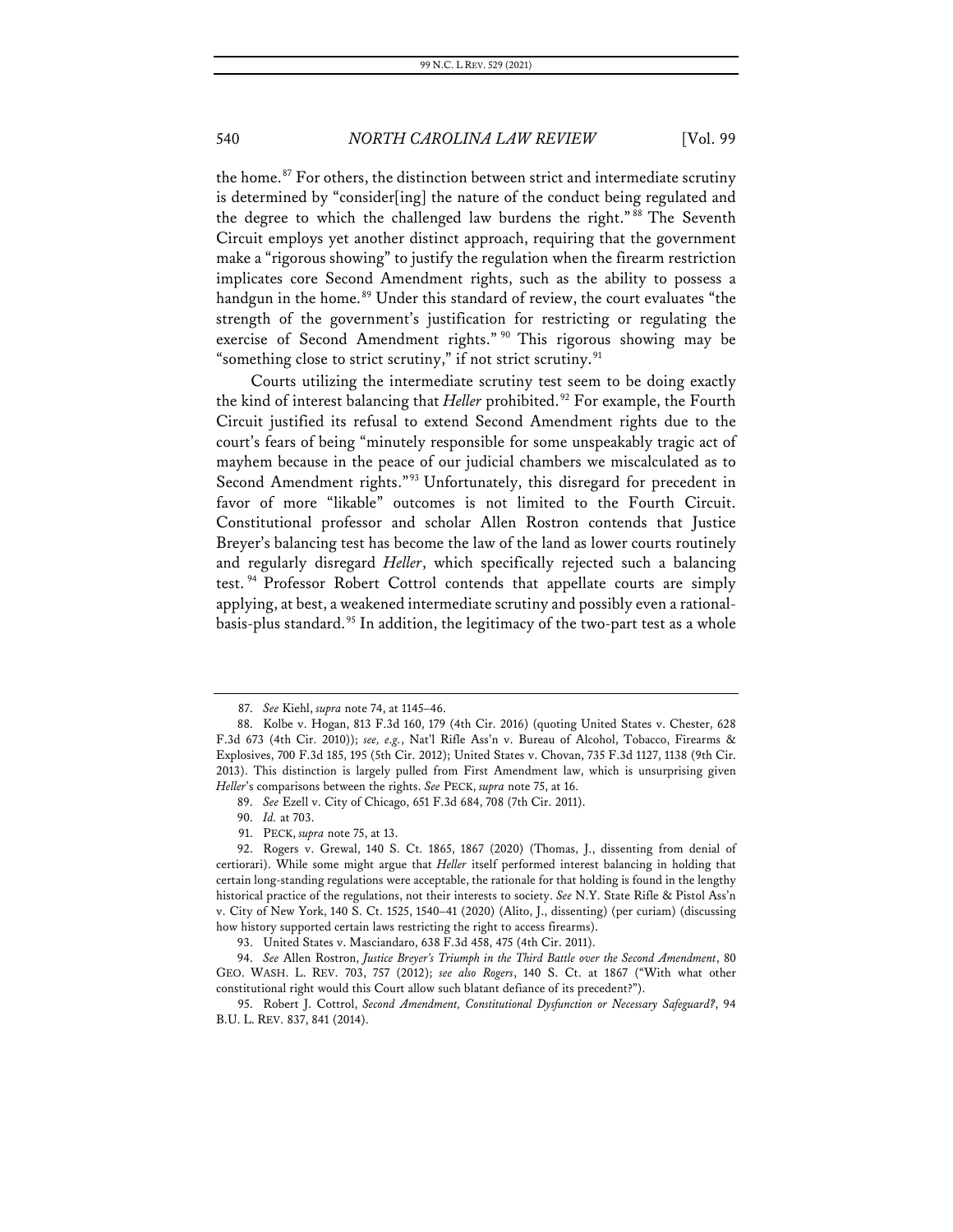has been called into question by multiple sitting Supreme Court Justices.<sup>[96](#page-13-0)</sup> Dissenting from a denial of certiorari, Justice Thomas pointed out how lower courts are "minimiz[ing] . . . [*Heller* and *McDonald's*] framework" by employing an "entirely made up" test that does not comport with any long-standing notion of constitutional law.<sup>[97](#page-13-1)</sup> Furthermore, Justice Thomas noted that "[t]he Second Amendment provides no hierarchy of 'core' and peripheral rights," nor do any precedents support the application of the binary test.<sup>[98](#page-13-2)</sup>

While he was a judge for the D.C. Circuit, Justice Kavanaugh took issue with a similar, incorrect application of *Heller's* principles.<sup>[99](#page-13-3)</sup> In *Heller v. District of Columbia* ("*Heller II*"), [100](#page-13-4) the majority used intermediate scrutiny to uphold a law requiring the registration of handguns as well as a prohibition on certain semi-automatic rifles.<sup>[101](#page-13-5)</sup> Justice Kavanaugh, in dissent, opined that the proper test to apply is a "text, history, and tradition" standard.<sup>[102](#page-13-6)</sup> In other words, "[t]he scope of the right is thus determined by 'historical justifications' ... [a]nd tradition."[103](#page-13-7) Given Justice Kavanaugh's recent appointment to the United States Supreme Court, there is a real possibility that this standard of review will be used in future Second Amendment challenges. Therefore, this Comment will apply both the common two-part test and the Kavanaugh test to North Carolina's permitting scheme.

## IV. NORTH CAROLINA SHOULD REPEAL ITS PISTOL-PURCHASE PERMIT SYSTEM AS IT IS UNCONSTITUTIONAL UNDER THE SECOND AND FOURTEENTH AMENDMENTS AND IS NOT A SENSIBLE POLICY

The North Carolina permit system does not pass constitutional muster under the Second Amendment, failing both the two-part test as well as the Kavanaugh test. This holds true under both intermediate and strict scrutiny. Furthermore, the permit system is unconstitutional under the Fourteenth Amendment as it violates the Equal Protection Clause of the Constitution. Finally, the permit system should be repealed because it is largely ineffective.

<span id="page-13-2"></span><span id="page-13-1"></span><span id="page-13-0"></span><sup>96.</sup> *Rogers*, 140 S. Ct. at 1867 (2020); *see also Rifle & Pistol Ass'n*, 140 S. Ct. at 1527 (per curiam) (Kavanaugh, J., concurring) ("I share Justice Alito's concern that some federal and state courts may not be properly applying *Heller* and *McDonald*.").

<sup>97.</sup> *Rogers*, 140 S. Ct. at 1866–67.

<sup>98.</sup> *Id.* at 1867.

<sup>99.</sup> *Heller II*, 670 F.3d 1244, 1269 (D.C. Cir. 2011) (Kavanaugh, J., dissenting).

<sup>100.</sup> *Heller II*, 670 F.3d 1244 (D.C. Cir. 2011) (majority opinion).

<sup>101.</sup> *Id.* at 1257, 1262, 1264.

<span id="page-13-7"></span><span id="page-13-6"></span><span id="page-13-5"></span><span id="page-13-4"></span><span id="page-13-3"></span><sup>102.</sup> *Id.* at 1271 (Kavanaugh, J., dissenting) (rejecting an interest balancing approach where judges can "re-calibrate the scope of the Second Amendment").

<sup>103.</sup> *Id.* at 1272.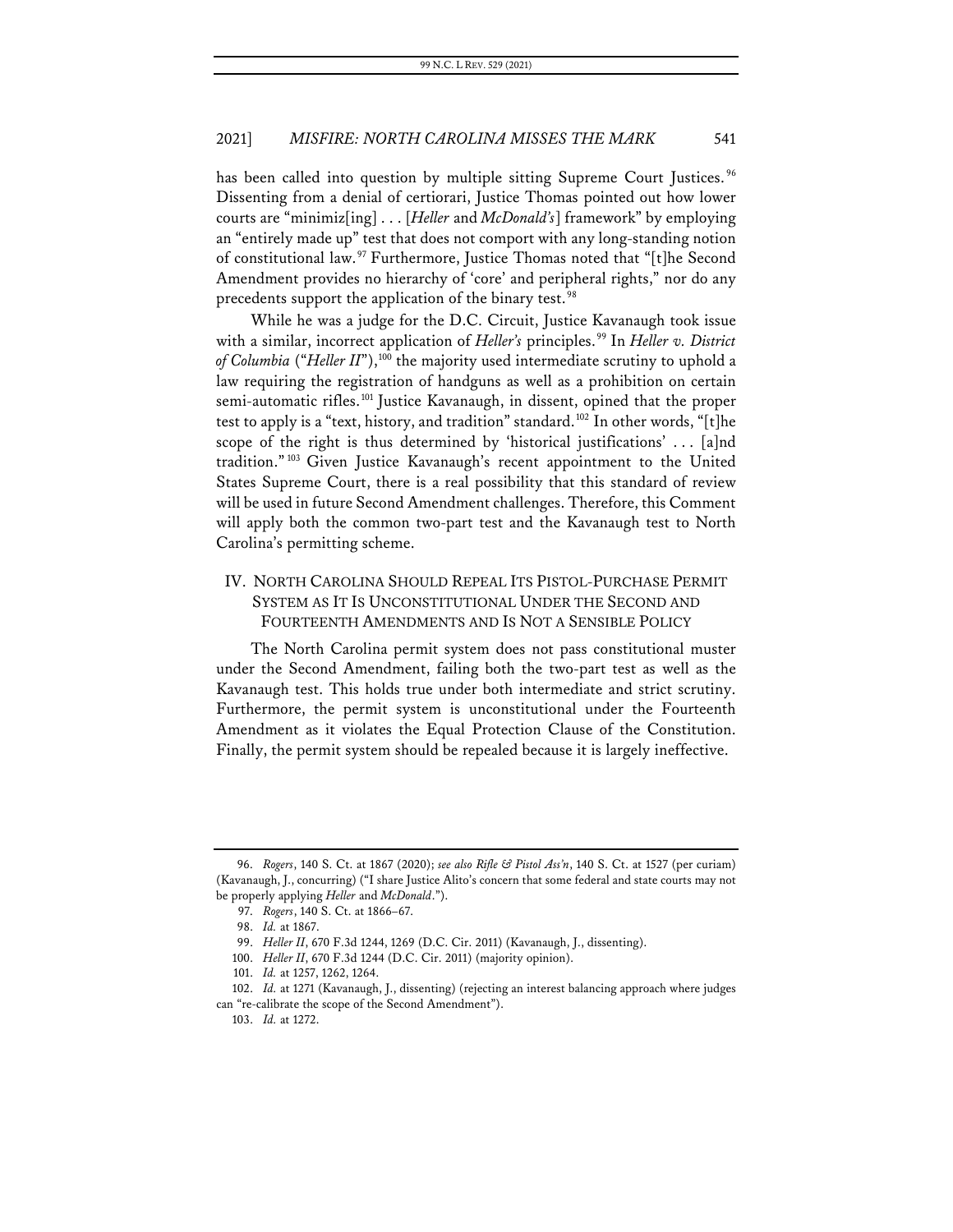## A. *The North Carolina Pistol-Purchase Permit System Is Unconstitutional Under the Second Amendment as It Fails the Common Two-Part Test*

#### 1. The North Carolina Pistol-Purchase Permit System Fails Prong One

The first prong of the test asks whether the law implicates the Second Amendment and whether it is presumptively lawful.<sup>[104](#page-14-0)</sup> The pistol permitting scheme implicates the Second Amendment as it creates a waiting period through its approval process and medical release form signing period. For example, the Ninth Circuit has found that a ten-day waiting period alone implicates the Second Amendment.<sup>[105](#page-14-1)</sup> Surely the combination of a permitting scheme that effectively creates a waiting period while waiting to sign medical release forms and while approval is pending also implicates the Second Amendment. In practice, the date from which one decides to purchase a handgun and the date of final approval of the permits could be *months* apart.<sup>[106](#page-14-2)</sup> In addition, the permitting system directly affects one's ability to acquire a handgun. As "[o]ne cannot exercise the right to keep and bear arms without actually possessing a firearm,"<sup>[107](#page-14-3)</sup> access to arms is a necessary precondition to exercising the right. Limiting access to a traditionally popular and accessible firearm directly implicates the Second Amendment.<sup>[108](#page-14-4)</sup>

In applying the two-part test to determine whether the challenged regulation implicates the Second Amendment, courts will also ask if the regulation is presumptively lawful as a long-standing regulation.<sup>[109](#page-14-5)</sup> To answer this, courts look to history and tradition, specifically as they relate to permitting systems.<sup>[110](#page-14-6)</sup> Traditionally, systems requiring that a person receive permission from the government before buying or borrowing a firearm have been rare in the United States.<sup>[111](#page-14-7)</sup> Leading up to the Civil War, several states enacted legislation prohibiting Black persons from possessing firearms without a

109. *Heller II*, 670 F.3d 1244, 1253 (D.C. Cir. 2011).

<sup>104.</sup> PECK, *supra* note 75, at 45.

<sup>105.</sup> *See* Silvester v. Harris, 843 F.3d 816, 827 (9th Cir. 2016).

<span id="page-14-2"></span><span id="page-14-1"></span><span id="page-14-0"></span><sup>106.</sup> *See, e.g.*, *infra* notes 188–91 and accompanying text (describing delays of up to five weeks in Wake County).

<span id="page-14-3"></span><sup>107.</sup> Silvester v. Harris, 41 F. Supp. 3d, 927, 962 (E.D. Cal. 2014), *rev'd on other grounds*, 843 F.3d 816 (9th Cir. 2016).

<span id="page-14-4"></span><sup>108.</sup> *See* Kenneth A. Klukowski, *Making Second Amendment Law with First Amendment Rules: The Five-Tier Free Speech Framework and Public Forum Doctrine in Second Amendment Jurisprudence*, 93 NEB. L. REV. 429, 460 (2014) (explaining that "*Heller* suggests that the Second Amendment protects weapons that are typically possessed by law-abiding citizens for lawful purposes").

<span id="page-14-7"></span><span id="page-14-6"></span><span id="page-14-5"></span><sup>110.</sup> *See id.* (upholding a registration requirement as presumptively lawful given the history). While I find the holding in this case to be an erroneous application of the standards described in *Heller*, it nevertheless acts as an example of how courts have typically justified a law as presumptively lawful by looking to history and tradition.

<sup>111.</sup> Kopel, *Background Checks*, *supra* note 82, at 304.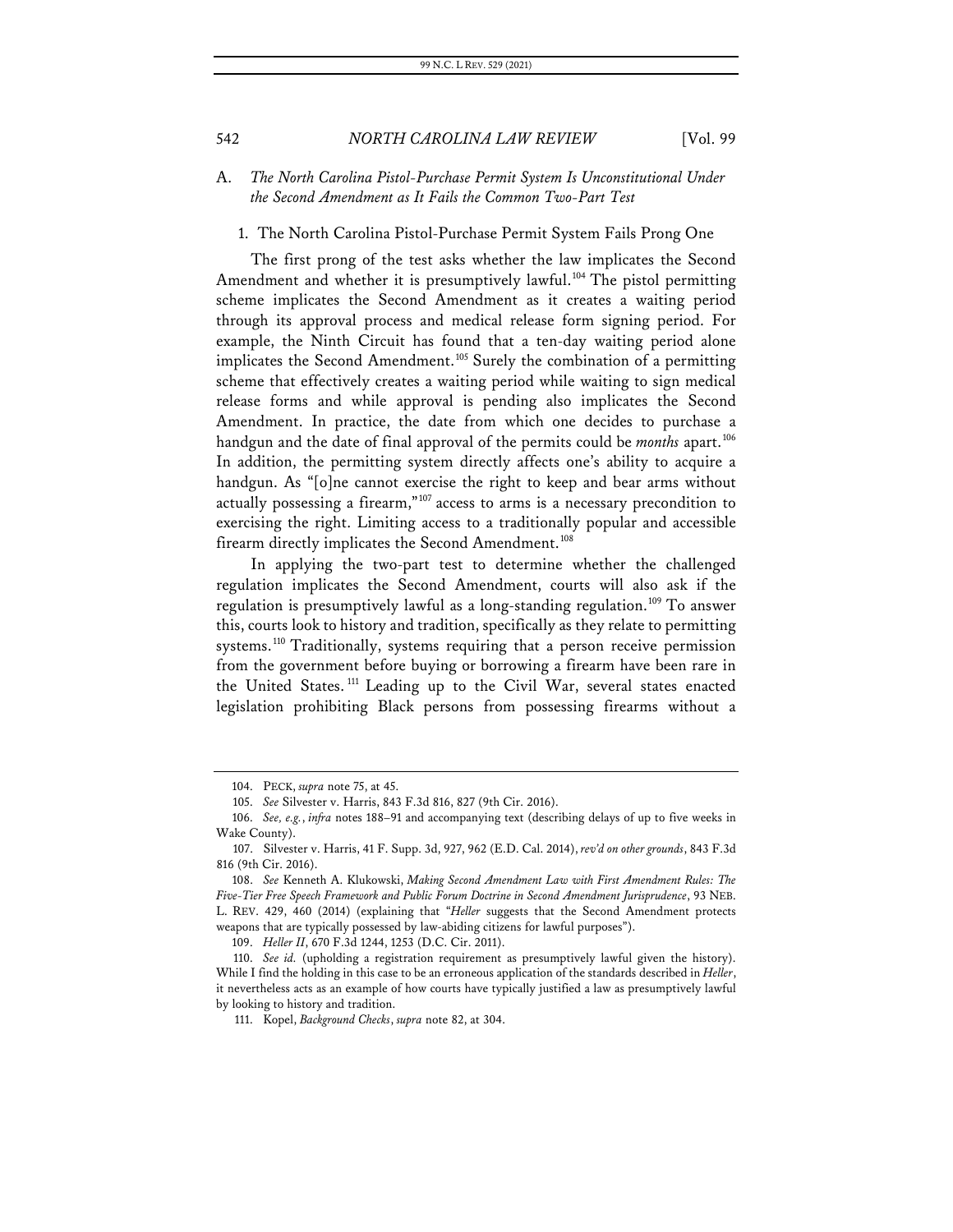license.<sup>[112](#page-15-0)</sup> In North Carolina, all free persons of color had to acquire an annual license in order to own or carry firearms.<sup>[113](#page-15-1)</sup>

Following the Civil War and in the early twentieth century, isolated racially neutral permitting schemes came into effect to prevent freedmen from acquiring means to defend themselves—the North Carolina permit system among them.<sup>[114](#page-15-2)</sup> Similarly, Missouri enacted a permitting system in 1921 for the sale of handguns, but it has since been repealed.<sup>[115](#page-15-3)</sup> Overall handgun purchase permits were required by the following states: "New York (1911), Oregon (1913, repealed 1925), North Carolina (1919), Missouri (1921, repealed 2007), Connecticut (1923), Michigan (1927, partially repealed by several steps in early twenty-first century), Hawaii (1927), New Jersey (1927), and Texas (1931, later declared void)."<sup>[116](#page-15-4)</sup> Thus, only a total of six states currently have permit systems in place as holdovers from the Jim Crow era.<sup>[117](#page-15-5)</sup> The majority of state gun laws of the early 1900s were less restrictive than the permitting systems put in place in the minority of states listed above.<sup>[118](#page-15-6)</sup>

There is little possibility that the North Carolina permit system is presumptively lawful as a long-standing regulation. The regulation came about in the twentieth century, and was not a common one at that.<sup>[119](#page-15-7)</sup> "Permission laws were the exception, not the norm, in the early twentieth century."<sup>[120](#page-15-8)</sup> Both the timing of the regulation, and the fact that it was, and remains, uncommon are factors that cut against finding the permit system a traditional long-standing regulation. Furthermore, of the few states which have enacted such permitting schemes, over half have been repealed or partially repealed.<sup>[121](#page-15-9)</sup> This further reduces the possibility that the permits are a long-standing regulation.<sup>[122](#page-15-10)</sup> While the antiquated North Carolina permit system is still on the books, there is little support left for such permitting requirements. In addition, given the racial connotations of the permitting schemes discussed above in Section I.B, it is unlikely that any modern court would seek to uphold a system rooted in Jim Crow era discriminatory practices. Finally, the North Carolina permit system was enacted in 1919—well within the time frame that courts have found to be

<span id="page-15-0"></span><sup>112.</sup> *Id.* at 337.

<span id="page-15-1"></span><sup>113.</sup> *Id.* at 338.

<span id="page-15-3"></span><span id="page-15-2"></span><sup>114.</sup> *See id.* at 342–46.

<sup>115.</sup> *Id.* at 345.

<span id="page-15-4"></span><sup>116.</sup> *Id.* at 360–61.

<span id="page-15-5"></span><sup>117.</sup> *Id.* at 361.

<span id="page-15-6"></span><sup>118.</sup> *See id.* at 362.

<span id="page-15-7"></span><sup>119.</sup> *See supra* notes 114–17.

<span id="page-15-8"></span><sup>120.</sup> Kopel, *Background Checks*, *supra* note 82, at 340.

<span id="page-15-9"></span><sup>121.</sup> *Id.* at 360–61.

<span id="page-15-10"></span><sup>122.</sup> *Id.* at 335.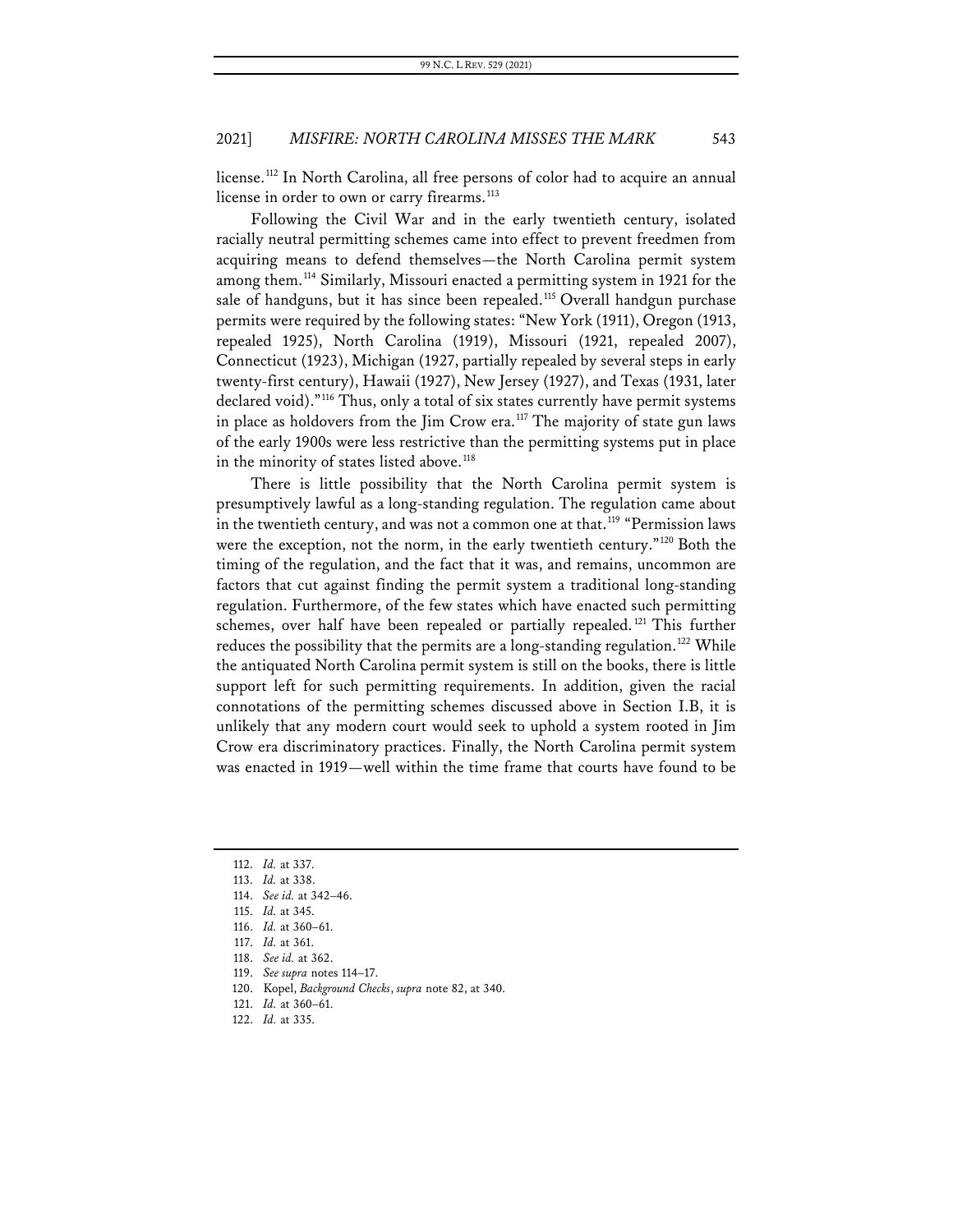too late to be established as long-standing. [123](#page-16-0) Overall, the North Carolina permitting system satisfies the first prong of the common two-part test.

#### 2. The North Carolina Pistol-Purchase Permit System Fails Prong Two

Next, under the second prong, the court must determine whether the pistol permit scheme is unconstitutional under some means-end scrutiny.<sup>[124](#page-16-1)</sup> First, the court must determine the appropriate level of scrutiny to apply.<sup>[125](#page-16-2)</sup> Generally, "[l]aws that neither implicate the core protections of the Second Amendment nor substantially burden their exercise do not receive heightened scrutiny."<sup>[126](#page-16-3)</sup> Rather, "[h]eightened scrutiny is triggered only by those restrictions that . . . operate as a substantial burden on the ability of law-abiding citizens to possess and use a firearm for self-defense (or for other lawful purposes)."[127](#page-16-4) The scope of the legislative restriction as well as the availability of alternative solutions factor into the analysis of determining the burden the challenged law places on the right.<sup>[128](#page-16-5)</sup> However, strict scrutiny may not apply if the burden does not constrain the Second Amendment's core area of protection. [129](#page-16-6) As evidenced by *Heller*, rational basis is inapplicable. [130](#page-16-7) Therefore, at a minimum, the court will employ intermediate scrutiny. However, *Heller* and *McDonald* strongly suggest that applying intermediate scrutiny to laws that categorically limit the Second Amendment is inappropriate.[131](#page-16-8) Despite this, federal circuits routinely employ intermediate scrutiny to Second Amendment cases.<sup>[132](#page-16-9)</sup>

To resolve these issues, courts should evaluate the North Carolina permit system under strict scrutiny. *Heller* and *McDonald* suggest that no interest-balancing approach should be used.<sup>[133](#page-16-10)</sup> An inhibition on the ability to acquire a

- 126. N.Y. State Rifle & Pistol Ass'n v. Cuomo, 804 F.3d 242, 258 (2d Cir. 2015).
- 127. United States v. Decastro, 682 F.3d 160, 166 (2d Cir. 2012).
- 128. *N.Y. State Rifle & Pistol Ass'n*, 804 F.3d at 259.

<span id="page-16-10"></span><span id="page-16-9"></span><span id="page-16-8"></span><span id="page-16-7"></span>131. Adam P. Soloperto, *A Standard of Review for Gun Rights: The Second Amendment Question Hot as a Two-Dollar Pistol*, 47 SETON HALL L. REV. 225, 231 (2016).

<span id="page-16-0"></span><sup>123.</sup> *See* Duncan v. Becerra, 970 F.3d 1133, 1150–51 (9th Cir. 2020) (finding that regulation on large capacity magazines was not considered long-standing given that the regulation emerged in 1927 and had almost been entirely repealed); Mance v. Holder, 74 F. Supp. 3d 795, 805 (N.D. Tex. 2015) (finding a statute enacted in 1909 too recent to be considered long-standing); Silvester v. Harris, 41 F. Supp. 3d, 927, 963 (E.D. Cal. 2014) (finding a statute enacted in 1923 to be too late to be considered long-standing), *rev'd on other grounds*, 843 F.3d 816 (9th Cir. 2016).

<sup>124.</sup> PECK, *supra* note 75, at 13.

<sup>125.</sup> *See id.* at 15.

<span id="page-16-6"></span><span id="page-16-5"></span><span id="page-16-4"></span><span id="page-16-3"></span><span id="page-16-2"></span><span id="page-16-1"></span><sup>129.</sup> *Id.* at 260. "If a law regulating arms adversely affects a law-abiding citizen's right of defense of hearth and home, that law strikes at the core Second Amendment right." Duncan v. Becerra, 970 F.3d 1133, 1152 (9th Cir. 2020); *see also* Jackson v. City & County of San Francisco, 746 F.3d 953, 963 (9th Cir. 2014) (finding that a challenged law "[o]n its face . . . implicates the core because it applies to law-abiding citizens and imposes restrictions on the use of handguns within the home").

<sup>130.</sup> District of Columbia v. Heller, 554 U.S. 570, 634 (2008).

<sup>132.</sup> PECK, *supra* note 75, at 45–46.

<sup>133.</sup> *See supra* Part II.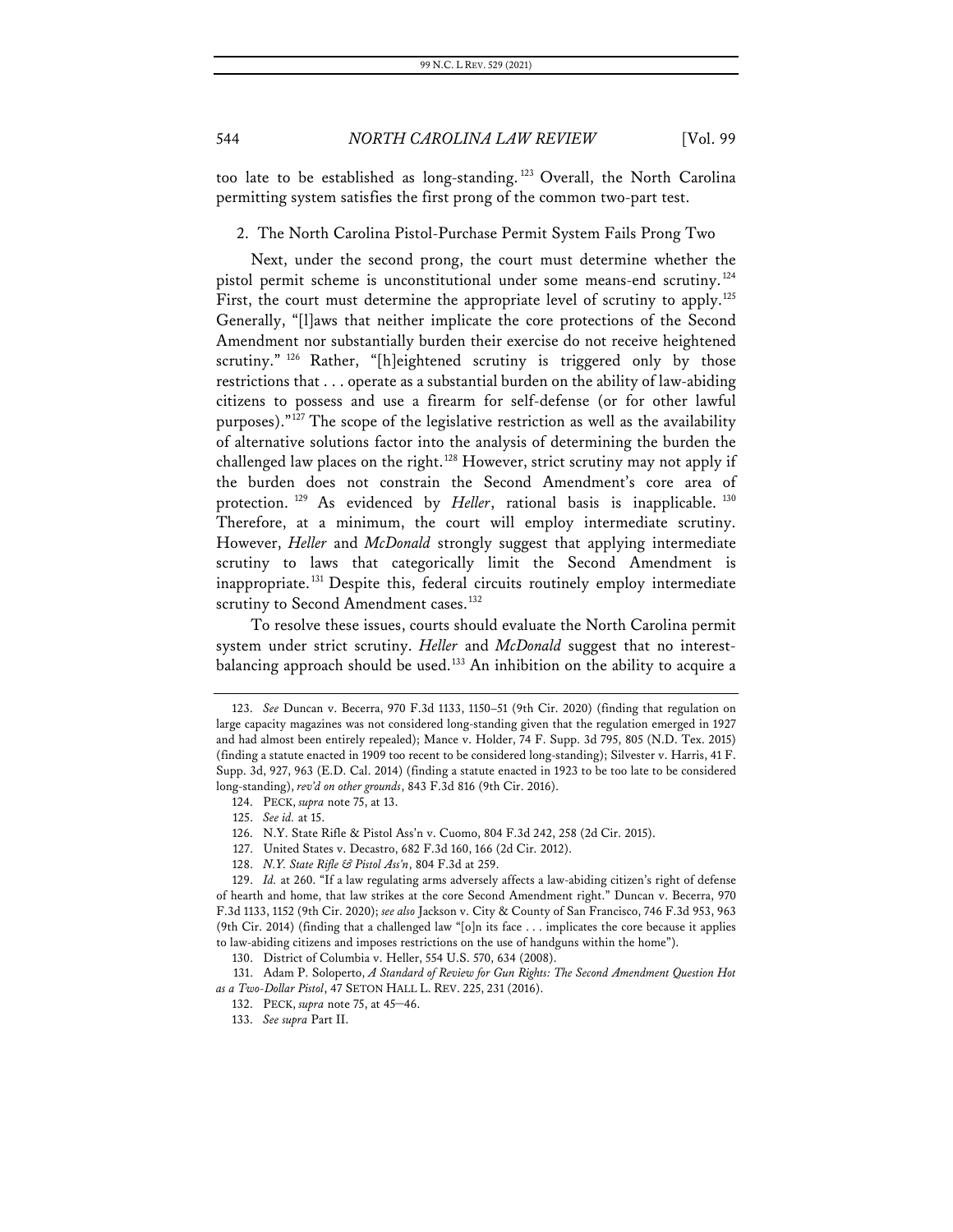handgun for the defense of oneself in the home, which the North Carolina permit system does, hits at the very core of the Second Amendment. For example, under the Seventh Circuit's standards, rigorous scrutiny, which some equate to strict scrutiny, would be employed since the permit system directly affects one's ability to purchase a handgun for use in the home.<sup>[134](#page-17-0)</sup> One must go through the burdensome process of applying to the sheriff's office, pay a fee for every permit, go to the sheriff's office to sign health release records, wait for approval, and return to the sheriff's office to pick up the permits to simply acquire a handgun. Therefore, without going through the time-consuming process, one is left defenseless in their home.<sup>[135](#page-17-1)</sup> Furthermore, even when following the burdensome procedures to legally acquire a handgun, the significant delay caused by the archaic system means that an applicant is also left defenseless during the entire timeline of the application. "A burden on the core of [a] right undermines the very purpose for its codification."<sup>[136](#page-17-2)</sup> The North Carolina permit system is a burden to the core of the Second Amendment. It poses a direct inhibition on the ability of North Carolinians to (1) acquire handguns, (2) exercise their fundamental right to self-defense, and (3) own and possess firearms inside their house. [137](#page-17-3) As the system was likely enacted to deprive Black Americans of their core civil rights, the result of the analysis is unsurprising.[138](#page-17-4) In addition, similar to the prohibition in *Heller*, the North Carolina permit system's impact is not limited to the public arena. Instead, the effects "extend[], moreover, to the home, where the need for defense of self, family, and property is most acute."<sup>[139](#page-17-5)</sup>

Those in favor of intermediate scrutiny might argue that because long guns<sup>[140](#page-17-6)</sup> are available without a permit, the core of the Second Amendment is not burdened since citizens still possess the ability to bear arms for defense in their homes. However, *Heller* indicated that the presence of alternatives will not excuse an infringement.<sup>[141](#page-17-7)</sup> Furthermore, the government may not "treat the right recognized in *Heller* as a second-class right, subject to an entirely different

<sup>134.</sup> *See supra* Part III.

<sup>135.</sup> *See supra* Section I.A.

<sup>136.</sup> Klukowski, *supra* note 108, at 467.

<span id="page-17-3"></span><span id="page-17-2"></span><span id="page-17-1"></span><span id="page-17-0"></span><sup>137.</sup> *See* Duncan v. Becerra, 970 F.3d 1133, 1140 (9th Cir. 2020) (finding that a ban on large capacity magazines implicated the core of the Second Amendment protections because it restricted the ability to both buy and possess large capacity magazines in the home as well as limited the right of selfdefense).

<span id="page-17-4"></span><sup>138.</sup> *See supra* Section I.B. For more information on statutes enacted to discriminate against Black Americans, see generally *A Brief History*, *supra* note 1.

<sup>139.</sup> District of Columbia v. Heller, 554 U.S. 570, 628 (2008).

<span id="page-17-6"></span><span id="page-17-5"></span><sup>140.</sup> Without delving into the intricate and often confusing definitions of various firearms under federal law, for purposes of this Comment, "long guns" refers to rifles and shotguns. In other words, guns readily available for purchase outside of the scope of the North Carolina permit system.

<span id="page-17-7"></span><sup>141.</sup> *Heller*, 554 U.S. at 629 ("It is no answer to say, as petitioners do, that it is permissible to ban the possession of handguns so long as the possession of other firearms (i.e., long guns) is allowed.").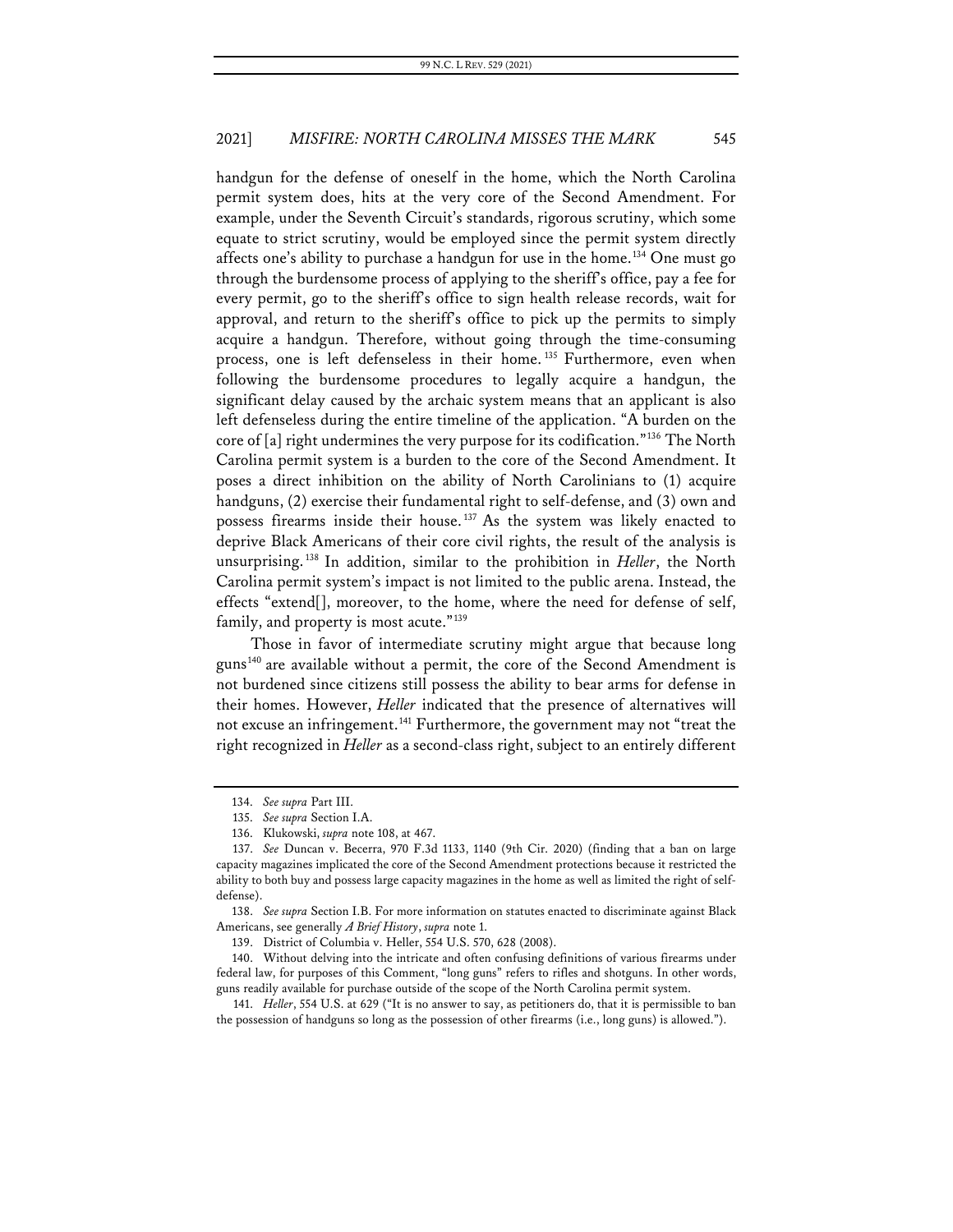body of rules than the other Bill of Rights guarantees."[142](#page-18-0) We also know that laws burdening fundamental rights are generally subject to strict scrutiny.<sup>[143](#page-18-1)</sup> In addition, it is imperative that courts not define the Second Amendment so narrowly as to give inadequate effect to the right.<sup>[144](#page-18-2)</sup> Any attempt to evaluate the permit system under intermediate scrutiny would be an attempt to subject the Second Amendment to second-class treatment compared to other rights.

That second-class treatment came to fruition in *Kwong v. Bloomberg*, [145](#page-18-3) where the Second Circuit upheld a pistol licensing scheme in New York.<sup>[146](#page-18-4)</sup> The licensing scheme, which prohibited ownership of handguns without a license and associated fee payment, was upheld by analogy to First Amendment fee jurisprudence. [147](#page-18-5) However, in upholding the licensing scheme, the Second Circuit failed to acknowledge the crucial difference between possessing a handgun in the home and conducting a parade or a rally: handgun possession is conducted in the privacy of the home while parades and similar forms of expression are conducted in public spaces that often require police presence, public sanitation, and road closures.<sup>[148](#page-18-6)</sup> The Second Circuit failed to recognize this distinction and even failed to reconcile the plethora of First Amendment activities that do not require a fee or license.<sup>[149](#page-18-7)</sup> The court's comparison of a handgun purchase for the home, which has no relation to carrying arms in public or to parades and rallies is severely flawed. A more apt comparison to First Amendment activity would be an analogy to owning a book in the home or placing a sign on one's property. [150](#page-18-8) Instead, the court's logicsuggests that almost

<span id="page-18-6"></span>148. *See, e.g.*, Cox v. New Hampshire, 312 U.S. 569, 576 (1941) ("The obvious advantage of requiring application for a permit was noted as giving the public authorities notice in advance so as to afford opportunity for proper policing. And the court further observed that, in fixing time and place, the license served 'to prevent confusion by overlapping parades or processions, to secure convenient use of the streets by other travelers, and to minimize the risk of disorder.'").

<span id="page-18-7"></span>149. There are many examples of First Amendment activities that do not require a fee or license. *See, e.g.*, City of Ladue v. Gilleo, 512 U.S. 43, 56 (1994); Stanley v. Georgia, 394 U.S. 557, 565 (1969). However, the *Kwong* court failed to acknowledge any of these examples.

<span id="page-18-8"></span>150. *See, e.g.*, City of Ladue v. Gilleo, 512 U.S. 43, 56 (1994) ("Residential signs are an unusually cheap and convenient form of communication. Especially for persons of modest means or limited mobility, a yard or window sign may have no practical substitute."); Stanley v. Georgia, 394 U.S. 557, 565 (1969) (recognizing that the First Amendment strongly protects the right of one to "read or observe what he pleases—the right to satisfy his intellectual and emotional needs in the privacy of his own home").

<sup>142.</sup> McDonald v. City of Chicago., 561 U.S. 742, 780 (2010) (plurality opinion).

<sup>143.</sup> *See, e.g.*, Clark v. Jeter, 486 U.S. 456, 461 (1988).

<sup>144.</sup> *See* Klukowski, *supra* note 108, at 466.

<sup>145.</sup> 723 F.3d 160 (2d Cir. 2013).

<sup>146.</sup> *Id.* at 172.

<span id="page-18-5"></span><span id="page-18-4"></span><span id="page-18-3"></span><span id="page-18-2"></span><span id="page-18-1"></span><span id="page-18-0"></span><sup>147.</sup> *Id.* at 165 ("The Supreme Court's 'fee jurisprudence' has historically addressed the constitutionality of fees charged by governmental entities on expressive activities protected by the First Amendment—such as fees charged to hold a rally or parade. Two district court decisions that have considered the issue in the wake of *Heller* and *McDonald* have used the same analytical framework to consider similar claims involving the exercise of Second Amendment rights.").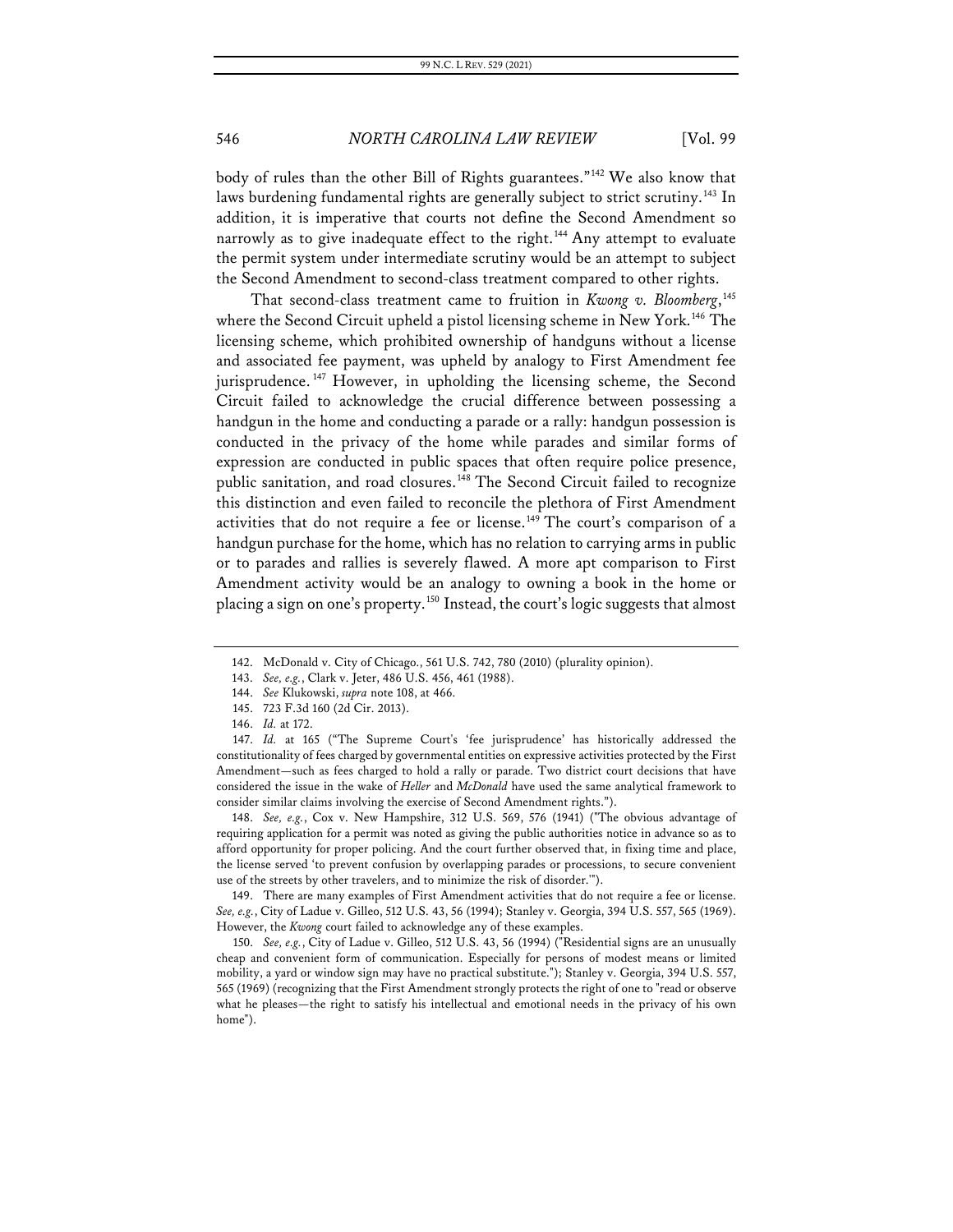*any* fee in the Second Amendment context is constitutional because there are constitutional fees for *some* First Amendment activities.<sup>[151](#page-19-0)</sup> Furthermore, the Second Circuit also failed to address wait times associated with the licensing system and instead chose to focus on the associated fee to determine that no substantial burden was imposed on the Second Amendment right.<sup>[152](#page-19-1)</sup>

Overall, the application of *Kwong* today is relatively limited. [153](#page-19-2) The decision primarily relied on First Amendment fee jurisprudence in the context of an undue burden analysis incorporated from abortion jurisprudence.<sup>[154](#page-19-3)</sup> This undue burden analysis has been *rarely* used and fallen out of favor among the circuits for the more-developed two-part test described in this Comment. [155](#page-19-4) Furthermore, it is unclear whether the court even used intermediate scrutiny.<sup>[156](#page-19-5)</sup> At best, *Kwong* illustrates a flawed equivalence of protected activities under two different fundamental rights.

The undrawn distinction between public activity and private ownership in *Kwong* is implicated by the North Carolina permit system—the permit system is not related to regulating the carrying of arms in the public but instead regulates access to ownership generally and, by extension, in the home. Therefore, a lesser level of scrutiny is inappropriate.<sup>[157](#page-19-6)</sup>

Support for this line of reasoning can be found in *Murdock v. Pennsylvania*, [158](#page-19-7) where the Supreme Court struck down a paid licensing scheme for solicitors. [159](#page-19-8) In doing so, the Court rejected the argument that the "provocative, abusive, and ill-mannered" nature of the literature being

Amendment fee jurisprudence may not be the proper approach to firearm license fees today given the Second Amendment's own relevant history).

155. *See supra* Part III.

<span id="page-19-0"></span><sup>151.</sup> *See Kwong*, 723 F.3d at 167–68 ("Indeed, the fact that the licensing regime makes the exercise of one's Second Amendment rights more expensive does not necessarily mean that it 'substantially burdens' that right.").

<sup>152.</sup> *Id.* at 165–66.

<span id="page-19-2"></span><span id="page-19-1"></span><sup>153.</sup> *See, e.g.*, N.Y. State Rifle & Pistol Ass'n v. Cuomo, 804 F.3d 242, 259 n.92 (2d Cir. 2015) (declining to apply *Kwong* and instead applying heightened scrutiny to an assault weapons ban).

<span id="page-19-3"></span><sup>154.</sup> Some question the applicability of fee jurisprudence generally in the Second Amendment context. *See, e.g.*, Genesa Cefali, *Is First Amendment Fee Jurisprudence the Right Approach to the Second Amendment?*, DUKE U. CTR. FOR FIREARMS L. SECOND THOUGHTS BLOG (July 15, 2019), https://sites.law.duke.edu/secondthoughts/2019/07/15/is-first-amendment-fee-jurisprudence-theright-approach-to-the-second-amendment/ [https://perma.cc/WNG8-G744] (suggesting that First

<span id="page-19-5"></span><span id="page-19-4"></span><sup>156.</sup> Cottrol, *supra* note 95, at 839–40 (criticizing the *Kwong* decision, among others, as an example of "[c]ourts . . . applying, at most, a somewhat weak intermediate scrutiny, perhaps even a rational basis plus standard" to firearm restrictions).

<span id="page-19-8"></span><span id="page-19-7"></span><span id="page-19-6"></span><sup>157.</sup> *See* Stacey L. Sobel, *The Tsunami of Legal Uncertainty: What's a Court To Do Post-*McDonald, 21 CORNELL J.L. & PUB. POL'Y 489, 511 (2012) (discussing how some courts have drawn the line between intermediate and strict scrutiny as whether the regulation addresses arms in the home or the public).

<sup>158.</sup> 319 U.S. 105 (1943).

<sup>159.</sup> *Id.* at 117.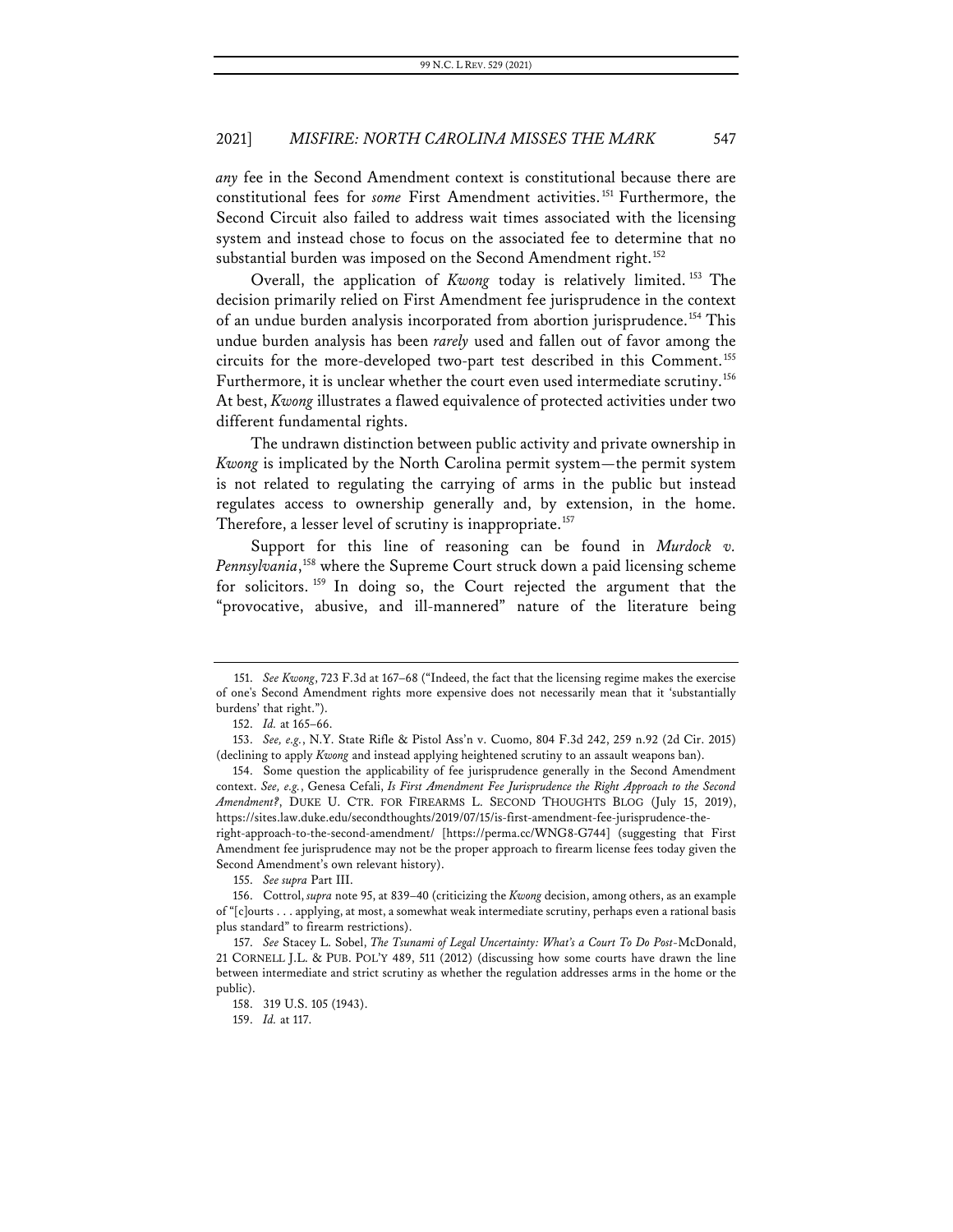distributed justified the license and associated fee.<sup>[160](#page-20-0)</sup> It noted that the government may not suppress or tax the "dissemination of views because they are unpopular, annoying or distasteful." [161](#page-20-1) Similar to the content-based restrictions or justifications described above, these types of "*arms-based*," discriminatory gun-control schemes seek to restrict and suppress politically disfavored weapons. The North Carolina permit system is an arms-based restriction since it only applies to handguns and therefore strict scrutiny *should* be used.

While federal circuit courts would seem to overwhelmingly disagree with the conclusion that strict scrutiny should be used, that is not necessarily surprising. There is an apparent double standard present when comparing the treatment of the Second Amendment to other constitutional rights.<sup>[162](#page-20-2)</sup> Lower courts are defiantly resisting the Supreme Court's decisions in *Heller* and *McDonald*, and "[c]ontinued refusal to hear Second Amendment cases [by the Supreme Court] only enables this kind of defiance."<sup>[163](#page-20-3)</sup> The Supreme Court has "not clarified the standard for assessing Second Amendment claims for almost 10 [years]."[164](#page-20-4) The right to keep and bear arms is effectively the Supreme Court's "constitutional orphan . . . [a]nd the lower courts seem to have gotten the message."[165](#page-20-5) Recently some lower courts have begun to fall more in line with Justice Thomas's views, as seen in *Duncan v. Becerra*, [166](#page-20-6) where a panel for the Ninth Circuit utilized strict scrutiny in striking down a large capacity magazine  $ban.<sup>167</sup>$  $ban.<sup>167</sup>$  $ban.<sup>167</sup>$ 

Under strict scrutiny, the law must be "narrowly tailored to achieve a compelling governmental interest."<sup>[168](#page-20-8)</sup> In addition, the law must be no more restrictive than necessary to achieve the purported governmental interest.<sup>[169](#page-20-9)</sup> For "almost every gun-control regulation ... [the government's] primary concern  $\ldots$  [is] the safety and indeed the lives of its citizens."<sup>[170](#page-20-10)</sup> In addition, the government has an interest in preventing crime.<sup>[171](#page-20-11)</sup> In order to assess whether the pistol permit scheme would fail under strict scrutiny, it is useful to

163. *Id.*

<span id="page-20-8"></span><span id="page-20-7"></span><span id="page-20-6"></span><span id="page-20-5"></span>168. *See, e.g.*, Abrams v. Johnson, 521 U.S. 74, 82 (1997) (upholding the district court's redistricting plan for Georgia's congressional delegation).

169. Sobel, *supra* note 157, at 495.

<span id="page-20-11"></span><span id="page-20-10"></span><span id="page-20-9"></span>170. *See* District of Columbia v. Heller, 554 U.S. 570, 689 (2008) (Breyer, J., dissenting) (citing United States v. Salerno, 481 U.S. 739, 755 (1987)).

171. *See id.*

<sup>160.</sup> *Id.* at 115–16.

<sup>161.</sup> *Id.* at 116.

<span id="page-20-4"></span><span id="page-20-3"></span><span id="page-20-2"></span><span id="page-20-1"></span><span id="page-20-0"></span><sup>162.</sup> Silvester v. Becerra, 138 S. Ct. 945, 950–51 (2018) (Thomas, J., dissenting from denial of certiorari).

<sup>164.</sup> *Id.* at 951.

<sup>165.</sup> *Id.* at 952.

<sup>166.</sup> 970 F.3d 1133 (9th Cir. 2020).

<sup>167.</sup> *Id.* at 1152.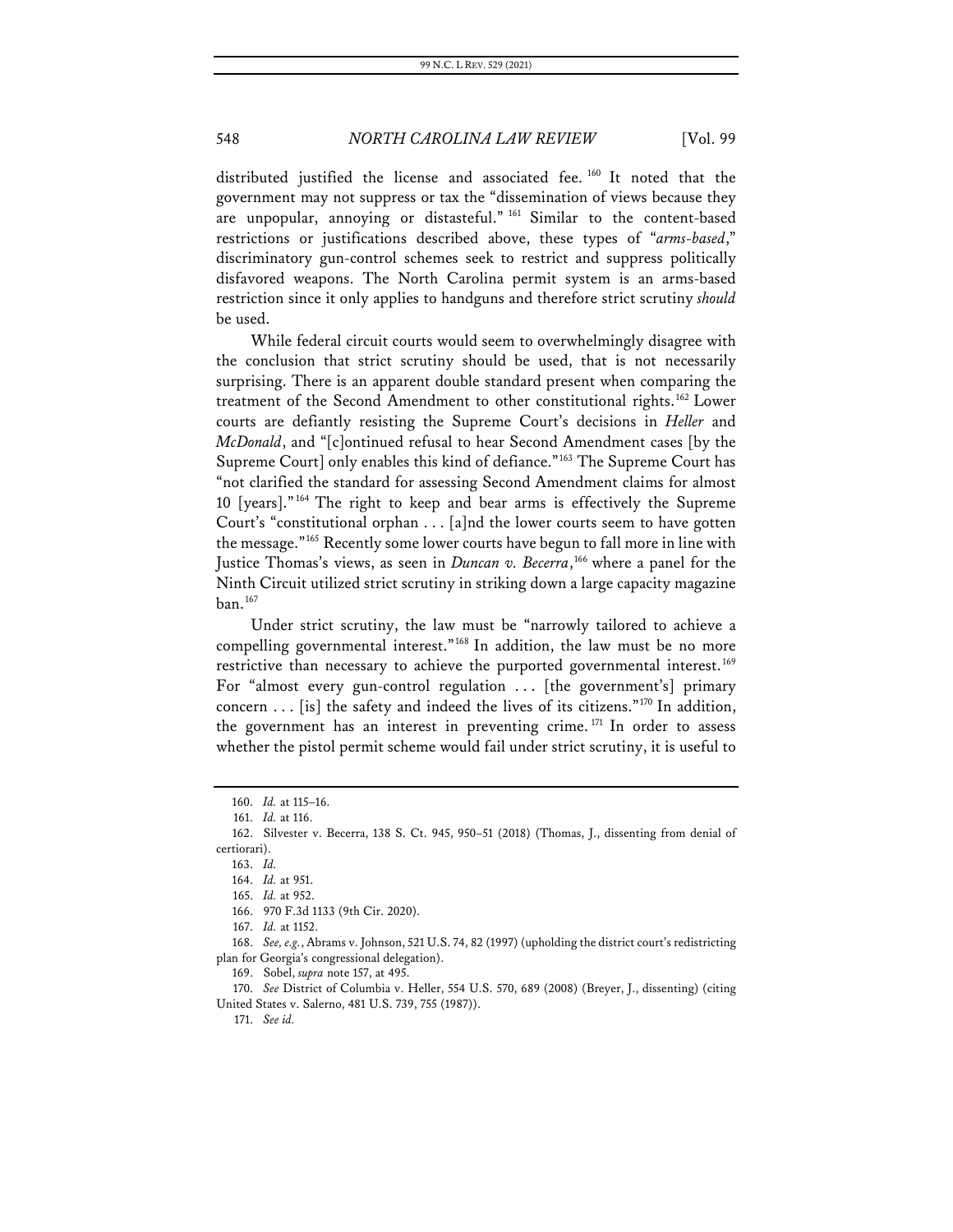see what courts have struck down in other areas of constitutional rights law. "[T]he Ninth Circuit struck down a county's 5-day waiting period for nudedancing licenses because it 'unreasonably prevent[ed] a dancer from exercising first amendment rights while an application [was] pending.'"[172](#page-21-0) The Supreme Court has held that the First Amendment forbids a county from charging even a small permitting fee to offset the costs of providing security for a white-nationalist rally.<sup>[173](#page-21-1)</sup> Overall, it seems that the Court provides much greater protection to other, more "favorable" rights than the Second Amendment.<sup>[174](#page-21-2)</sup> Holding the Second Amendment to the same level of favor, the North Carolina pistol permit scheme falls short of constitutionality under the Second Amendment as it imposes a waiting period and fee to exercise the right.

While the government has compelling interests, $175$  the permitting system is not narrowly tailored—or even effective—to achieve those interests since the permitting system is overwhelmingly redundant with existing federal regulations. [176](#page-21-4) In fact, the sheriff's office utilizes the *same exact* NICS background check as would be performed without the permitting system in place.[177](#page-21-5) Some critics would argue that removing the permitting system would inhibit checking mental health records. However, in 2016, the Department of Health and Human Services modified the Health Insurance Portability and Accountability Act of 1996 ("HIPAA")<sup>[178](#page-21-6)</sup> Privacy Rule to expressly permit the disclosure of the identities of individuals to NICS who, for mental health reasons, are prohibited from having a firearm.<sup>[179](#page-21-7)</sup> Therefore, the North Carolina permit system is redundant.

176. *See infra* Section IV.D.

<span id="page-21-7"></span>179. *HIPAA Privacy Rule and the National Instant Criminal Background Check System (NICS)*, U.S. DEP'T HEALTH & HUM. SERVS. (June 16, 2017), https://www.hhs.gov/hipaa/for-professionals/ special-topics/nics/index.html [https://perma.cc/6934-UD7L].

<span id="page-21-1"></span><span id="page-21-0"></span><sup>172.</sup> Silvester v. Becerra, 138 S. Ct. 945, 951 (Thomas, J., dissenting from denial of certiorari) (quoting Kev, Inc. v. Kitsap County, 793 F.2d 1053, 1060 (1986)).

<sup>173.</sup> Forsyth County v. Nationalist Movement, 505 U.S. 123, 136 (1992).

<sup>174.</sup> *Silvester*, 138 S. Ct. at 951.

<span id="page-21-3"></span><span id="page-21-2"></span><sup>175.</sup> Public safety and crime prevention, among other interests, would easily be touted by the government in defending the permitting system.

<span id="page-21-5"></span><span id="page-21-4"></span><sup>177.</sup> *See* N.C. GEN. STAT. § 14-404(a)(1) (LEXIS through Sess. Laws 2020-97 of the 2020 Reg. Sess. of the Gen. Assemb.) ("The sheriff shall determine the criminal and background history of any applicant by . . . conducting a national criminal history records check, by conducting a check through [NICS] ... and by conducting a criminal history check through the Administrative Office of the Courts."). While some might argue that the added check of state level records is an additional safeguard, in practice, it is simply negligible if North Carolina responsibly reports criminal infractions to the FBI. Since state law disqualifiers mirror federal law disqualifiers, the federal system covers any *legal* disqualifiers, making the state-level check irrelevant. *See supra* notes 21–26 and accompanying text. Unless, of course, the state-level check was being used to deny permits based off of "good cause" founded on mere charges or accusations alone, further highlighting the dangers of such subjective qualifiers. *See infra* notes 180–84 and accompanying text.

<span id="page-21-6"></span><sup>178.</sup> Pub. L. No. 141-191, 110 Stat. 1936 (1996) (codified as amended in scattered sections of 18, 26, 29, and 42 U.S.C.).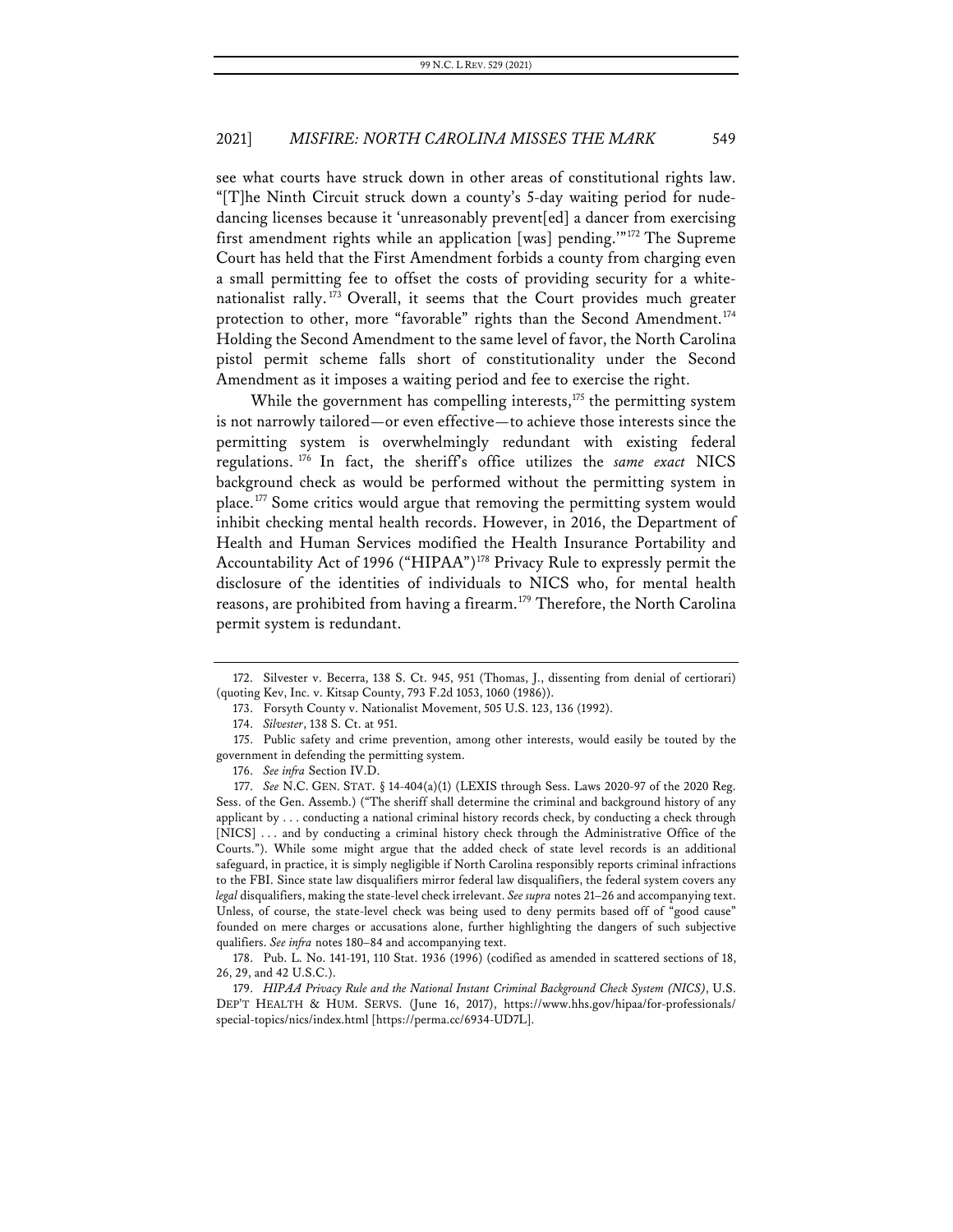Furthermore, since implementation of the permit system varies by county, there is no single method of operation.<sup>[180](#page-22-0)</sup> "The law is not uniformly followed ... nor is it enforced at the same rate."<sup>[181](#page-22-1)</sup> County sheriffs also hold a large range of discretion, retaining the ability to deny one their constitutional right without substantial due process.<sup>[182](#page-22-2)</sup> This excessive amount of discretion seems to place North Carolinians' constitutional rights in the hands of their county sheriff based on a subjective system that is susceptible to abuse.<sup>[183](#page-22-3)</sup> Such is the case in Henderson County, where Sheriff Charles McDonald openly admits he will sometimes deny a permit based off of criminal charges, despite the individual never being "convicted in court."[184](#page-22-4)

This inconsistent application of the permit system creates opportunities for discrimination. "Even now, in many jurisdictions in which police departments have wide discretion in issuing firearm permits, the effect is that permits are rarely issued to poor or minority citizens."[185](#page-22-5) When considering the racially charged past of gun control, especially in North Carolina, the potential for discriminatory implementation of the permit system is a real threat.

<span id="page-22-0"></span><sup>180.</sup> Joel Burgess, *More Than 95 Percent of Local Pistol Permit Requests Approved*, CITIZEN TIMES (Feb. 7, 2016, 8:50 PM), https://www.citizen-times.com/story/news/local/2016/02/07/permit-lawadding-more-gun-control/78755132/ [https://perma.cc/56J7-S832].

<sup>181.</sup> *Id.*

<span id="page-22-2"></span><span id="page-22-1"></span><sup>182.</sup> *See id.* (describing how Sheriff Charles McDonald will deny a permit based on an applicant's criminal charges despite the applicant never being "convicted in court").

<span id="page-22-3"></span><sup>183.</sup> For an example of how such a system could be abused, we can look to New York, where the licensing system became a bribery system. Kaja Whitehouse, *Ex-Cop: NYPD Gun License Division Was a Bribery Machine*, N.Y. POST (Apr. 17, 2018, 8:31 PM), https://nypost.com/2018/04/17/ex-cop-nypdgun-license-division-was-a-bribery-machine/ [https://perma.cc/X3A9-ETNT] (describing how gun licenses were exchanged for money, prostitutes, watches, sports memorabilia, and vacations). "New York City requires residents to have a pistol permit to own a handgun legally, but the law is administered so stringently that virtually no residents of New York City other than retired police officers are able to get a permit." Gary Kleck, *Gun Control After* Heller *and* McDonald: *What Cannot Be Done and What Ought To Be Done*, 39 FORDHAM URB. L.J.1383, 1385 (2012). Less than one percent of New York City residents have obtained a license to allow them to possess a handgun. *Id.* at 1386.

<span id="page-22-5"></span><span id="page-22-4"></span><sup>184.</sup> *See* Burgess, *supra* note 180 and accompanying text.

<sup>185.</sup> Stefan B. Tahmassebi, *Gun Control and Racism*, 2 GEO. MASON U. C.R.L.J. 67, 67 (1991).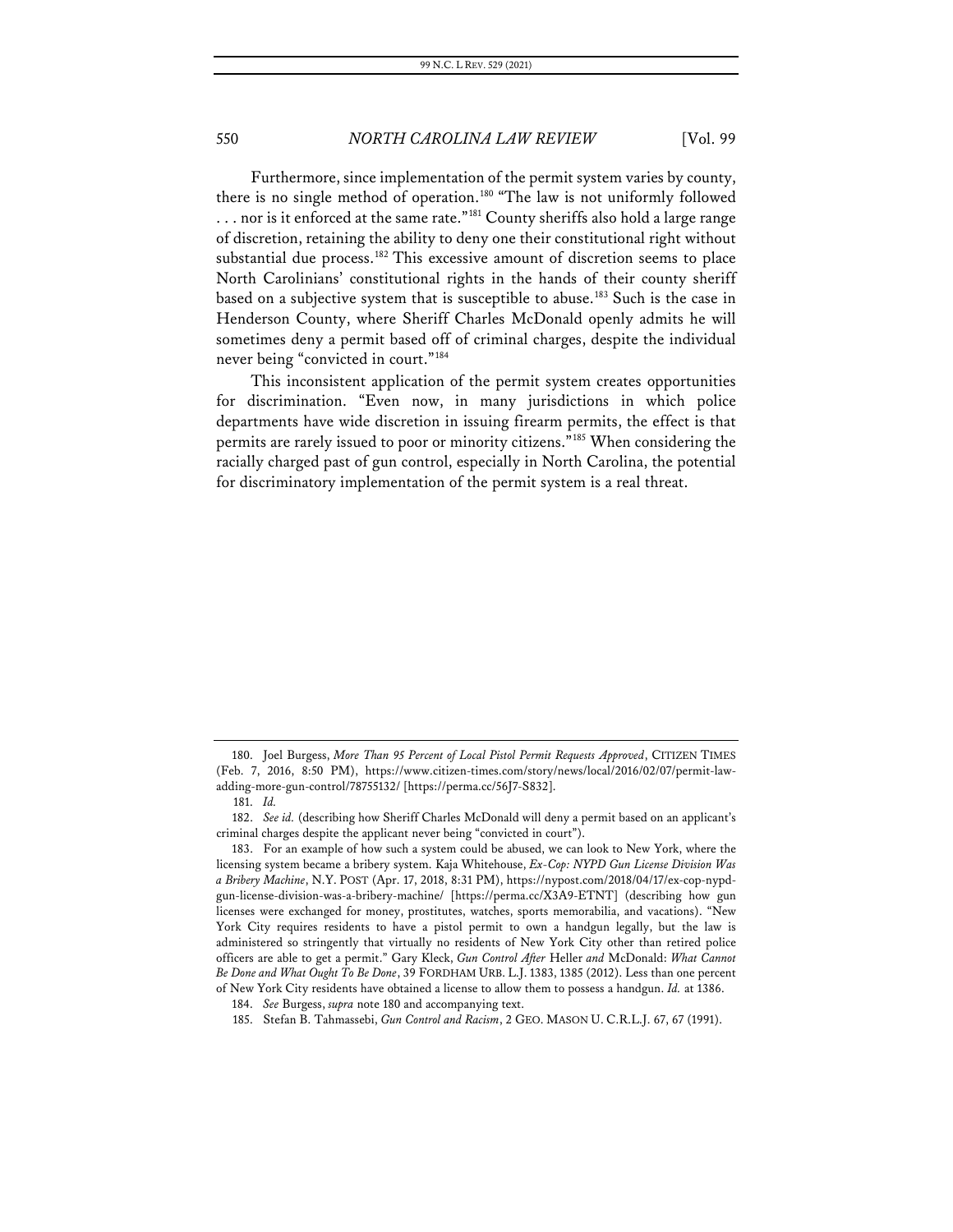|                                   | Total Number<br>of Applications | Number of Permit<br>Approvals | Number of Permit<br>Rejections |
|-----------------------------------|---------------------------------|-------------------------------|--------------------------------|
| <b>Black Permit</b><br>Applicants | 37,340                          | 28,552                        | 8,788                          |
| White Permit<br>Applicants        | 65,900                          | 60,381                        | 5,519                          |

#### **Table 1**[186](#page-23-0)

Table 1 illustrates a breakdown of permit applications in Wake County by race from January 1, 2015, to December 3, 2020, and their associated approval or rejection rates.

In practice, the Wake County Sheriff's Office rejected 8.37% of White applicants, while rejecting 23.54% of Black applicants. This amounts to Black applicants experiencing a rejection rate of approximately three times the rate of White applicants. Given Wake County's similar racial composition to that of North Carolina as a whole,<sup>[187](#page-23-1)</sup> Wake County potentially represents statewide trends. But while this data is certainly striking, the conclusions from it are limited. Without further research into the reasons for permit denials broken down by race, as well as data from all counties in North Carolina, definitive conclusions regarding racial biases present in the modern permit system are speculative. However, at a minimum, this data demonstrates the urgency for further investigation into this issue.

A more recent example of the wanton implementation of the North Carolina permit system is Wake County Sherriff Baker (seemingly independently) announcing that the sheriff's office would no longer be accepting applications due to backlog.<sup>[188](#page-23-2)</sup> After several lawsuits were filed, Sherriff Baker ultimately reopened the application process, though more recent lawsuits have been filed over the significant delay in approving permits.<sup>[189](#page-23-3)</sup> In

<span id="page-23-0"></span><sup>186.</sup> Although Wake County maintains this information and it is considered public record, the data is not accessible online. In December 2020, I submitted a North Carolina Public Records Request asking for the data on permit rejections within Wake County. Wake County then provided this information to me. The data is on file with the North Carolina Law Review.

<span id="page-23-1"></span><sup>187.</sup> *Compare Quick Facts: Wake County, North Carolina*, U.S. CENSUS BUREAU, https://www.census.gov/quickfacts/fact/table/wakecountynorthcarolina/RHI225219#RHI225219 [https://perma.cc/ZWD5-BFHB], *with Quick Facts: North Carolina*, U.S. CENSUS BUREAU, https://www.census.gov/quickfacts/NC [https://perma.cc/Z3DH-QP2Y].

<span id="page-23-3"></span><span id="page-23-2"></span><sup>188.</sup> *Wake County Receiving 'Unprecedented' Number of Requests for Gun Permits*, WRAL, https://www.wral.com/coronavirus/group-files-third-lawsuit-against-wake-sheriff-over-gunpermits/19220600/ [https://perma.cc/36KL-GYLN (staff-uploaded archive)] (Aug. 5, 2020, 8:41 AM).

<sup>189.</sup> *See id.*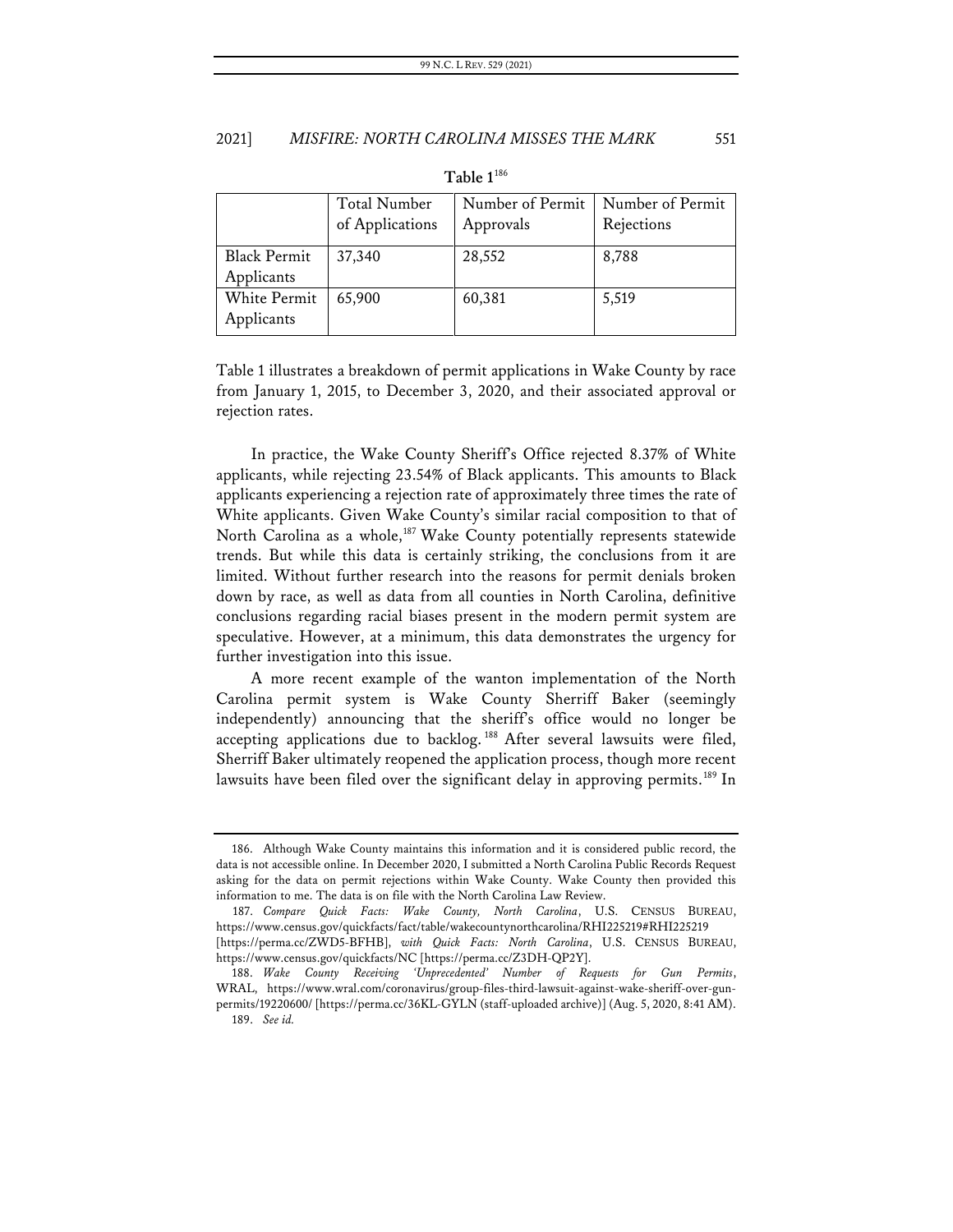Wake County, permit approvals can take as long as five weeks.<sup>[190](#page-24-0)</sup> By comparison, turnaround times for permits in Nash and Johnston Counties are "just a few days."<sup>[191](#page-24-1)</sup>

Mental health release forms compound this delay since permit applications are not considered complete until the release forms are signed during an appointment with the sheriff's office.<sup>[192](#page-24-2)</sup> In Wake County, an applicant is left in limbo after completing the online portion of the permit application because they receive only a message that the sheriff's office will reach out to them to set up an appointment. While not the same application process, a concealed carry application appointment availability can be a useful gauge of backlog, as these appointments are handled by the same department within the sheriff's office. As of September 24, 2020, concealed carry application appointments were "fully booked" through January 2021.<sup>[193](#page-24-3)</sup> Theoretically, one could submit the online application and spend months waiting for an appointment to sign the medical release forms and only *then*, would the fourteen-day statutory time limit start. One might be thankful just to start the clock on the time limit, but some sheriffs have little regard for state law. For example, Wake County Sheriff Baker readily admits he is not complying with the fourteen-day time limitation because of increased numbers of applications.<sup>[194](#page-24-4)</sup> Despite violating state law, Sheriff Baker maintains he has not violated anyone's Second Amendment rights. [195](#page-24-5) This exemplifies the problem: North Carolinians should not be stuck with their Second Amendment rights in limbo because of archaic, inefficient, and costly gun-control schemes. [196](#page-24-6) Nor should the ability to exercise one's Second Amendment rights depend on one's county of residence.

<sup>190.</sup> *Id.*

<span id="page-24-1"></span><span id="page-24-0"></span><sup>191.</sup> *Id.* This difference in processing time very well may be a function of population differences. Even still, it exposes further flaws of the permit system that could be alleviated by simply following existing federal gun control. A citizen in Wake County should be able to enjoy their Second Amendment rights just as expeditiously as another citizen in Nash or Johnston County.

<sup>192.</sup> *See supra* note 19 and accompanying text.

<span id="page-24-3"></span><span id="page-24-2"></span><sup>193.</sup> A.P. Dillon, *Protest of Wake Sheriff over Continued Pistol Permit Delays Is Canceled*, N. ST. J. (Sept. 24, 2020), http://nsjonline.com/article/2020/09/protest-wake-sheriff-continued-pistol-permitdelays-canceled/ [https://perma.cc/R6FR-WSPE].

<sup>194.</sup> *Id.*

<sup>195.</sup> *Id.*

<span id="page-24-6"></span><span id="page-24-5"></span><span id="page-24-4"></span><sup>196.</sup> In the course of writing this Comment, I applied for a pistol permit through the North Carolina permit system. On September 25, 2020, I submitted my application packet online to the Wake County Sherriff's Office. On October 27, 2020—thirty days later—my application was approved, and I was notified that I must call to make an appointment to show identification and sign the mental health waiver form to receive my pistol permit. When calling the Wake County Sherriff's Office on multiple occasions, an automated message played notifying me that the office was busy with other formalities. At the end of the automated message the call automatically disconnected with no option to remain on hold. As of December 2020, I have not yet been able to reach the Wake County Sheriff's Office to schedule an appointment, and I have not yet received my permit. However, my situation is not unique. Ashad Hajela, *Wake County Sheriff Cuts Wait Time for Pistol Permits After Gun Rights Group Sued*, NEWS & OBSERVER, https://www.newsobserver.com/article247020792.html [https://perma.cc/9SRH-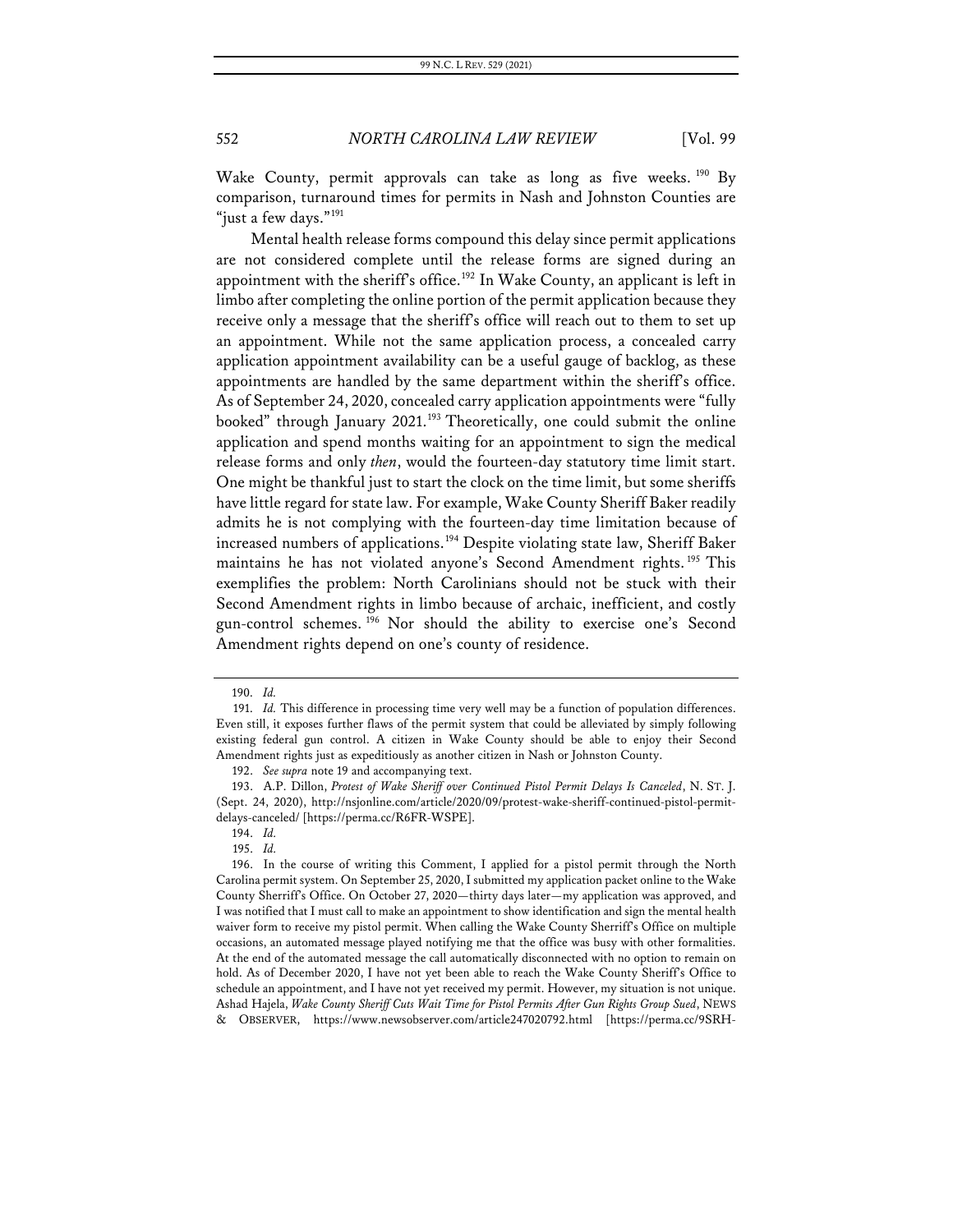While the goal of crime prevention is certainly compelling, the permit statute achieves nothing that federal law does not already cover—other than adding inconveniences and substantial burdens to the citizens of North Carolina who seek to exercise their Second Amendment rights. Furthermore, sheriff's offices are limited in their hours of operation, making it exceedingly difficult and burdensome for working citizens to find the time to stop in on two separate occasions in order to receive a permit.<sup>[197](#page-25-0)</sup> In addition, citizens may even have to take unpaid time off from work in order to make multiple trips to accommodate the limited hours of operation.<sup>[198](#page-25-1)</sup>

Moreover, the scope of the permitting system seems overly broad. For example, even if a grandfather wanted to gift his heirloom pistol to his grandson, his grandson would have to jump through the burdensome and unnecessary hoops of acquiring a pistol permit.<sup>[199](#page-25-2)</sup>

Overall, the pistol purchase permit scheme falls short of satisfying strict scrutiny when challenged under the Second Amendment. This is mostly due to the scheme's redundancy with existing federal gun control laws. When viewed in light of existing laws, the critical flaws of the permitting scheme are apparent: (1) an inability to handle the volume of applications during periods of high demand; and (2) the lack of any significant, measurable advantage to accompany its increased burdens.<sup>[200](#page-25-3)</sup> If federal law can achieve the same result with far less burden, without placing citizens in lengthy periods of backlog, and without the potential for racial biases to influence the process, the North Carolina permit system can hardly be said to be narrowly tailored.<sup>[201](#page-25-4)</sup> Sheriff Baker himself

<span id="page-25-2"></span>199. *Compare* N.C. GEN. STAT. §§ 14-402 to 14-409 (LEXIS through Sess. Laws 2020-97 of the 2020 Reg. Sess. of the Gen. Assemb.), *with* 18 U.S.C. § 922 (demonstrating that, unlike the North Carolina permit system, under federal law, individuals can accept gifted firearms without a permit).

<span id="page-25-3"></span>200. *See* Moore v. Madigan, 702 F.3d 933, 941 (7th Cir. 2012) (striking down a law banning possession of handguns and other firearms outside of the home because Illinois failed to justify having more restrictive laws than any other state).

<span id="page-25-4"></span>201. Looking back to the First Amendment, we can also see that the Supreme Court has been relatively hostile to content-based restrictions. For example, in *Reed v. Town of Gilbert*, 135 S. Ct. 2218 (2015), the Court struck down a content-based restriction on signs for failing to satisfy strict scrutiny, reasoning that "[t]he Town cannot claim that placing strict limits on temporary directional signs is necessary to beautify the Town while at the same time allowing unlimited numbers of other types of signs that create the same problem." *Id.* at 2231. Applying similar reasoning to the North Carolina permit system, it is arguable that rifles and shotguns both pose the same danger to the community as

R2WF (staff-uploaded dark archive)] (explaining that some applicants have waited up to "70 days" for the Wake County Sheriff's Office to process their applications).

<span id="page-25-0"></span><sup>197.</sup> For example, the Wake County Sherriff's Office is open on Monday through Friday from 8:30 AM to 5:00 PM. Stephen R Walson, *Pistol Purchase Permits*, WAKEGOV (Oct. 28, 2020), http://www.wakegov.com/sheriff/divisions/Pages/pistolpermits.aspx [https://perma.cc/VJ79-9ABM].

<span id="page-25-1"></span><sup>198.</sup> As one can imagine, this burden is amplified for poorer applicants since every hour lost means missed wages. In addition, this disproportionately burdens people of color, who more often rely on public transportation in getting to and from work. *See* Monica Anderson, *Who Relies on Public Transit in the U.S.*, PEW RSCH. CTR. (Apr. 7, 2016), https://www.pewresearch.org/fact-tank/2016/04/07/whorelies-on-public-transit-in-the-u-s/ [https://perma.cc/N5CQ-25CQ].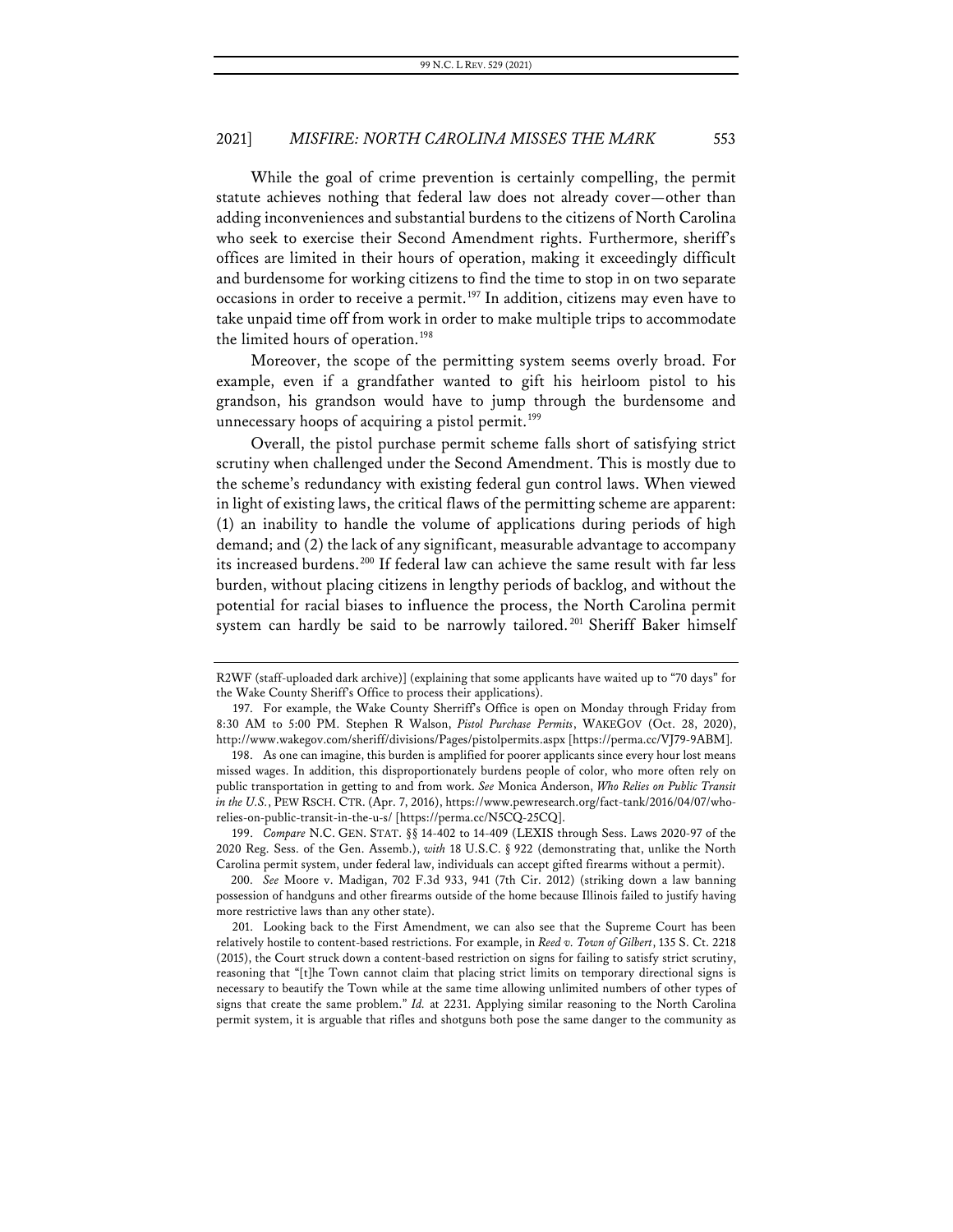admits the inadequacies of the permit system, saying "[y]ou can sue me all day but those numbers tell you it's going to be almost impossible to service that number of applications with the processes in place, the background checks that are required in the 14-day period."<sup>[202](#page-26-0)</sup> Ironically enough, public officials across all of the United States have been steadily working with the NICS—despite high volume—to ensure citizens have access to firearms to exercise their Second Amendment rights.<sup>[203](#page-26-1)</sup> In addition, less burdensome alternatives exist, such as community outreach programs, educational brochures with gun purchases, gun safety videos distributed by the sheriff's department online, and so on.

Even if intermediate scrutiny were applied, the North Carolina permit system would still fail to pass muster. To survive intermediate scrutiny, the law must serve an important governmental objective and the means employed must be "substantially related to the achievement of those objectives."[204](#page-26-2) In addition, the "justification must be genuine, not hypothesized or invented *post hoc* in response to litigation. And it must not rely on overbroad generalizations ...."<sup>[205](#page-26-3)</sup> Here, the government has an interest in crime prevention and public safety. However, it is difficult to argue that those interests were at the forefront of the permit system because it was enacted during the Jim Crow era alongside explicit discriminatory laws.<sup>[206](#page-26-4)</sup> And still today, we see strikingly different permit approval rates between Black and White applicants.<sup>[207](#page-26-5)</sup> Moreover, in modern practice, the permit system fails to further public safety. The permit system undermines the federal background check system by allowing for the purchase and use of permits for up to five years in the future and obviating the need for any further background checks during the five-year period. [208](#page-26-6) If North Carolina is concerned about public safety and crime prevention, it should prefer the most recent information available on permit holders.

Even if First Amendment fee jurisprudence were applied, it is unlikely the fees would survive intermediate scrutiny. Under the First Amendment, the fee must cover actual administrative costs.<sup>[209](#page-26-7)</sup> Here, the price of each permit

handguns yet are treated differently. It follows that North Carolina cannot claim that the strict limits on the handguns are necessary. In other words, the permit system fails to satisfy strict scrutiny.

<sup>202.</sup> Dillon, *supra* note 193.

<span id="page-26-1"></span><span id="page-26-0"></span><sup>203.</sup> In fact, NICS is able to provide an answer within minutes for ninety-one percent of the time. FED. BUREAU OF INVESTIGATION, U.S. DEP'T OF JUST., NATIONAL INSTANT CRIMINAL BACKGROUND CHECK SYSTEM (NICS) OPERATIONS, U.S. D.O.J., at iii (2014).

<span id="page-26-4"></span><span id="page-26-3"></span><span id="page-26-2"></span><sup>204.</sup> United States v. Virginia, 518 U.S. 515, 533 (1996) (quoting Wengler v. Druggists Mut. Ins., 446 U.S. 142, 150 (1980)).

<sup>205.</sup> *Id.*

<sup>206.</sup> *See supra* Section I.B.

<sup>207.</sup> *See supra* notes 185–88 and accompanying text.

<sup>208.</sup> *See infra* Section IV.D.

<span id="page-26-7"></span><span id="page-26-6"></span><span id="page-26-5"></span><sup>209.</sup> Murdock v. Pennsylvania, 319 U.S. 105, 116 (1942) (striking down a statute requiring a paid license to solicit literature, among other things, for failing to impose a regulatory measure calculated to defray a legitimate expense of the state).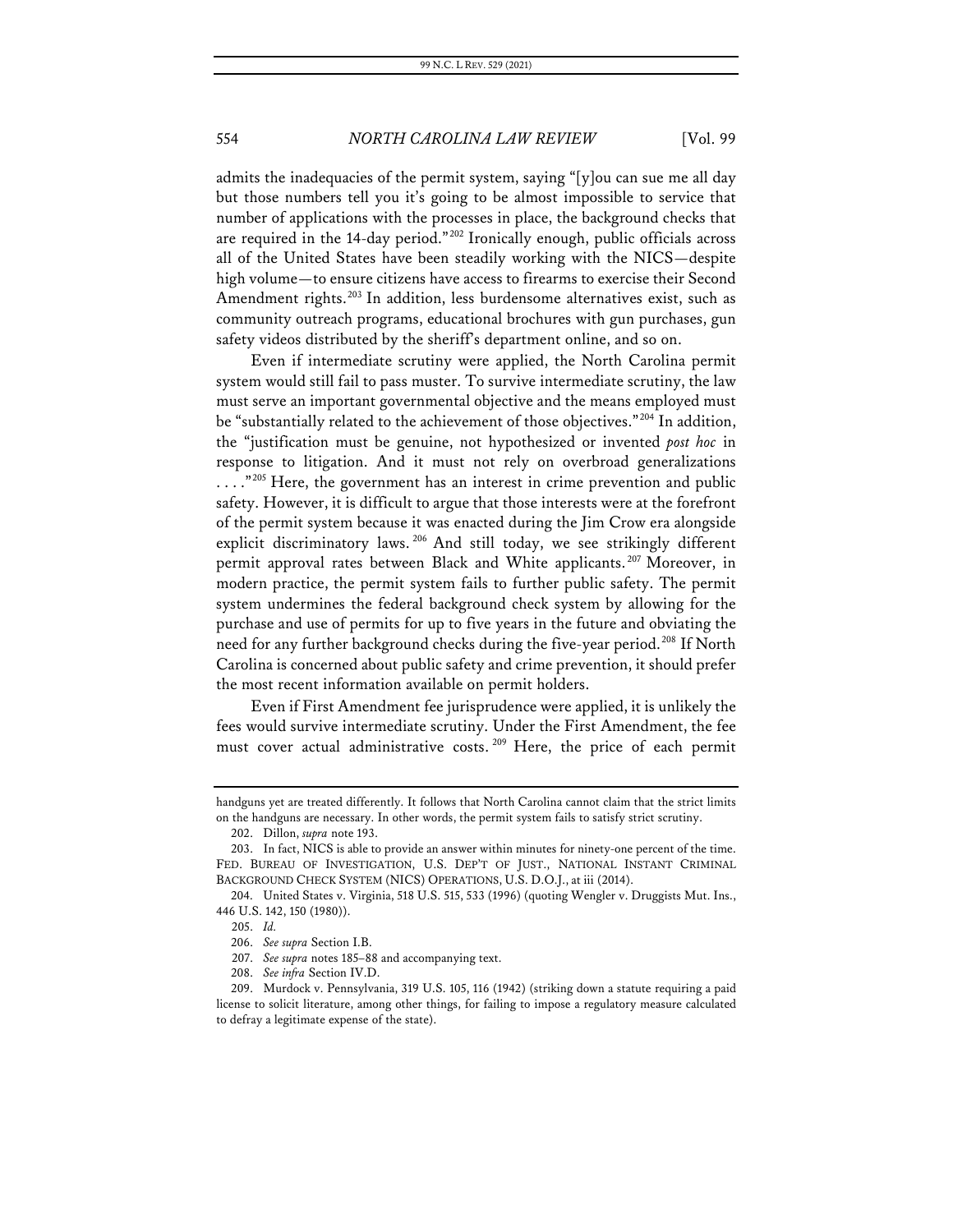remains five dollars, no matter how many, or how few, one purchases.<sup>[210](#page-27-0)</sup> In addition, *Murdock* strongly warns against the nature of such "flat license  $\text{tax}[\text{es}]$ ,"<sup>[211](#page-27-1)</sup> seemingly structured as if to grant the privilege of exercising a right,<sup>[212](#page-27-2)</sup> not defraying legitimate administrative costs.<sup>[213](#page-27-3)</sup>

For example, if an individual purchases five permits at once, they must pay twenty-five dollars, but the background and mental health check only happens once. Therefore, the number of checks and the administrative burden would not increase by the number of permits purchased. The only arguable difference would be the number of permits printed. If one permit and one background and mental health check cost five dollars in administrative fees, then five permits cannot each cost the same amount as the singular permit, as the additional four permits do not require the same administrative burden. Collectively, the permit system's cost appears arbitrary as opposed to directly tied to administrative burdens. As a result, the permitting system falls short of satisfying intermediate scrutiny.

## B. *The North Carolina Pistol-Purchase Permit System Is Unconstitutional Under the Second Amendment Using the Kavanaugh Test*

The North Carolina permit system also falls short of constitutionality under the Kavanaugh test. Under the Kavanaugh test, courts look to text, history, and tradition to see if a law implicating the Second Amendment is constitutional.<sup>[214](#page-27-4)</sup> In other words, "[t]he scope of the right is thus determined by 'historical justifications' . . . [and] tradition."<sup>[215](#page-27-5)</sup> As previously discussed, the permitting system found in North Carolina was not common historically nor is it common today.<sup>[216](#page-27-6)</sup> Furthermore, the concept of permit schemes originated in

<span id="page-27-0"></span><sup>210.</sup> N.C. DEP'T OF JUST., NORTH CAROLINA FIREARM LAWS 10 (2014), https://ncdoj.gov/ ncja/download/102/firearms/17352/north-carolina-firearms-laws.pdf [https://perma.cc/594M-K5EE] ("There is no limit to the number or frequency of permit applications and the sheriff will charge \$5.00 for each permit requested.").

<span id="page-27-1"></span><sup>211.</sup> *See Murdock*, 319 U.S. at 114 ("It is a flat license tax levied and collected as a condition to the pursuit of activities whose enjoyment is guaranteed by the First Amendment. Accordingly, it restrains in advance those constitutional liberties of press and religion and inevitably tends to suppress their exercise. That is almost uniformly recognized as the inherent vice and evil of this flat license tax.").

<span id="page-27-2"></span><sup>212.</sup> *See id.* at 114 ("[A] person cannot be compelled 'to purchase, through a license fee or a license tax, the privilege freely granted by the constitution.'" quoting Blue Island v. Kozul, 41 N.E.2d 515, 519 (Ill. 1942))).

<span id="page-27-3"></span><sup>213.</sup> *See id.* at 115 ("This tax is not a charge for the enjoyment of a privilege or benefit bestowed by the state. The privilege in question exists apart from state authority. It is guaranteed [to] the people by the Federal Constitution.").

<span id="page-27-5"></span><span id="page-27-4"></span><sup>214.</sup> *See Heller II*, 670 F.3d 1244, 1272 (D.C. Cir. 2011) (Kavanaugh, J., dissenting). While this is a dissenting opinion, with Justice Kavanaugh now sitting on the Supreme Court, it is worthwhile to spend a portion of this Comment analyzing his test given the possibility that it could be adopted as the standard were he able to convince other Justices to side with him.

<sup>215.</sup> *Id.*

<span id="page-27-6"></span><sup>216.</sup> *See* Kopel, *Background Checks*, *supra* note 82, at 360–61.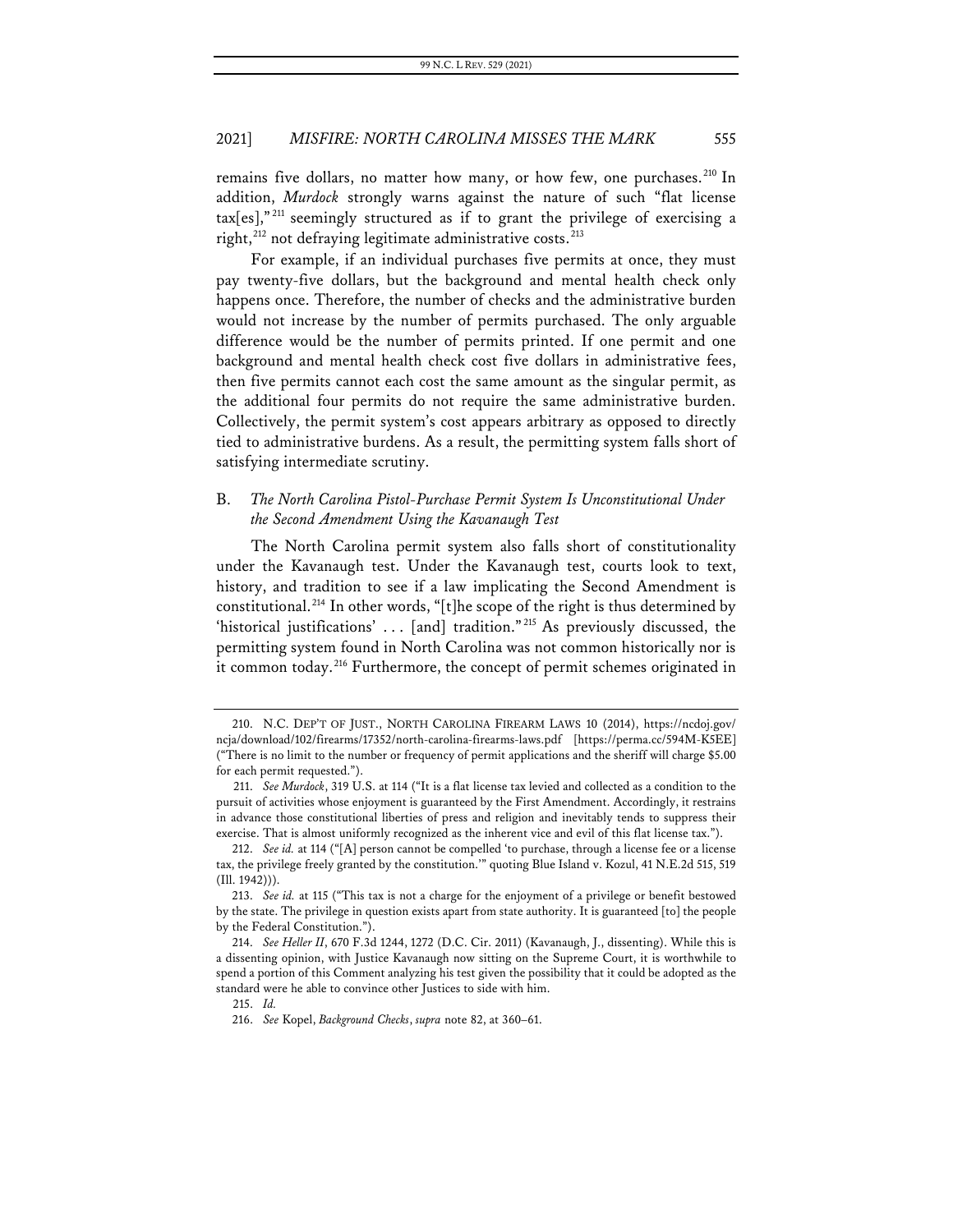the eighteenth century as a way to curtail gun ownership among freed slaves.<sup>[217](#page-28-0)</sup> The only permit schemes active today are remnants from the Jim Crow era when a small collection of states, North Carolina included, enacted permit schemes governing handguns following in the footsteps of New York's Sullivan Act.<sup>[218](#page-28-1)</sup> Seemingly, the only tradition present in these permit schemes is the tradition of racially charged, discriminatory laws in the United States. [219](#page-28-2) Indeed, there is a common understanding that these types of permit schemes were never meant to apply to anyone other than minorities and, given their lack of universal application, these permit schemes would not qualify as any sort of tradition contemplated by the Kavanaugh test.<sup>[220](#page-28-3)</sup> In addition to lacking tradition, the North Carolina permit system is also devoid of any valid historical justifications given its underlying racial motivations.<sup>[221](#page-28-4)</sup> Therefore, the North Carolina permit system is unconstitutional under the Kavanaugh test.

## C. *The North Carolina Pistol-Purchase Permit System Violates the Equal Protection Clause of the Fourteenth Amendment*

In *Harper v. Virginia State Board of Elections*, [222](#page-28-5) the Supreme Court held that poll taxes are unconstitutional.<sup>[223](#page-28-6)</sup> In that case, the Virginia Board of Elections instated a \$1.50 tax as a condition to obtaining a ballot.<sup>[224](#page-28-7)</sup> The Court struck down the measure, reasoning that the right to vote has no relation to wealth nor to paying or not paying a fee, holding that "[w]ealth, like race, creed, or color, is not germane to one's ability to participate intelligently in the electoral process." [225](#page-28-8) In addition, "[l]ines drawn on the basis of wealth or property, like those of race, are traditionally disfavored."<sup>[226](#page-28-9)</sup> Thus, "[t]o introduce wealth or payment of a fee as a measure of a voter's qualifications is to introduce a capricious or irrelevant factor."[227](#page-28-10)

Just as voting is a fundamental right, so too is the Second Amendment right to keep and bear arms. Therefore, applying the principles outlined in *Harper*, an individual's right to keep and bear arms under the Second Amendment cannot be subject to a fee imposed as a condition for exercise of

<sup>217.</sup> *Id.* at 337–38.

<sup>218.</sup> *See supra* Section I.B.

<span id="page-28-3"></span><span id="page-28-2"></span><span id="page-28-1"></span><span id="page-28-0"></span><sup>219.</sup> *See generally* Tahmassebi, *supra* note 185 (describing the historical connection between racism and gun control policies).

<sup>220.</sup> *See supra* Section IV.B.

<sup>221.</sup> *Id.*

<sup>222.</sup> 383 U.S. 663 (1966).

<span id="page-28-9"></span><span id="page-28-8"></span><span id="page-28-7"></span><span id="page-28-6"></span><span id="page-28-5"></span><span id="page-28-4"></span><sup>223.</sup> *See id.* at 666 ("We conclude that a State violates the Equal Protection Clause of the Fourteenth Amendment whenever it makes the affluence of the voter or payment of any fee an electoral standard.").

<sup>224.</sup> *Id.* at 668.

<sup>225.</sup> *Id.*

<span id="page-28-10"></span><sup>226.</sup> *Id.* (internal citation omitted).

<sup>227.</sup> *Id.*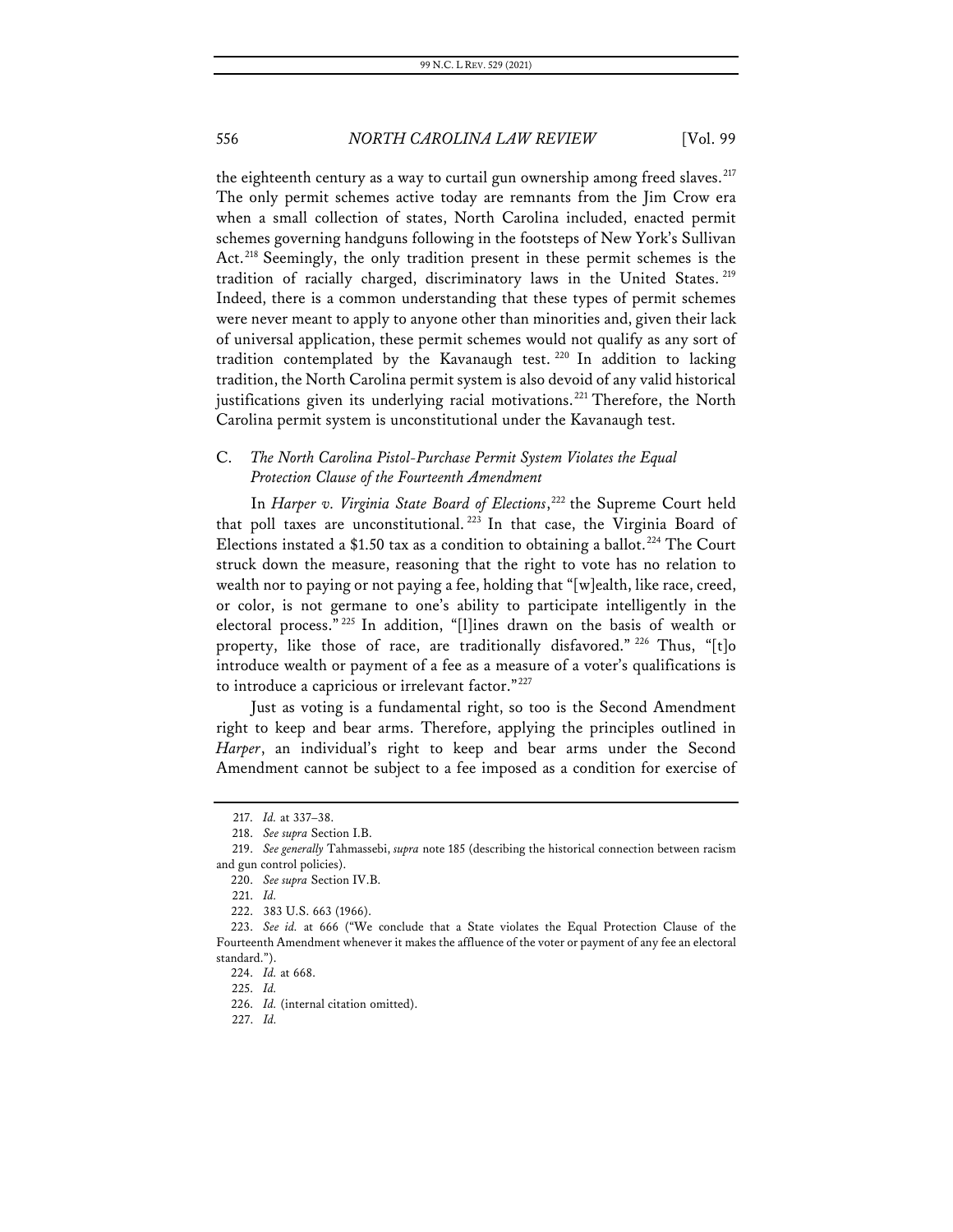that right. The right to keep and bear arms, like the right to vote, has "no relation to wealth nor to paying or not paying a fee."<sup>[228](#page-29-0)</sup> Some might argue that the Second Amendment is related to wealth since one must purchase a gun to exercise the right. However, that argument fails to consider that the permit system also regulates gifted firearms or firearms transferred from one person to another. Others might argue a five-dollar fee required to obtain a pistol permit is insignificant considering the cost of handguns, but *Harper* makes clear that "degree of discrimination" (here, the cost) is irrelevant.<sup>[229](#page-29-1)</sup> Still, some may contend that since individuals can obtain alternative arms without an associated fee, equal protection under the law is not violated. This contention, however, flies in the face of *Heller*. *Heller* indicated that handguns are the most popular and widely used arms for self-defense in the United States and that the existence of alternatives does not justify infringement.<sup>[230](#page-29-2)</sup> Viewed under the Equal Protection framework, pistol permit fees under the North Carolina permit system discriminate against those with less means and severely inhibit them from accessing the most popular means of self-defense, allowing for only partial enjoyment of Second Amendment rights. Furthermore, poll taxes share a common history with gun control—a focus on disenfranchising Black Americans of fundamental rights as citizens.<sup>[231](#page-29-3)</sup> The two rights have even intertwined at points. In the South in the 1950s and 1960s, Black American gun ownership was crucial for providing physical protection to enable voter registration efforts. [232](#page-29-4) In conclusion, pistol purchase permit fees under the permit system are directly comparable to a poll tax and are therefore unconstitutional under the Equal Protection Clause of the Fourteenth Amendment.

## D. *Redundancy and Potential Flaws of the North Carolina Pistol-Purchase Permit System*

As previously discussed, there is significant overlap between the North Carolina permit system and federal law, making the permit system largely redundant.<sup>[233](#page-29-5)</sup> Moreover, the permit system has a major flaw. North Carolina

<sup>228.</sup> *Id.* at 666.

<span id="page-29-1"></span><span id="page-29-0"></span><sup>229.</sup> *See id.* at 668 ("To introduce wealth or payment of a fee as a measure of a voter's qualifications is to introduce a capricious or irrelevant factor. The degree of the discrimination is irrelevant.").

<span id="page-29-3"></span><span id="page-29-2"></span><sup>230.</sup> *See* District of Columbia v. Heller, 554 U.S. 570, 629 (2008) ("It is of no answer to say, as petitioners do, that it is permissible to ban the possession of handguns as long as the possession of other firearms (i.e., long guns) is allowed . . . [w]hatever the reason, handguns are the most popular weapon chosen by Americans for self-defense in the home, and a complete prohibition of their use is invalid.").

<sup>231.</sup> *See supra* Section I.B.

<span id="page-29-4"></span><sup>232.</sup> Cottrol, *supra* note 95, at 850.

<span id="page-29-5"></span><sup>233.</sup> *See supra* Section IV.D.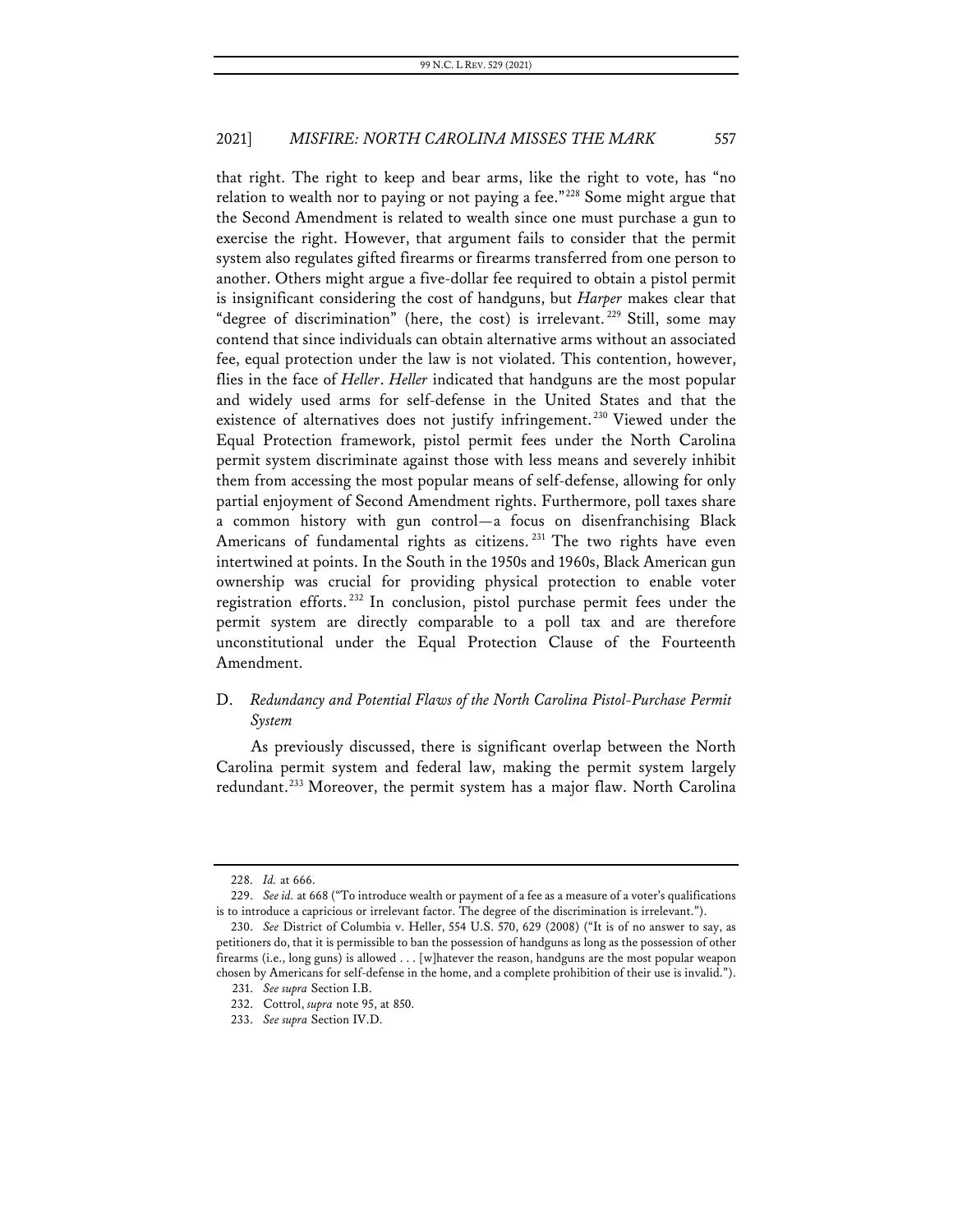pistol permits are valid for five years.<sup>[234](#page-30-0)</sup> During the period for which a permit is valid, no additional background checks are conducted. Therefore, one could apply for five permits and buy one pistol each year for five years without ever having another background check done. This is because under federal law, when a buyer has possession of a pistol purchase permit, federally licensed firearm dealers *do not* conduct an NICS background check.<sup>[235](#page-30-1)</sup> As a result, there is a real possibility that "people who have become prohibited from possessing firearms may continue to hold state permits to purchase or permit firearms," and may continue holding the permit without renewing their background check, "if the state fails to remove these permits in a timely fashion."<sup>[236](#page-30-2)</sup> This potentially dangerous loophole is yet another reason that the redundant and unconstitutional permit system should be repealed. Standardizing the process for gun purchases across the board by having federally licensed firearm dealers comply with federal law removes the weak point. And while some have concerns regarding mental health reporting, part of the repeal could include a mandate for reporting prohibited persons to NICS to make sure that no unauthorized persons are able to purchase firearms.

#### E. *The North Carolina Pistol-Purchase Permit System Is Ineffective*

Currently, Iowa, Maryland, Nebraska and New York City have similar systems to North Carolina, where only handguns require a permit to purchase.<sup>[237](#page-30-3)</sup> The following states require no permit to buy a handgun: Alabama, Alaska, Arkansas, Colorado, Delaware, Florida, Georgia, Idaho, Indiana, Kansas, Kentucky, Louisiana, Maine, Mississippi, Missouri, Montana, Nevada, New Hampshire, New Mexico, North Dakota, Ohio, Oklahoma, Oregon, Pennsylvania, Rhode Island, South Carolina, South Dakota, Tennessee, Texas, Utah, Vermont, Virginia, Washington, West Virginia, Wisconsin, and Wyoming.<sup>[238](#page-30-4)</sup> The following chart represents a collection of the violent crime rates in 2014 for the aforementioned states:

<span id="page-30-0"></span><sup>234.</sup> N.C. GEN. STAT. § 14-403 (LEXIS through Sess. Laws 2020-97 of the 2020 Reg. Sess. of the Gen. Assemb.).

<sup>235.</sup> 18 U.S.C. § 922(t)(3); 27 C.F.R. § 478.102(d) (2019).

<span id="page-30-2"></span><span id="page-30-1"></span><sup>236.</sup> *Background Check Procedures: State by State*, GIFFORDS L.CTR., https://lawcenter.giffords.org/ gun-laws/state-law/50-state-summaries/background-check-procedures-state-by-state/

<sup>[</sup>https://perma.cc/9RHJ-FJN3].

<span id="page-30-3"></span><sup>237.</sup> *See Licensing*, GIFFORDS L. CTR., https://lawcenter.giffords.org/gun-laws/policy-areas/gunowner-responsibilities/licensing/ [https://perma.cc/D8W3-XBS8] (explaining that only Iowa, Maryland, Nebraska, North Carolina, New York City require permits, which expire after a specified period, for the purchase of handguns, but not any other types of firearms). Note that, due to the focus of this study, this statement excludes states in which a permit is required to purchase any type of firearm.

<span id="page-30-4"></span><sup>238.</sup> *The Easiest States To Buy a Gun*, HUFFPOST (May 13, 2016), https://www.huffpost.com/entry/the-easiest-states-to-buy-a-gun\_n\_5735cfa8e4b08f96c182dc38 [https://perma.cc/99TK-WJSV]. Other states not listed implement a permit scheme for both long arms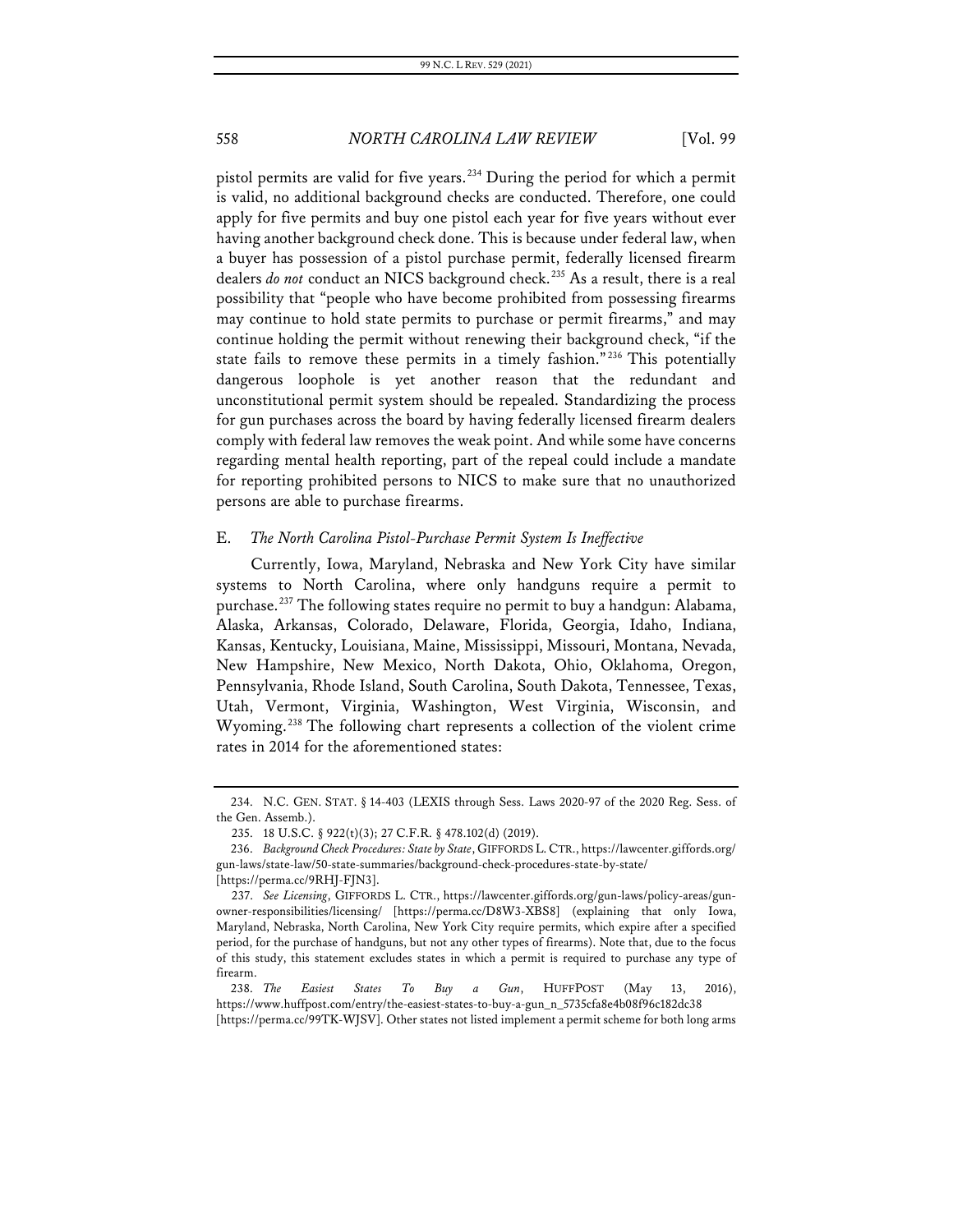|                                        | State                   | Violent Crime Rate<br>2018 (Rate per<br>$100,000$ ) <sup>239</sup> | Percentage of<br>Murders with<br>Handguns 2018 <sup>240</sup> |
|----------------------------------------|-------------------------|--------------------------------------------------------------------|---------------------------------------------------------------|
| Require<br>Handgun<br>Permit           | Iowa                    | 250.1                                                              | $25^{241}$                                                    |
|                                        | Maryland                | 468.7                                                              | 73.4                                                          |
|                                        | Michigan                | 449.4                                                              | 30.02                                                         |
|                                        | Nebraska                | 284.8                                                              | 51.16                                                         |
|                                        | New York <sup>242</sup> | 350.5                                                              | 46.52                                                         |
|                                        | North Carolina          | 377.6                                                              | 48.23                                                         |
|                                        | Alabama <sup>243</sup>  | 519.6                                                              | N/A                                                           |
|                                        | Alaska                  | 885.0                                                              | 14.89                                                         |
|                                        | Arkansas                | 543.6                                                              | 30.28                                                         |
|                                        | California              | 447.4                                                              | 47.95                                                         |
|                                        | Colorado                | 397.2                                                              | 47.82                                                         |
| Do Not<br>Require<br>Handgun<br>Permit | Delaware                | 423.6                                                              | 29.17                                                         |
|                                        | Florida <sup>244</sup>  | 384.9                                                              | N/A                                                           |
|                                        | Georgia                 | 326.6                                                              | 72.18                                                         |
|                                        | Idaho                   | 227.1                                                              | 43.75                                                         |
|                                        | Indiana                 | 382.3                                                              | 36.66                                                         |

#### **Table 2**

(rifles and shotguns) and pistols. *Id.* While outside the scope of this Comment, it is unlikely such permitting systems are constitutional under strict scrutiny and have thus been excluded.

<span id="page-31-0"></span>239. FED. BUREAU OF INVESTIGATION, U.S. DEP'T OF JUST., *Table 4: Crime in the United States by Region, Geographic Division, and State*, *2017–2018*, FED. BUREAU INVESTIGATION: UNIF. CRIME REPORTING (2018), https://ucr.fbi.gov/crime-in-the-u.s/2018/crime-in-the-u.s.-2018/topic-pages/ tables/table-4 [https://perma.cc/XYR6-9TMX].

<span id="page-31-1"></span>240. *See* FED. BUREAU OF INVESTIGATION, U.S. DEP'T OF JUST., *Table 20: Crime in the United States, Murder by State, Types of Weapons, 2018*, FED. BUREAU INVESTIGATION: UNIF. CRIME REPORTING (2018), https://ucr.fbi.gov/crime-in-the-u.s/2018/crime-in-the-u.s.-2018/topic-pages/ tables/table-20 [https://perma.cc/3YTS-LAU3] [hereinafter FED. BUREAU OF INVESTIGATION, *Murder by State*].

241. Data from 2017 was used because the FBI received only a partial report in 2018. *Id.*

<span id="page-31-3"></span><span id="page-31-2"></span>242. Since direct data for New York City is not available, data for the entirety of New York is used for comparison. Theoretically, this should improve the rates since typically large population centers have higher rates of violent crime. *2017 National Crime Victims' Rights Week Resource Guide: Urban and Rural Victimization*, NAT'L CRIM. JUST. REFERENCE SERV. (2017), https://www.ncjrs.gov/ovc\_archives/ncvrw/2017/images/en\_artwork/Fact\_Sheets/2017NCVRW\_Urb anRural\_508.pdf [https://perma.cc/8UTU-J5EJ].

<span id="page-31-4"></span>243. Alabama was excluded from the "Percentage of Murders with Handguns 2018" list as the FBI only received a partial homicide report of two murders. FED. BUREAU OF INVESTIGATION, *Murder by State*, *supra* note 240.

<span id="page-31-5"></span>244. Florida did not report murder weapon statistics to the FBI and therefore was excluded from the "Percentage of Murders with Handguns 2018" calculation. FED. BUREAU OF INVESTIGATION, *Murder by State*, *supra* note 240.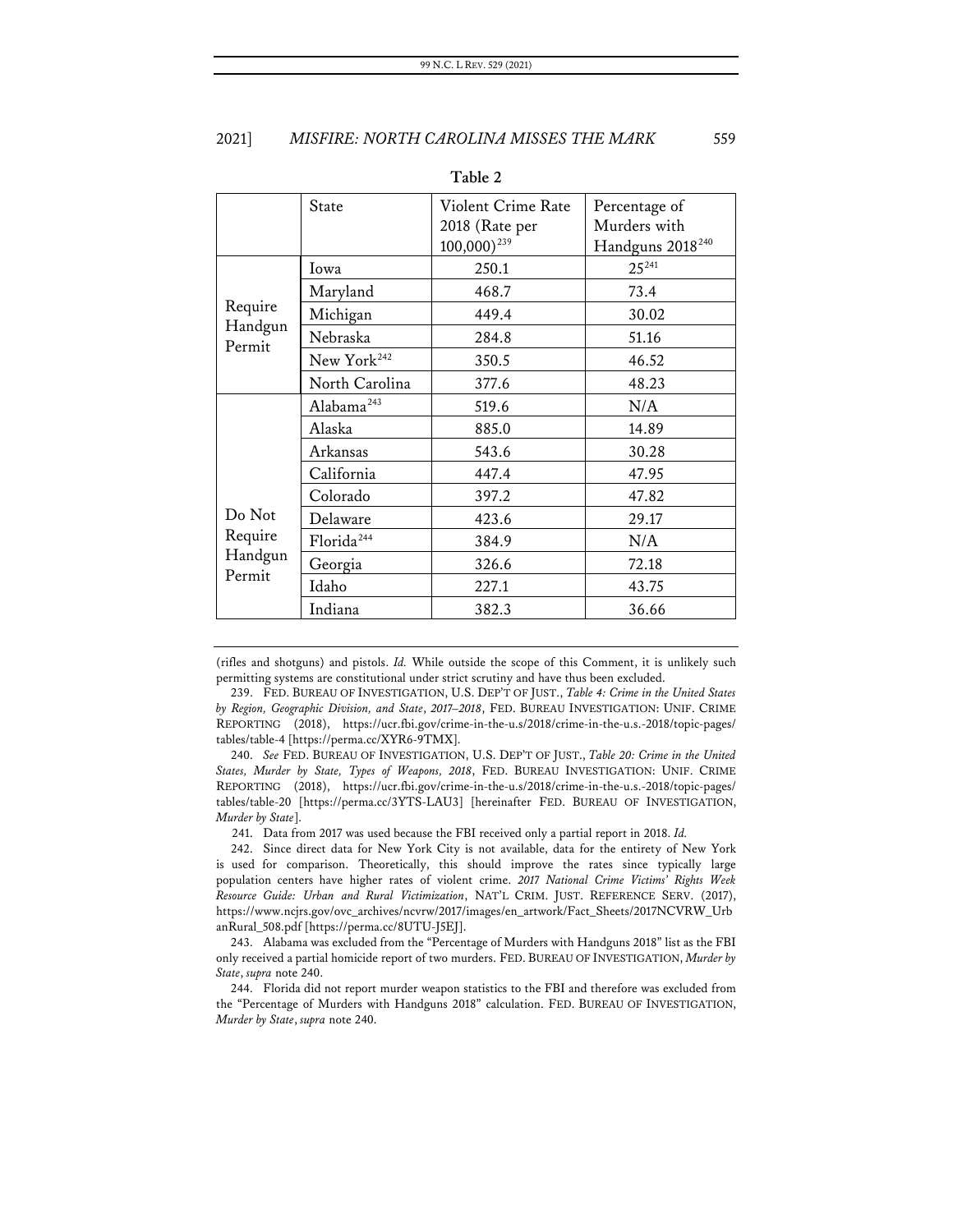| 439.0 | 42.73 |
|-------|-------|
| 211.9 | 47.26 |
| 537.5 | 44.72 |
| 112.1 | 26.09 |
| 234.4 | 69.72 |
| 502.1 | 42.34 |
| 374.1 | 26.47 |
| 541.1 | 22.89 |
| 173.2 | 28.57 |
| 856.6 | 28.47 |
| 280.6 | 50.0  |
| 279.9 | 33.70 |
| 466.1 | 47.03 |
| 285.5 | 37.04 |
| 306.0 | 58.96 |
| 219.1 | 6.25  |
| 488.3 | 48.7  |
| 404.7 | 38.46 |
| 623.7 | 49.40 |
| 410.9 | 40.12 |
| 233.1 | 28.81 |
| 172.0 | 30.0  |
| 200.0 | 36.06 |
| 311.5 | 32.76 |
| 289.9 | 36.84 |
| 295.4 | 37.64 |
| 212.2 | 50.0  |
|       |       |

Table 2 shows a breakdown of each state based on its overall violent crime rates and percentages of murders committed with handguns.

From Table 2, we can calculate the average crime rates and average percentage of murders committed with handguns in states with permit schemes for handguns and from states without permit schemes for handguns: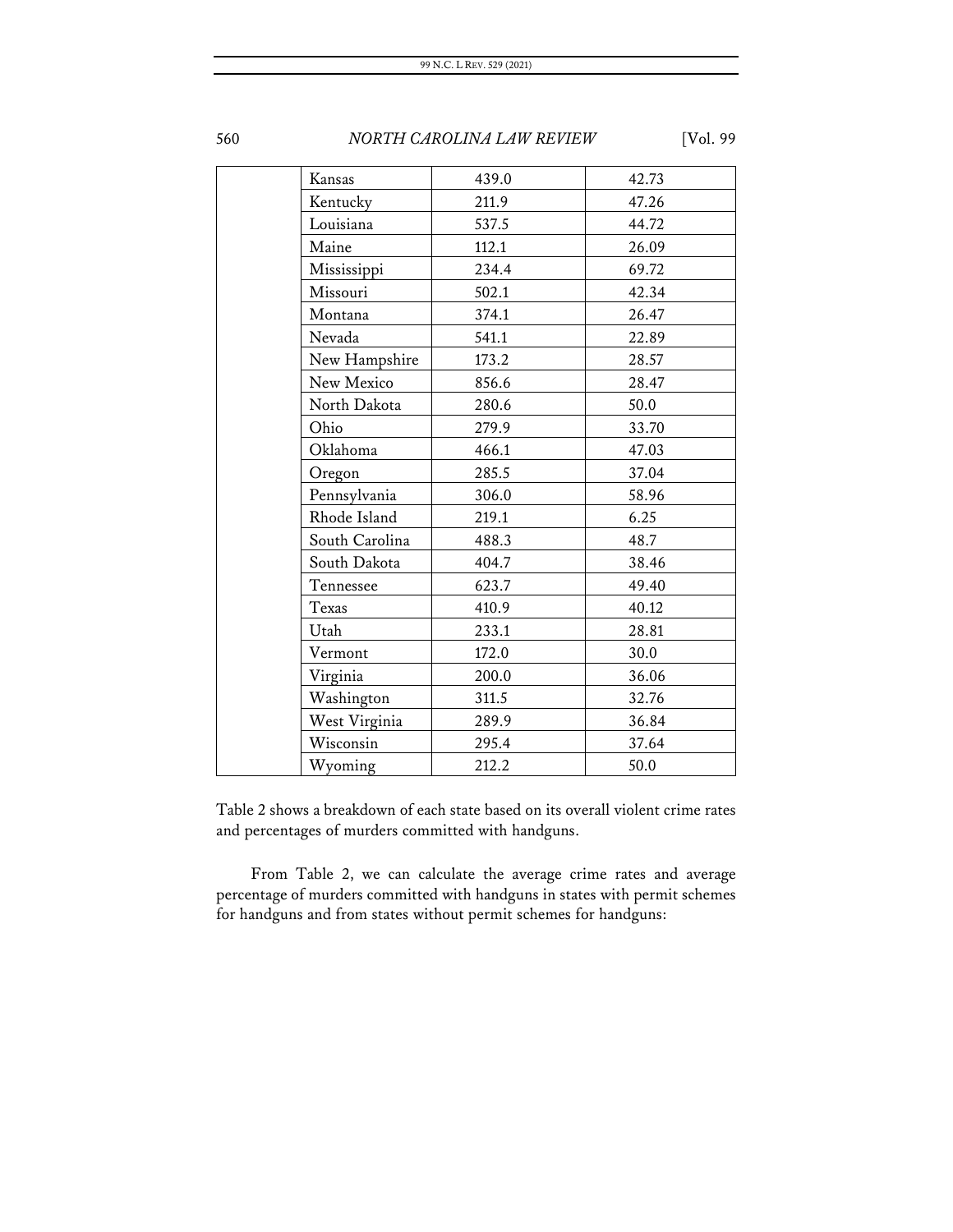|                                                            | Average Violent Crime<br>Rate (Rate per<br>100,000) | Average Percentage of<br>Murders Committed<br>with Handguns |
|------------------------------------------------------------|-----------------------------------------------------|-------------------------------------------------------------|
| States with Handgun<br><b>Purchase Permits</b><br>Required | 363.52                                              | 45.72                                                       |
| States Without<br>Handgun Purchase<br>Permit Requirement   | 378.33                                              | 38.96                                                       |

#### **Table 3**

Table 3 shows the average violent crime rate as well as the average percentage of murders committed with handguns.

As Table 3 demonstrates, states without any handgun permit schemes have almost 7% fewer murders committed with handguns compared to those states that have handgun permit schemes. [245](#page-33-0) Furthermore, the average violent crime rate of states that have permit schemes is only a marginal 4.07% decrease over those states without the permit schemes. These statistics suggest that mandating handgun permits to reduce murders and violent crimes is ineffective. In addition, a recent Bureau of Justice Statistics study revealed that about 21% of all state and federal prisoners reported that they had *possessed or carried* a firearm when they committed the offense for which they were serving time in prison.[246](#page-33-1) Fewer than 2% of those who *possessed* a firearm had obtained said firearm through a retail source.<sup>[247](#page-33-2)</sup> Of those who specifically *used* a firearm in a crime, only 1.3% reported obtaining the gun from a retail source.<sup>[248](#page-33-3)</sup> And while many express concerns for "gun show loopholes," a mere 0.8% of those who *possessed* a firearm obtained it at a gun show, whether through private sale or through a dealer. [249](#page-33-4)

Overwhelmingly, 56% of those who *possessed* a firearm had either stolen it, found it on the scene of a crime, or obtained it from the "underground market.<sup>[250](#page-33-5)</sup>

<span id="page-33-0"></span><sup>245.</sup> Admittedly, more research into this area would be beneficial, as different states have different socioeconomic factors that could contribute to the results. Furthermore, information about the status of the gun would be useful, such as stolen or legally acquired.

<span id="page-33-2"></span><span id="page-33-1"></span><sup>246.</sup> MARIEL ALPER & LAUREN GLAZE, U.S. DEP'T OF JUST., BUREAU OF JUST. STAT., SOURCE AND USE OF FIREARMS INVOLVED IN CRIMES: SURVEY OF PRISON INMATES, 2016, at 1– 2 (2019), https://www.bjs.gov/content/pub/pdf/suficspi16.pdf [https://perma.cc/A2NB-QSXL].

<sup>247.</sup> *Id.*

<sup>248.</sup> *Id.*

<sup>249.</sup> *Id.*

<span id="page-33-5"></span><span id="page-33-4"></span><span id="page-33-3"></span><sup>250.</sup> *Id.* The "underground market" is a term used to refer to illegal sources of firearms such as markets for stolen goods, middlemen for stolen goods, criminals or criminal enterprises, or those involved in the illegal drug trade. *Id.*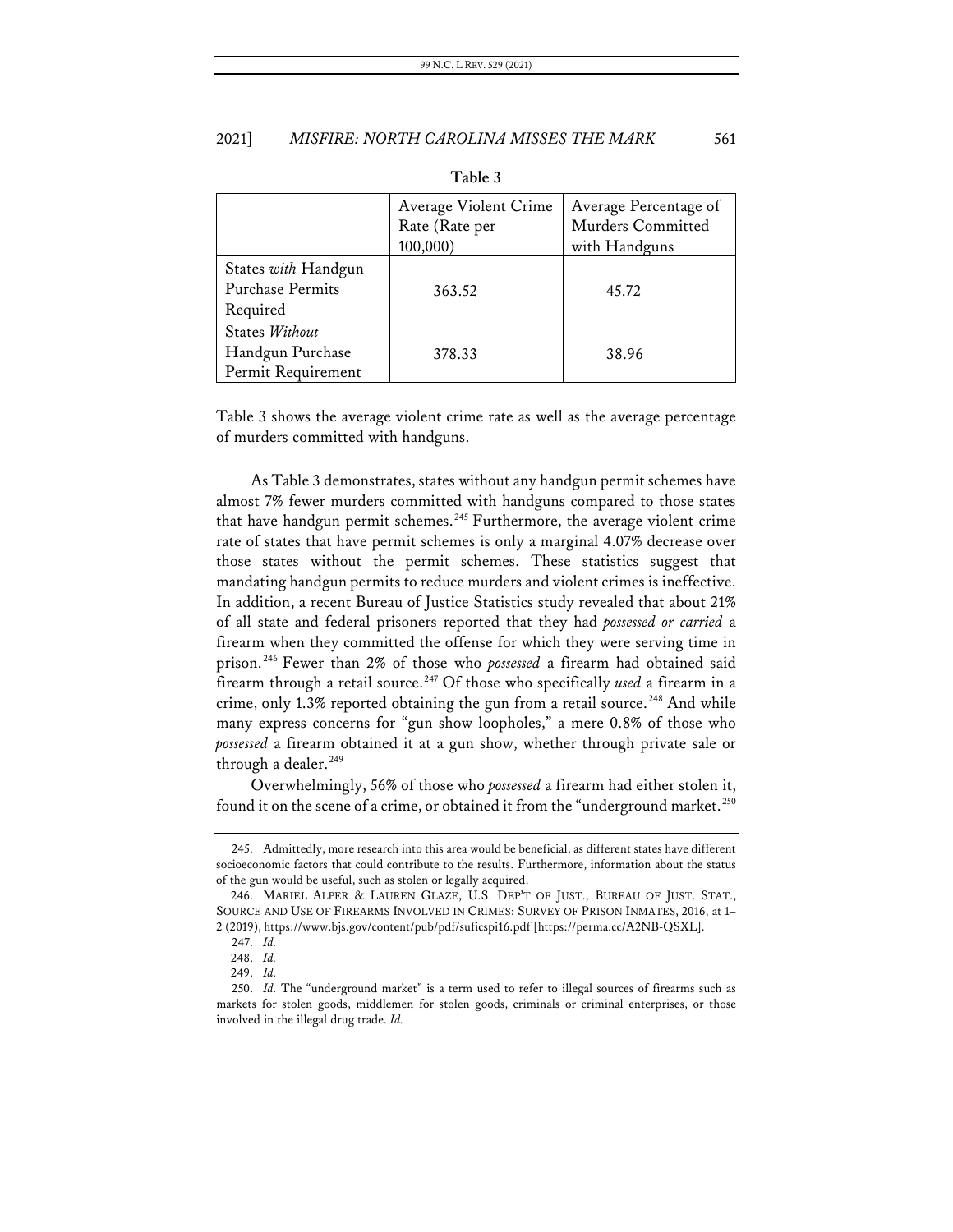Thus, the focus of state legislatures should be on reforming existing gun-control laws, which are being subverted with stolen guns and black markets, rather than enacting more hoops for law-abiding citizens to jump through.

Thus, the permit schemes do not appear to achieve their desired goal of reducing handgun violence as supported by (1) the average percent of murders committed with handguns, and (2) the statistics showing that overwhelmingly crime is committed with illegally acquired guns. When analyzing the combination of the ineffectiveness of the permit schemes with the fact that the permits are mostly redundant with existing federal gun control law, it becomes apparent that there is no reason to maintain pistol permit statutes on the books. North Carolina should eliminate its permit scheme and align itself with the majority of states by simply complying with existing federal gun-control laws.

Social science on gun violence lends further support for repealing the North Carolina permit system. North Carolina claims to have a vested interest in reducing gun violence,<sup>[251](#page-34-0)</sup> however, focusing on the permitting system and gun purchases largely overlooks the leading causes of systemic gun violence. A recent study revealed that "the rich–poor gap, level of citizens' trust in institutions, economic opportunity, and public welfare spending were all directly related to firearm homicide rates."[252](#page-34-1) If North Carolina is concerned about gun violence, the tax dollars wasted on an inefficient permit system could be better served in directing community outreach programs and social services to mitigate gun violence in at-risk communities.<sup>[253](#page-34-2)</sup> That same logic extends to concerns about gun-related suicides, which have been linked to low income and increased unemployment rather than firearm prevalence.<sup>[254](#page-34-3)</sup>

#### **CONCLUSION**

North Carolina remains in the nineteenth century with an antiquated and largely ineffective permit system for the purchase of handguns. The North Carolina permit system has direct ties to the Jim Crow era and, like similar

<span id="page-34-0"></span><sup>251.</sup> *See* Ford Porter, *Governor Cooper Signs Gun Safety Executive Directive*, N.C. GOVERNOR ROY COOPER (Aug. 12, 2019), https://governor.nc.gov/news/governor-cooper-signs-gun-safety-executivedirective [https://perma.cc/2YKF-URFX] ("Wishing, praying, and sending condolences alone just aren't enough to prevent [gun violence]. We have to take action.").

<span id="page-34-1"></span><sup>252.</sup> Daniel Kim, *Social Determinants of Health in Relation to Firearm-Related Homicides in the United States: A Nationwide Multilevel Cross-Sectional Study*, PLOS MED. 2 (Dec. 17, 2019), https://journals.plos.org/plosmedicine/article/file?id=10.1371/journal.pmed.1002978&type=printable [https://perma.cc/9G4E-MYDC].

<span id="page-34-2"></span><sup>253.</sup> For example, New Orleans implemented social and community services focusing on family, school, job training, reentry, and community and economic development and saw a 21.9% reduction in homicide from 2011 to 2014. ANDREW GUTHRIE FURGUSON, THE RISE OF BIG DATA POLICING 42 (2017). In addition, the city saw a 55% reduction in group or gang-involved murders. *Id.*

<span id="page-34-3"></span><sup>254.</sup> Caillin Langmann, *Effect of Firearms Legislation on Suicide and Homicide in Canada from 1981 to 2016*, PLOS ONE 15 (June 18, 2020), https://journals.plos.org/plosone/article?id=10.1371/ journal.pone.0234457 [https://perma.cc/B858-ZH32 ].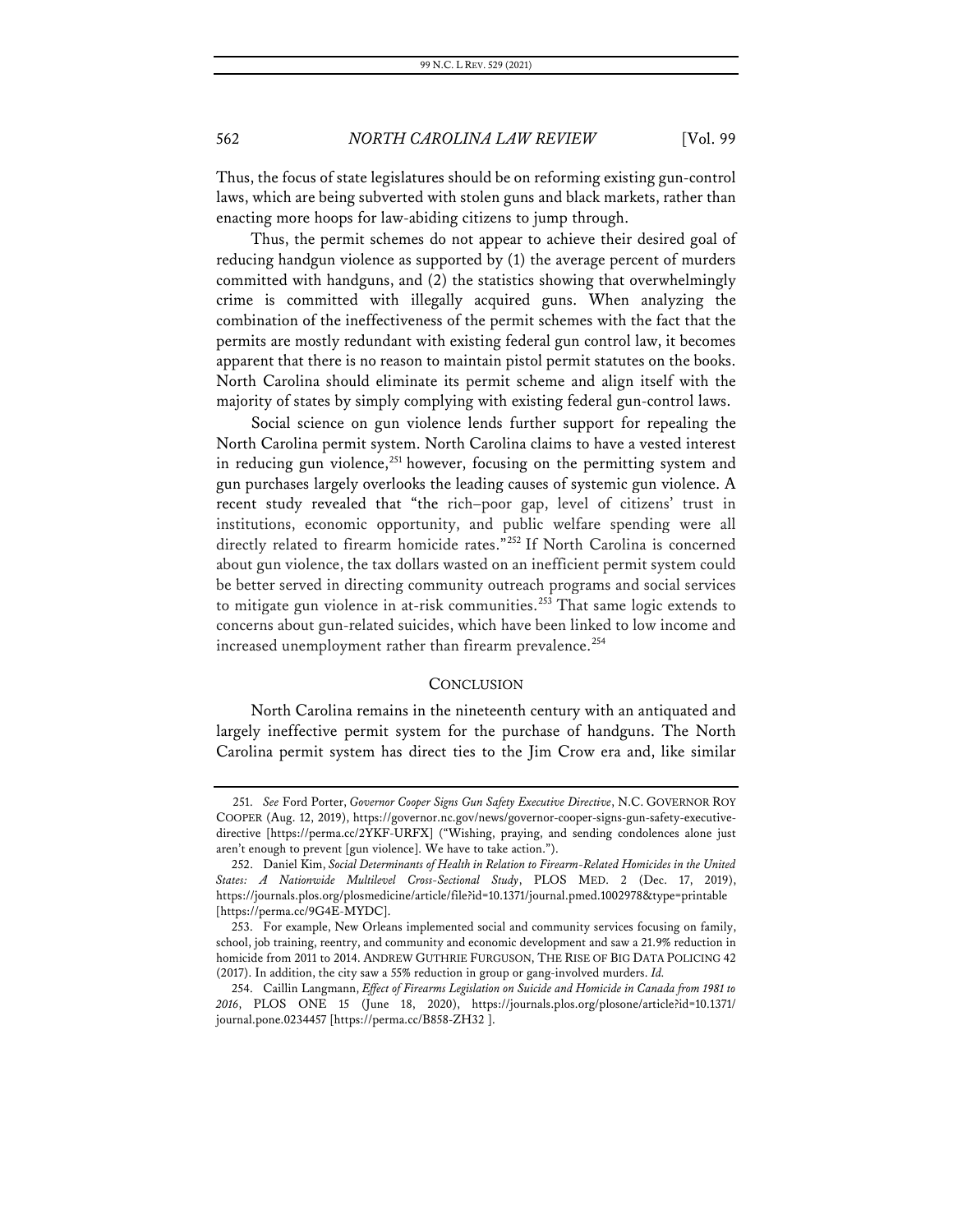permit schemes passed at the time, is rooted in a time of deep institutional racism.[255](#page-35-0) While *Heller* and *McDonald* provide some insight as to the evaluation of laws implicating the Second Amendment, lower courts have incorrectly diluted the principles.<sup>[256](#page-35-1)</sup> However, even under these watered-down principles, the North Carolina permit system must be analyzed under strict scrutiny due to: (1) its direct impact on the core of the Second Amendment, (2) the burden it places on the possession of a handgun in the home, and (3) its similarities to First Amendment content-based restrictions.<sup>[257](#page-35-2)</sup> Under strict scrutiny, the permitting system fails because it is not narrowly tailored, and it does not achieve the government's goal in increasing public safety. Even under the Kavanaugh test, the North Carolina permit system fails to pass muster, as it lacks support in tradition and history.<sup>[258](#page-35-3)</sup> Finally, the permit system is unconstitutional under the Fourteenth Amendment when compared to a poll tax.[259](#page-35-4)

North Carolina should repeal its unconstitutional permit system and simply treat handguns and long guns the same way. Repealing the permit system will simplify the administrative burden on the government, as well as the process for citizens seeking to purchase handguns. Federally licensed firearm dealers are already equipped to run NICS background checks, which reduces the danger of errors when transitioning from the North Carolina permit system to the federal requirements for pistol permits.

Constitutional issues aside, evidence shows that the permit system is largely redundant with existing federal gun-control regulations.<sup>[260](#page-35-5)</sup> Some even postulate that state permit schemes pose a greater danger than the federal system given the ability for permit holders to go for years without a background check.[261](#page-35-6) Additionally, statistical evidence shows that handgun permit schemes are largely ineffective at achieving any governmental interests.<sup>[262](#page-35-7)</sup> Other statistical analysis shows that permit denials disproportionately fall on Black applicants, who experience denials at roughly three times the rate of White applicants. $^{263}$  $^{263}$  $^{263}$ 

The North Carolina legislature must act quickly in repealing the permit system to fully restore the rights of its citizens, who have been burdened by the pistol permit system for far too long. In doing so, North Carolina can attempt

<sup>255.</sup> *See supra* Section I.B.

<sup>256.</sup> *See supra* Part III.

<span id="page-35-2"></span><span id="page-35-1"></span><span id="page-35-0"></span><sup>257.</sup> *See supra* Section IV.A.

<span id="page-35-3"></span><sup>258.</sup> *See supra* Section IV.B.

<span id="page-35-5"></span><span id="page-35-4"></span><sup>259.</sup> *See supra* Section IV.C.

<sup>260.</sup> *See supra* Section IV.D.

<sup>261.</sup> *See supra* Section IV.D.

<span id="page-35-7"></span><span id="page-35-6"></span><sup>262.</sup> *See supra* Section IV.E.

<span id="page-35-8"></span><sup>263.</sup> *See supra* notes 185–88 and accompanying text.